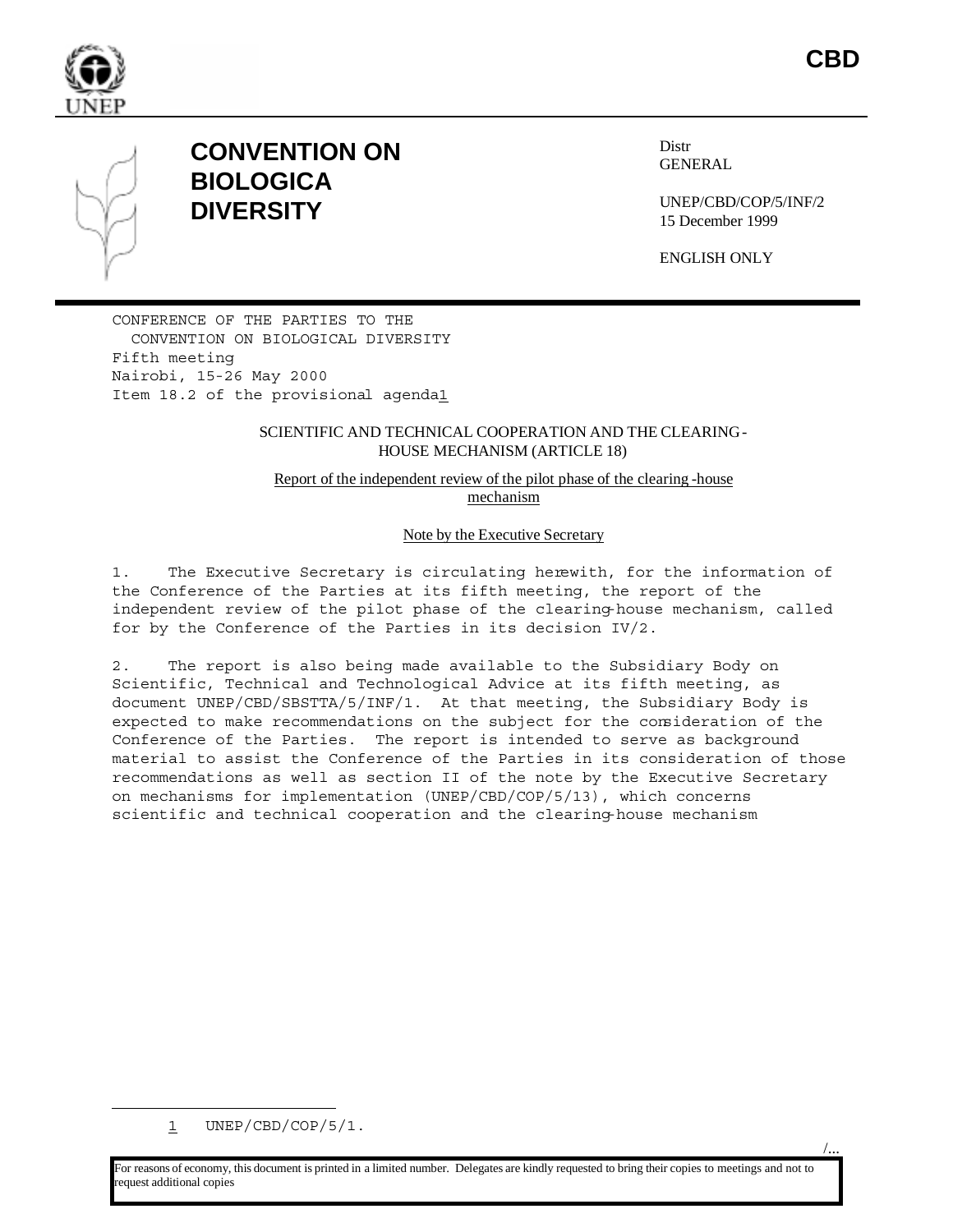Convention on Biological Diversity

# **INDEPENDENT REVIEW OF THE CLEARING-HOUSE MECHANISM PILOT PHASE**

**Final Report** 

October 13, 1999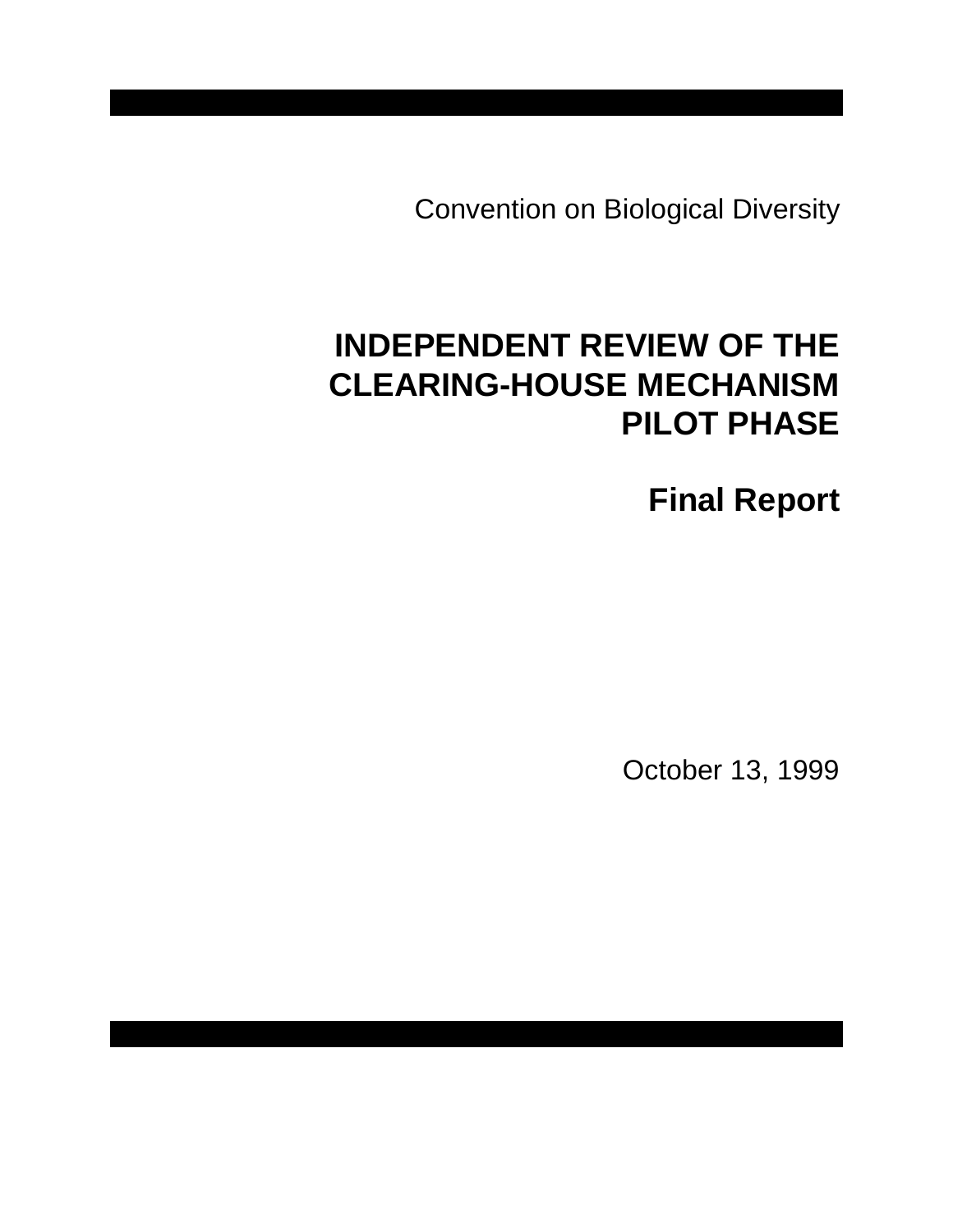*This report was prepared by Nicole Swerhun, LURA Consulting in collaboration with Cullbridge Marketing and Communications. If you have any questions regarding the Report, please contact:* 

#### **LURA Consulting**

67 Mowat Avenue, Suite 446 Toronto, Ontario, Canada M6K 3E3 Telephone: (416) 410-3888 ext. 4 Facsimile: (416) 536-3453 E-mail: nswerhun@lura.ca

#### **Cullbridge Marketing and Communications**

61 Forest Hill Avenue Ottawa, Ontario, Canada K2C 1P7 Telephone: (613) 224-3800 Facsimile: (613) 224-3377 E-mail: kassirer@cullbridge.com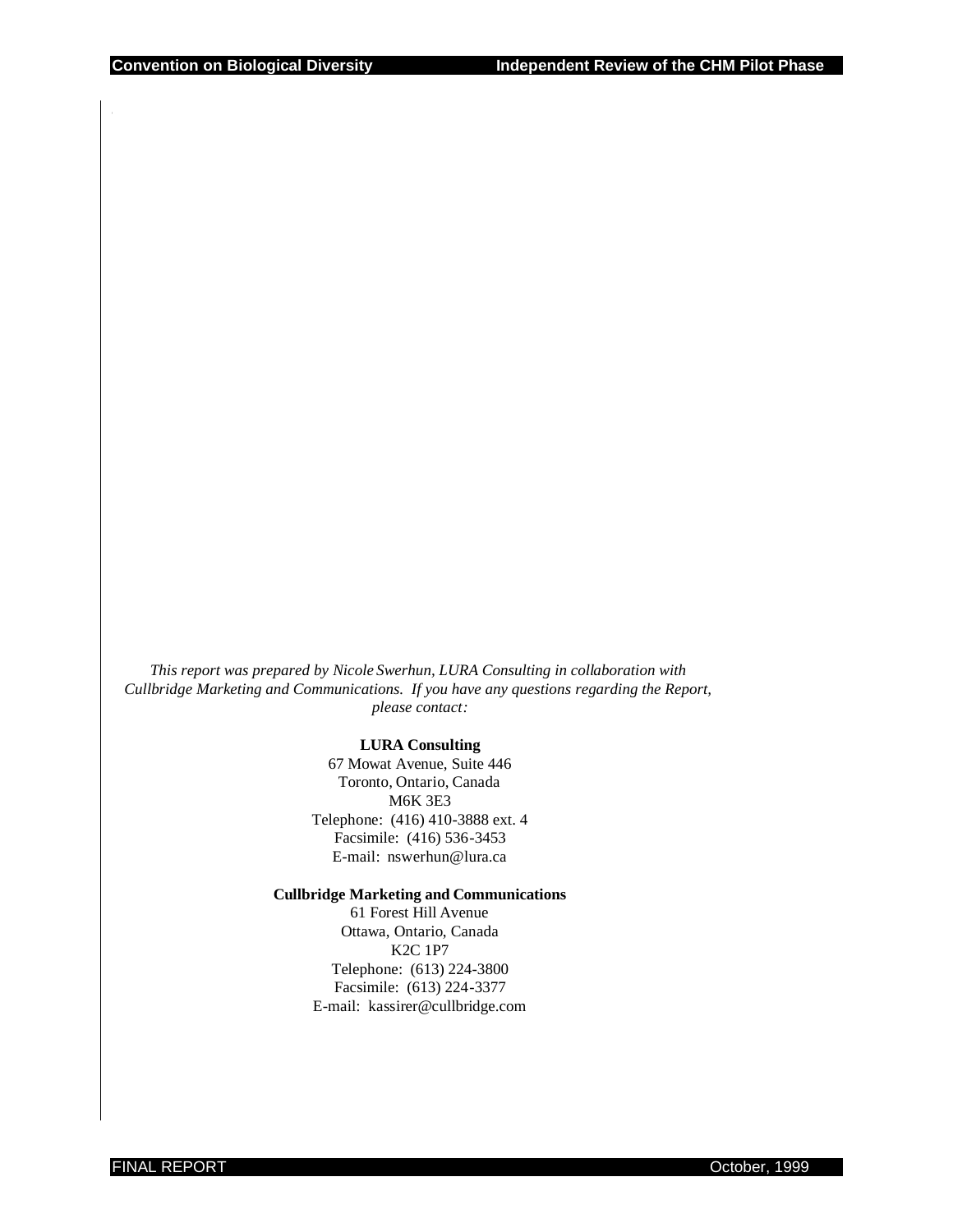## **TABLE OF CONTENTS**

| 1.0               |     |                                                                   |
|-------------------|-----|-------------------------------------------------------------------|
|                   | 1.1 |                                                                   |
|                   | 1.2 |                                                                   |
| 2.0               |     |                                                                   |
|                   | 2.1 |                                                                   |
|                   | 2.2 |                                                                   |
|                   | 2.3 |                                                                   |
|                   | 2.4 |                                                                   |
|                   | 2.5 |                                                                   |
|                   | 2.6 |                                                                   |
| 3.0               |     |                                                                   |
|                   | 3.1 | The Most Useful Elements of the Global CHM Network  15            |
|                   | 3.2 |                                                                   |
|                   | 3.3 | The Most Valuable Services Provided by the CHM Secretariat  17    |
|                   | 3.4 |                                                                   |
| 4.0               |     |                                                                   |
| 5.0               |     |                                                                   |
|                   | 5.1 |                                                                   |
|                   | 5.2 |                                                                   |
|                   | 5.3 |                                                                   |
|                   | 5.4 | Synergies with other Conventions and International Initiatives 30 |
|                   | 5.5 |                                                                   |
|                   | 5.6 |                                                                   |
| 6.0               |     |                                                                   |
|                   | 6.1 |                                                                   |
|                   | 6.2 |                                                                   |
| <b>Appendices</b> |     |                                                                   |
| Appendix A:       |     |                                                                   |
| Appendix B:       |     | Countries Receiving GEF Funding for CHM Add-On Modules  B-1       |
| Appendix C:       |     |                                                                   |

Appendix B: Survey Results ................................ ................................ ............ D-1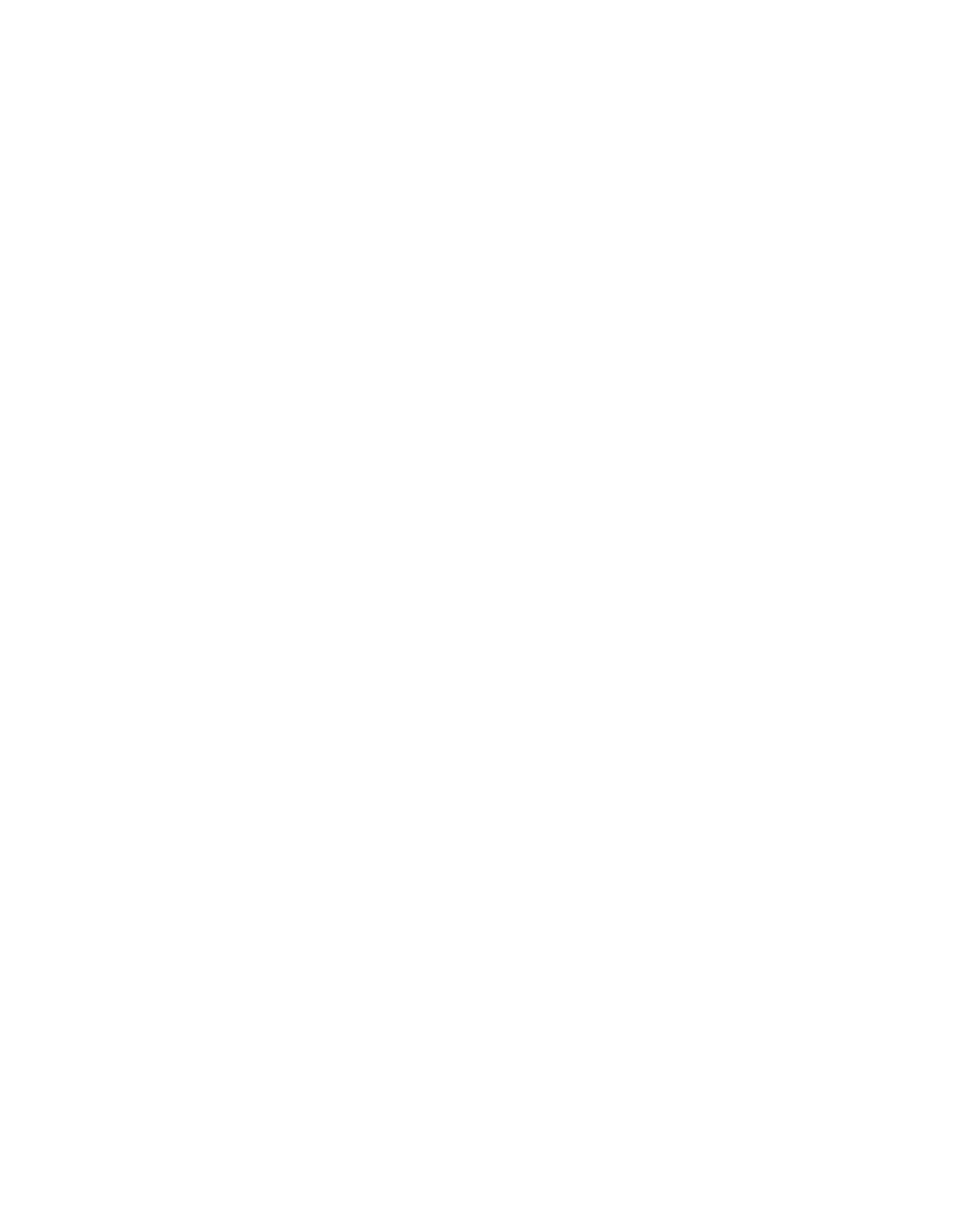## **EXECUTIVE SUMMARY**

This report contains the results of the Independent Review of the Clearing -House Mechanism (CHM) Pilot Phase. The data and conclusions have come directly fro insights and expertise of those with first-hand experience using and working with the CHM - the Parties to the Convention and related international initiatives and conventions.

## **The Growth of an Idea**

Established as a mechanism "to promote and facilitate scientific and technical cooperation", Parties and partners working to implement the Convention on Biological Diversity (CBD) saw value in the CHM and embraced it. The original mandate of th CHM has been enriched, and the result is a worldwide network of people – representing governments, initiatives, organizations, a nd groups – that recognize the importance of working together to obtain the information, expertise, and alliances necessary to successfully meet the objectives of the Convention on Biological Diversity.

## **Achievements**

As a tool to support implementation of the Convention, members of the global CHM network can celebrate a number of achievements. 137 countries of the 175 Parties to the Convention have "put a face" to the CHM by establishing nodes (called "National Focal Points" or NFPs) with staff and resources dedicated to obtaining and sharing information related to biological diversity. With this infrastructure in place, National Focal Points ar receiving and filling information requests related to biological diversity (104 NFPs hav mail and 41 hav web sites), and are using the CHM network to fill their information needs. They are also working in partnership with organizations locally and internationally in support of the objectives of the Convention. Importantly, there are tangible examples of how the CHM has been successful in facilitating scientific and technical initiatives essential to successful implementation of the Convention.

Another important development is the CHM Secretariat's important role in supporting and facilitating the develop ment of the CHM network. The Secretariat is recognized as a valuable source of information and documentation related to the CBD. Key tools, services, and capabilities developed and implemented to date include:

- the CHM web site, with several electronic databases, documentation archives, and two search engines to assist users in finding and obtaining the information they need;
- the CD-ROM tool kit, produced to assist the CHM National Focal Points in their efforts to design and establish CHM web sites and pages;
- the CHM newsletter (*The Disseminator)*;
- the CHM brochure (available in English, Spanish, and French);
- the establishment of -mail conference abilities ("listservs") for National Focal Points, the CHM Information Advisory Committee, biodiversity-related conventions, and Rio conventions; and
- the enhancement of the Secretariat's electronic communication capacity through implementation of a communication strategy focused on improvements to information structure, tools, and organization.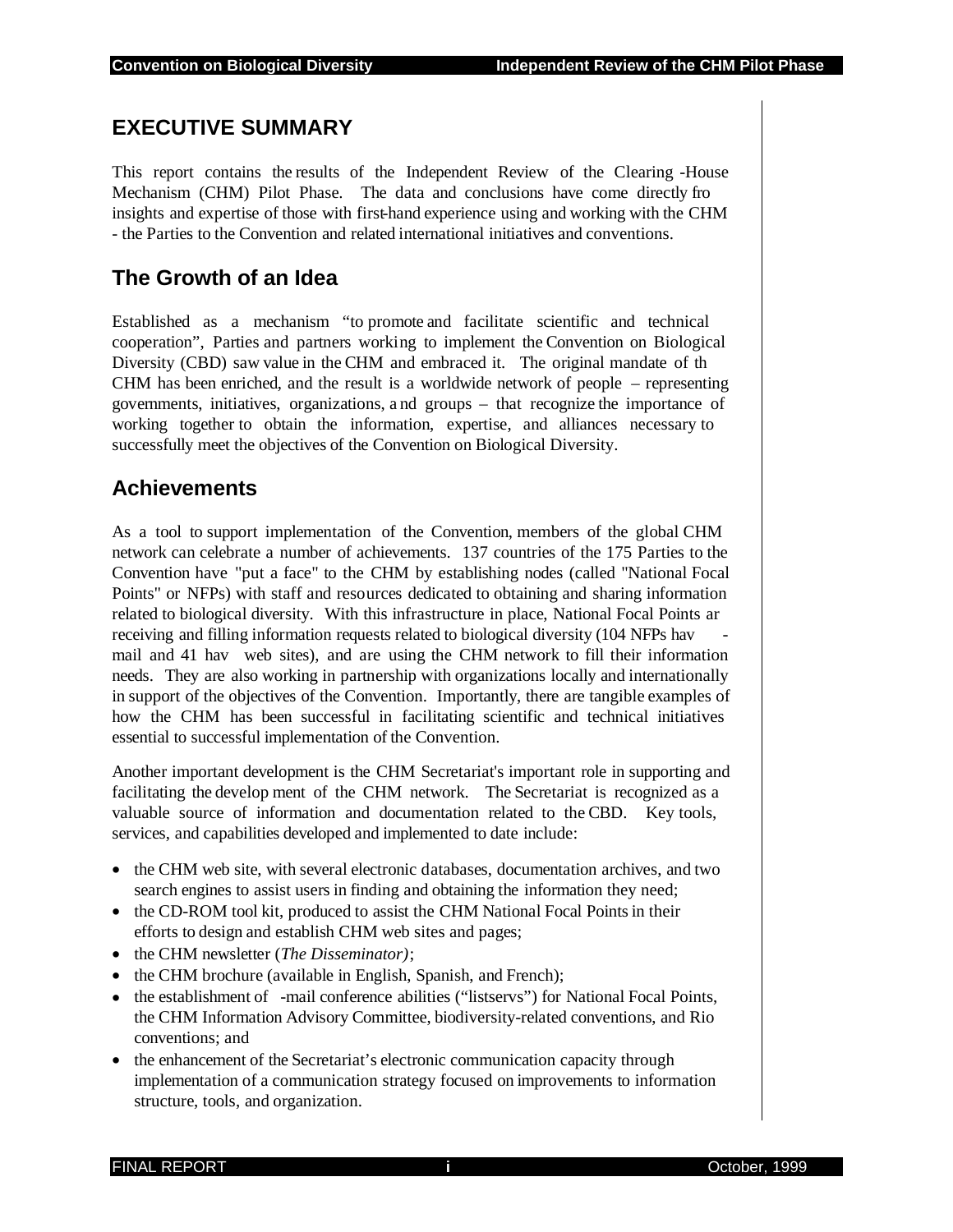## **The Challenges**

Many participants in the Independent Review shared their belief that the CHM has been helpful in working toward the goals of the Convention. Drawing on experiences and insights gained through the CHM Pilot Phase, challenges and opportunities facing th CHM were also identified. Recognizing and responding to these challenges and opportunities is essential to the ongoing development of the CHM, and work is underway to ensure these issues are addressed in both the CHM Strategic Plan and Long Term Work Plan. Challenges identified through the Review include:

- The level of knowledge regarding the CHM varies widely some countries are very familiar with CHM activities, while others have had very little or no interaction with the CHM to date. Uncertainties exist regarding what the CHM is, how it supports countries efforts to implement the Convention, and how it relates to other international initiatives related to biological diversity. The value of participating in the CHM network is unclear to some participants, and there are countries which are having difficulty "making the case" for investing in the CHM.
- There are questions regarding "who-does-what" with respect to implementing the CHM which have made it difficult for Parties, partners and potential partners to become involved in the global CHM network. This is relevant with Parties and National Focal Points who are unsure about what is required in order to become involved in the CHM network. It is also relevant at the local level where individuals, groups, and indigenous communities with much to contribute to the conservation of biological diversity are often unaware of the CHM and the opportunities to share their expertise.
- Language barriers limit the participation of countries in the CHM. Documents which use complex vocabulary are difficult to translate, and documents need to be mad available in many more languages.
- Without any long term strategies for obtaining financial or technical support, Parties are unsure about their continued ability to be involved in the CHM.
- Technological problems accessing the Internet can make it difficult to make use of th CHM network. Problems have been encountered finding, downloading and printing files, and it can be extremely time consuming to open them.

## **Priorities for Action**

The following priorities for action have been developed in direct response to the issues and opportunities raised by participants in the Independent Review process. In every case, th priority for action is based on advice and feedback obtained during the Review. By building on the experience and expertise gained through the Pilot Phase, the Parties to th Convention have the opportunity to strengthen the global CHM network, and continue its development into an essential asset to biological diversity conservation efforts world wide.

• **Describe the CHM - What it is and how it works.** Address questions regarding what the CHM "is in business to do", how it works, who is involved, how it fits with other international initiatives related to biodivers ity, and why it is something that countries working to implement the Convention should invest in.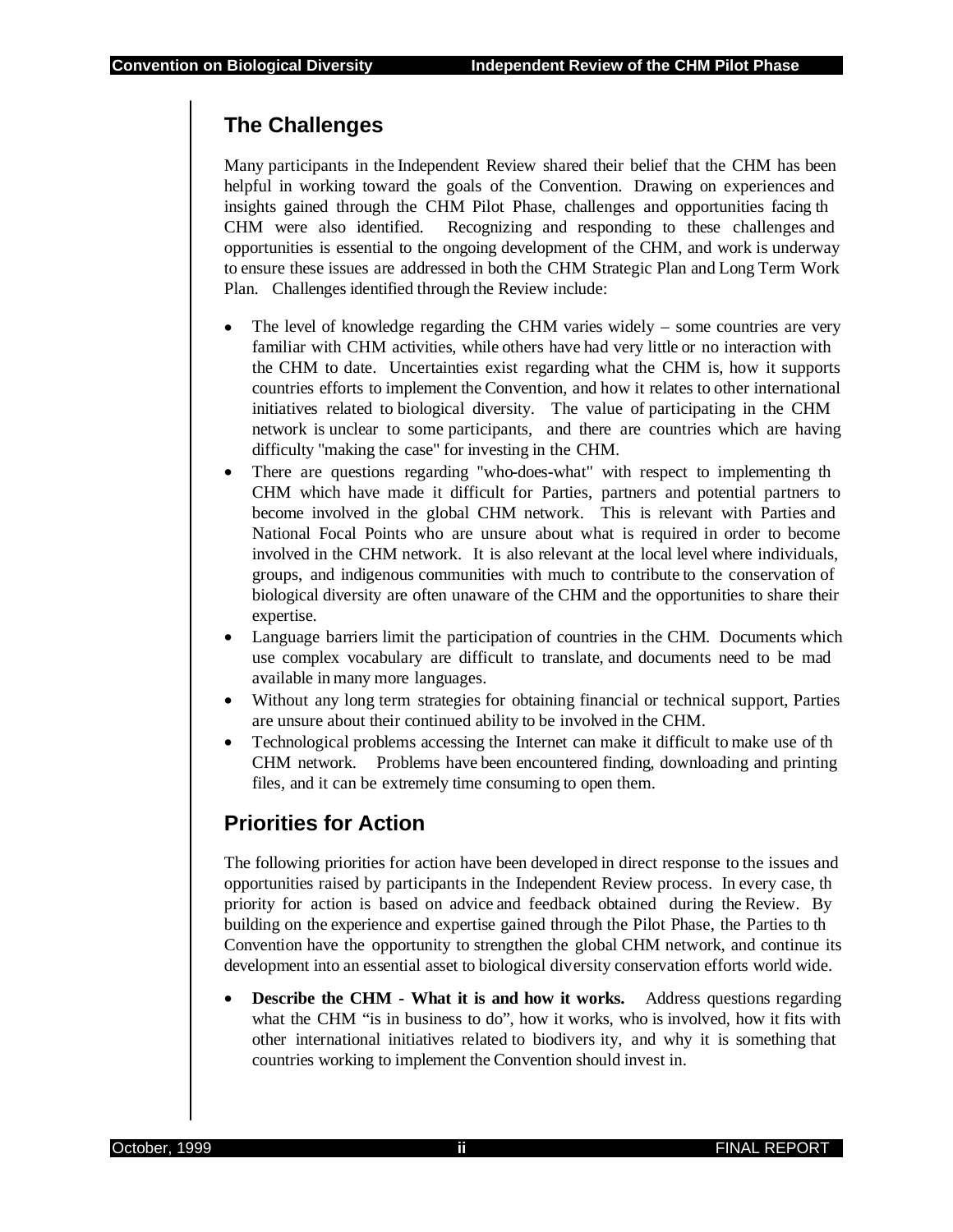- **Communicate Let the Parties, partners, and public know the role and value o the CHM.** All Parties to the Convention need to be aware of the global CH M network, and the importance of taking an active role in developing the CHM and supporting the objectives of the Convention. A "template operational model" which documents the key elements of a National Focal Point needs to be developed and communicated. In addition, all existing and potential partners need to know th important contribution which their expertise and information makes to the global CHM network. There is also an important opportunity to raise the public's awareness of biological diversity, the Convention, and the role of the CHM.
- **Identify synergies And make use of them.** The relationship between the CBD and the many other initiatives related to biological diversity need to be researched, defined, and communicated. It is essential th at a process for linking the CHM to thes initiatives be established, and that opportunities to increase efficiency and improv effectiveness be continually explored.
- **Use clear, concise vocabulary which is easy to translate Everyone needs access to the information.** All CHM information needs to be simple, straightforward, and to the point. This increases the chance that ideas will be communicated accurately when translated into the UN official languages. This also makes it easier for countries to translate information into the many local languages around the world.
- **Create mechanisms of mutual support Make it easier to work together.** Implementation of the Convention on Biological Diversity depends on collaboration – countries and partners working together, learning together, and sharing expertise, knowledge and experiences. Mechanisms are required to support this collaboration. There has been a strong call from CHM users for new mechanisms which include: a set of standards and guidelines for information management and exchange; a system to identify the needs of countries and partners working to implement the Convention (including strategies to overcoming the barriers which currently limit the participation of indigenous communities); a system to identify resources available to meet thos needs; approaches for sharing expertise, experiences and success stories; and methods for building local and regional capacity to implement the CHM and the Convention.
- **Identify infrastructure needs And then meet them.** To maximize participation in and access to the global CHM network, it is important to identify a minimum level of technological infrastructure required to participate in the CHM. Efforts then need to be made to ensure that Parties and partners meet this minimum technological threshold.
- **Monitor and evaluate activities of the CHM Make a commitment to continuous improvement.** Ongoing monitoring and evaluation of CHM activities is essential to ensure that the needs of CHM users are being met effi ciently and effectively. This ongoing process includes the proactive identification and filling of information gaps, and identification and integration of new technologies. It also includes proactively identifying gaps in skill sets and expertise, and building the capacity to develop th required knowledge.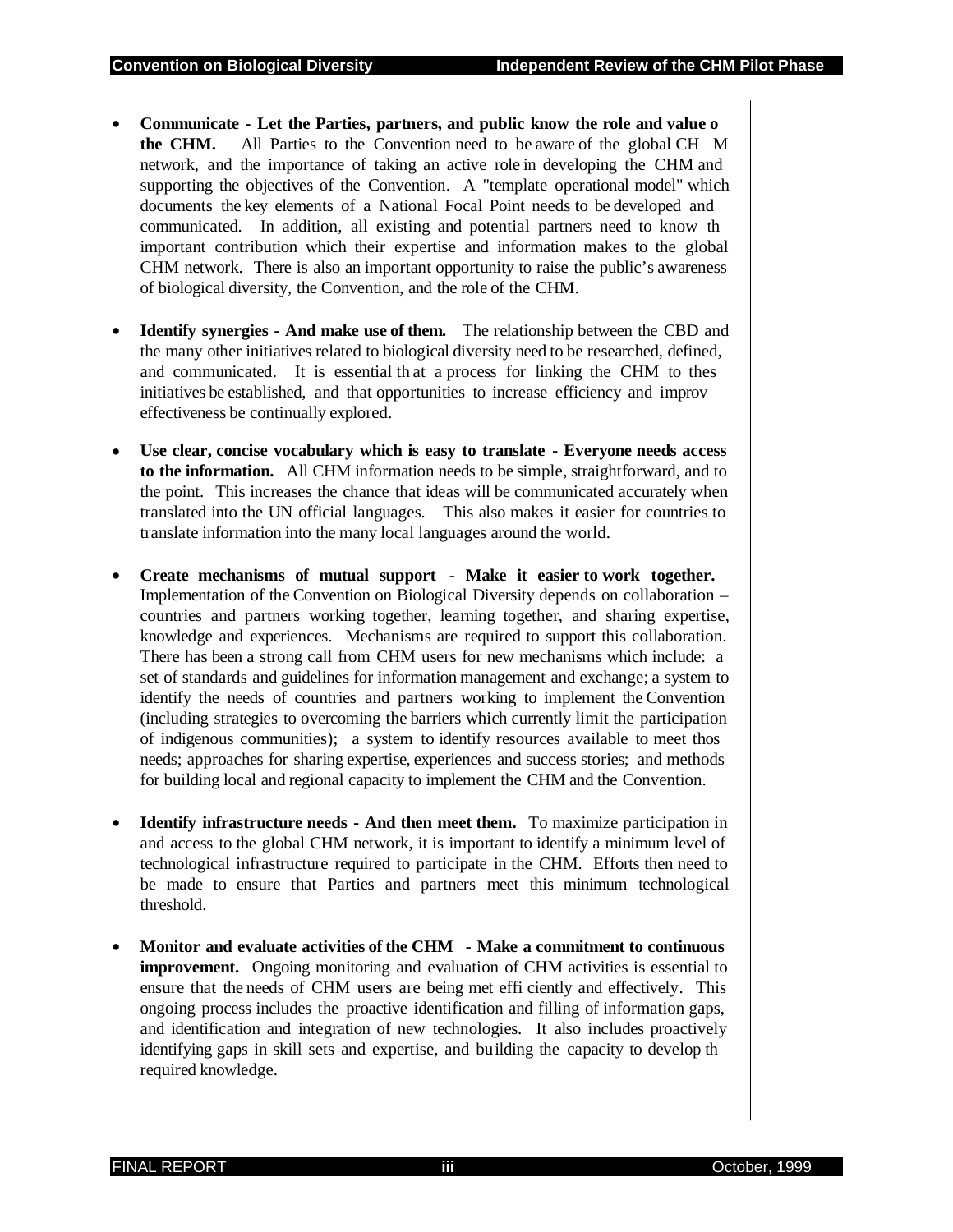• **Think sustainably - Plan for the long term.** The global CHM network needs to plan for its long-term sustainability, and access to resources – financial, technical, human and information – are essential to that sustainability. Relationships between the CHM and international financing initiatives need to be fostered and strengthened, and creative partnership opportunities need to be explored.

## **Roles and Responsibilities**

The Parties to the Convention (COP), National Focal Points, the Secretariat, and th Informal Advisory Committee all have important contributions to make to the development of the global CHM network. The COP provides overall strategic guidance, while th National Focal Points ar responsible for leading implementation. The Secretariat provides support and facilitation to the global CHM network, and it is the responsibility of the IAC to provide advice to the Secretariat and members of the global CHM network regarding the development and operations of the CHM.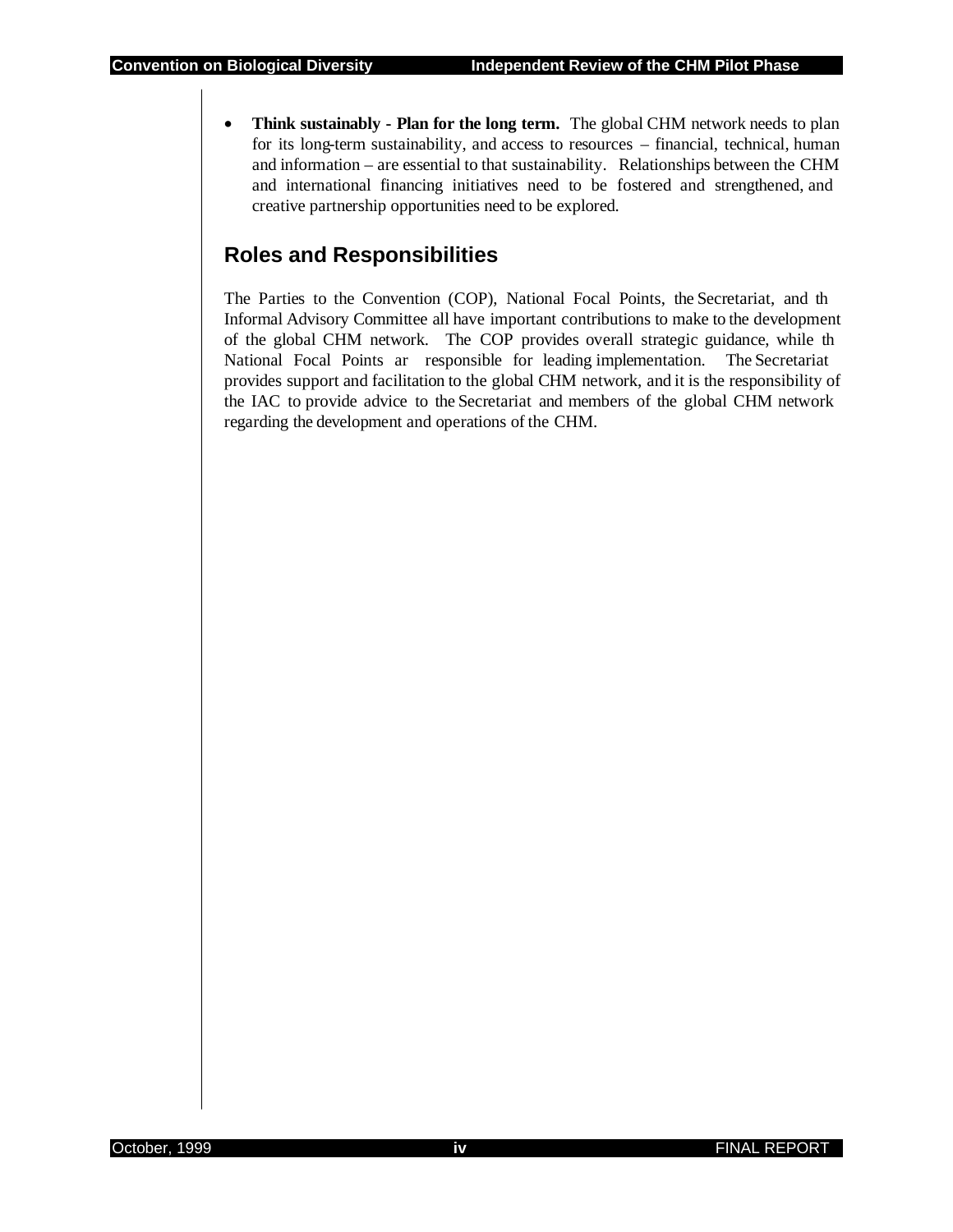## **1.0 BACKGROUND**

In 1992, countries from around the world came together at the United Nations Conferenc on Environment and Development (the Rio "Earth Summit), and agreed to the Convention on Biological Diversity. Today, there are 175 countries which have ratified th Convention, and work is underway to meet its three objectives:

- the conservation of biological diversity;
- the sustainable use of its components; and
- the fair and equitable sharing of benefits arising from the use of genetic resources.

The Convention was inspired by the world community's growing commitment to sustainable development, and represents a dramatic step forward on a number of fronts. It recognizes that the conservation of biological diversity is a "common concern of humankind" and an integral part of the development process. It also recognizes th important role of partnerships and cooperation in achieving the objectives of th Convention.

#### **The Clearing-House Mechanism**

Article 18.3 of the Convention created a mechanism to translate the goal of partnerships and cooperation into action – the Clearing-House Mechanism (CHM). The CHM was created to "promote and facilitate technical and scientific cooperation between the Parties to the Convention". It is a network of Parties and partners working together to facilitat implementation of the Convention. The Parties directed the Convention Secretariat to tak a leadership role in facilitating the implementation of the CHM, and also created an Informal Advisory Committee (IAC) to provide the Secretariat with feedback and advic through the CHM development process.

| <b>Guiding Principles for the CHM</b> |  |
|---------------------------------------|--|
| <b>Neutral</b>                        |  |
| Cost-effective                        |  |
| Efficient                             |  |
| Accessible                            |  |
| Independent                           |  |
| <i>Transparent</i>                    |  |

The activities of the CHM are directed by the Conference of the Parties (the decision making arm of the Convention known as COP), as well as the advice of the Subsidiary Body on Scientific, Technical and Technological Advice (SBSTTA). COP designated 1996-1998 as the Pilot Phase of C HM operations, during which activities and services would evolve in response to the needs of countries and partners working to implement th Convention. The Parties also made a commitment to commissioning an Independent Review of the CHM after completion of a Pilot Phase.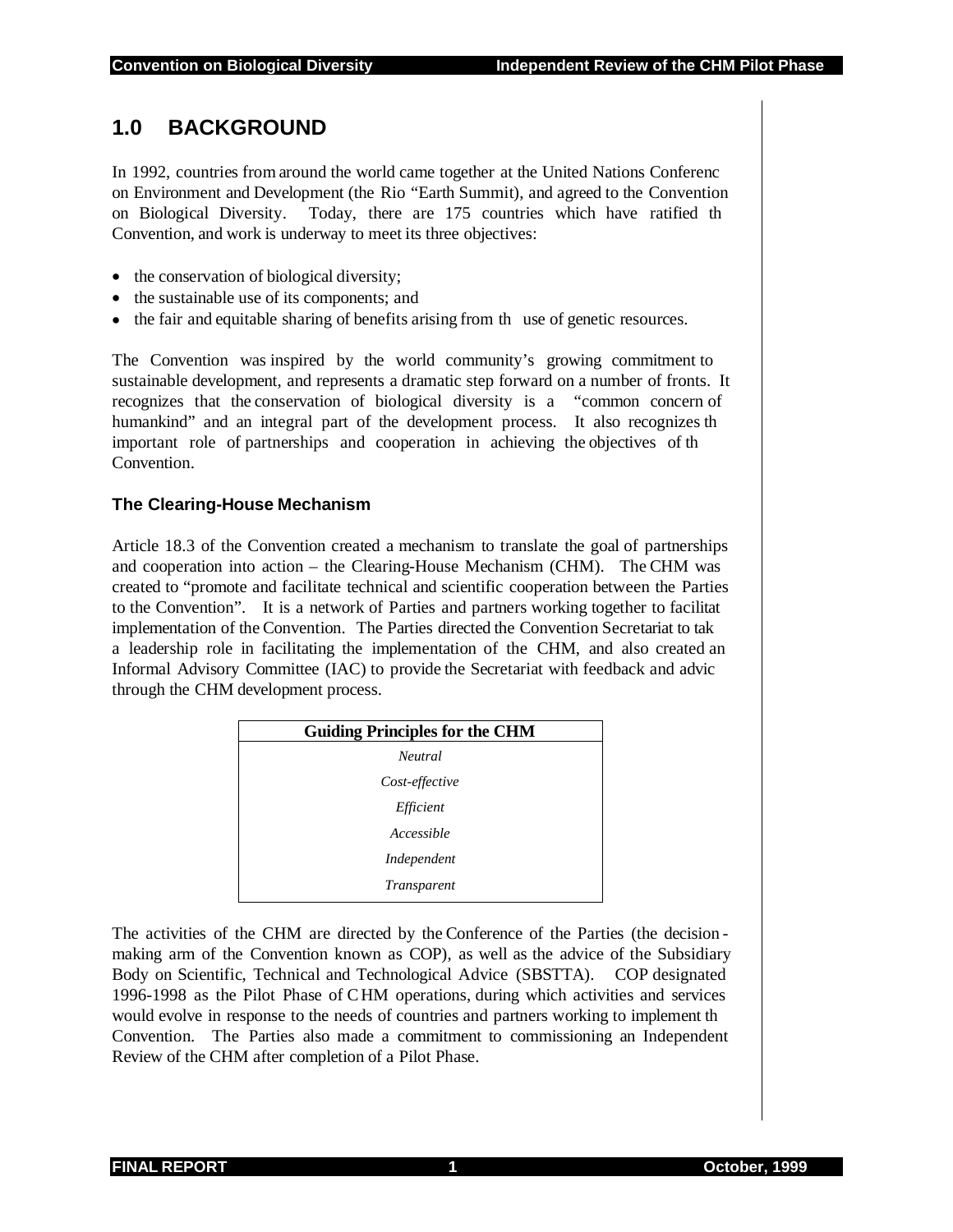In May 1999, our consulting team of Cullbridge Marketing and Communications and LURA Consulting was retained to conduct the Independent Review of the CHM Pilot Phase. The Independent Review was implemented in parallel with the development of the CHM's inaugural Strategic Plan, enabling both projects to share the insights and expertis gained.

## **1.1 Independent Review Process**

It is the people who work to implement the Convention on Biological Diversity that kno the most about the CHM - what has been accomplished, what works well, where th challenges lie, and what opportunities are available for the future. As a result, this Review was designed to draw directly on the insights and expertise of those with first -hand experience using and working with the CHM - the Parties to the Convention and related international initiatives and conventions.

The Review was driven by a set of criteria developed by the Parties to the Convention, many of which are highlighted in "Key Facts" boxes throughout this report. Elements of the consultation which form the foundation of this report include:

- **Feedback and Advice from the Informal Advisory Committee.** IAC members played a key role throughout the Review, providing valuable advice and direction at a number of points in the process. It was the IAC which identified the importance of linking the Independent Review of the CHM with the Strategic Planning process, in order to ensure that both projects could benefit from the lessons learned and the insights gained. On June 20, 1999 in Montreal, Canada, the IAC met to discuss both th Strategic Plan and the future workplan of the CHM. Advice from this meeting, as well as insights shared through the IAC listserv, is integrated into this report. A list of IAC members is included in Appendix C.
- **Insights and Expertise from the Parties to the Convention.** Feedback and advice from the Parties to the Convention represented a fundamental component of the Review process. A survey, telephone interviews, and a eeting at SBSTTA 4 were used to obtain feedback from the Parties -- both those who designated National Focal Points for the CHM, as well as those who have not yet designated Focal Points.

Through the last week in May, 1999, over 185 surveys were distributed via -mail a fax to CHM stakeholders around the world. The surveys were distributed in thr languages (English, French, and Spanish), and were designed to obtain insight into th successes and challenges experienced with the CHM. Completed survey s received prior to June 11, 1999 were reported on June 21, 1999 at in Montreal, Canada at SBSTTA 4. Over 60 people representing a number of Parties to the Convention, attended the CHM meeting at SBSTTA, where participants also shared their perspectives on the ways in which the CHM can be improved to better support their countries' efforts to implement the Convention.

Finally, in order to obtain feedback from Parties who had not yet been involved in th Review, a small number of interviews were conducted with Parties identified randomly. The results of the nine interviews supported much of the feedback received through th survey, and the results are integrated through this report.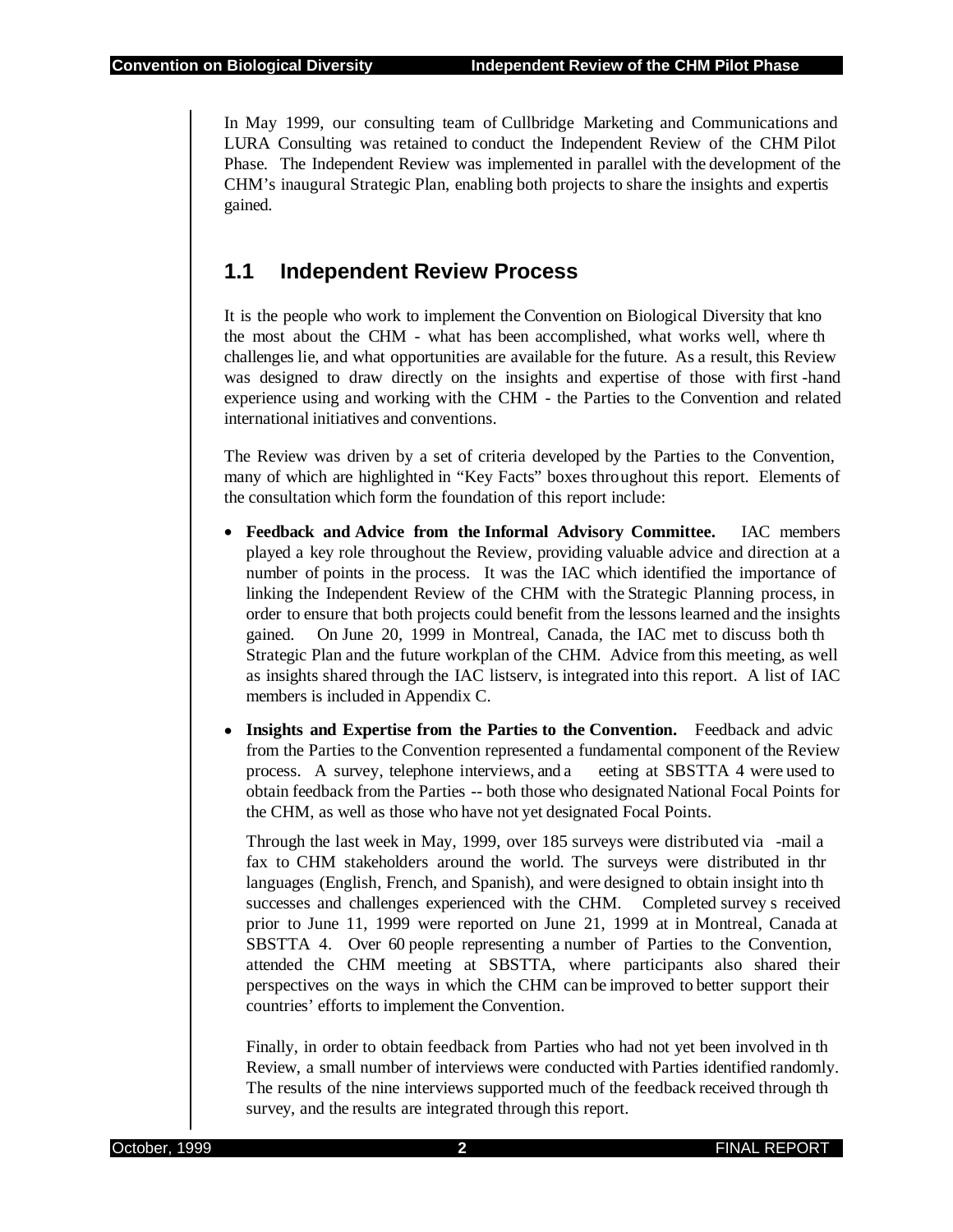- **Opportunities related to Sister Conventions and International Initiatives .** The importance of working with sister conventions and international initiatives was a key theme of the Independent Review. In addition to receiving the survey distributed to all Parties to the Convention, interviews (via phone, fax or -mail) were conducted with representatives of many of these initiatives. The insights, expertise and advice gained through these interviews represent an important component of this report.
- **The Contribution of the Secretariat.** With years of experience facilitating the CHM process, the Secretariat was a valuable resource throughout the Independent Review, providing their insights regarding the challenges and opportunities facing the CHM, and also by providing the contact information which enabled contact with CHM stakeholders.

| <b>Key Facts</b>                                                                                                                                                 |               |
|------------------------------------------------------------------------------------------------------------------------------------------------------------------|---------------|
| Total number of Participants involved in the Revie<br>(61 Parties, 9 sister conventions and international initiatives,<br>2 local partners, and the Secretariat) | 74            |
| Number of Parties to which surveys distributed<br>Number of surveys returned from Parties<br>(response rate of 46%)                                              | $136^*$<br>57 |
| Number of surveys distributed to developed countries<br>Number of surveys completed by developed countries<br>(response rate of 47%)                             | 34<br>16      |
| Number of surveys distributed to developing countries<br>Number of surveys completed by developing countries<br>(response rate of 40%)                           | 102<br>41     |
| Number of interviews conducted and written responses<br>received                                                                                                 | 17            |
| Number of National Focal points and participants at<br>SBSTTA 4 meeting to discuss the CHM Independent<br>Review and Strategic Plan                              | 67            |

\* Despite repeated attempts to distribute the survey to all 175 Parties to the Convention, only 136 were transmitted successfully. Fax transmission errors were the most common problem. Follo -up phone calls were also unsuccessful in a number of cases. Of the 39 countries that did not receive the survey, 34 were developing countries and 21 have not designated CHM National Focal Points.

Finally, in terms of process, it is important to note that while every effort was made to ensure full participation in the Independent Review, there were some cases wher communication barriers made contact with CHM stakeholders difficult, and in some cases prevented contact completely. Changing contact information and interrupted fax lines were the most common problems. In addition, the distribution of the Review materials in only 3 languages (English, Spanish, and French) may have prevented participation of thos countries who communicate in other languages.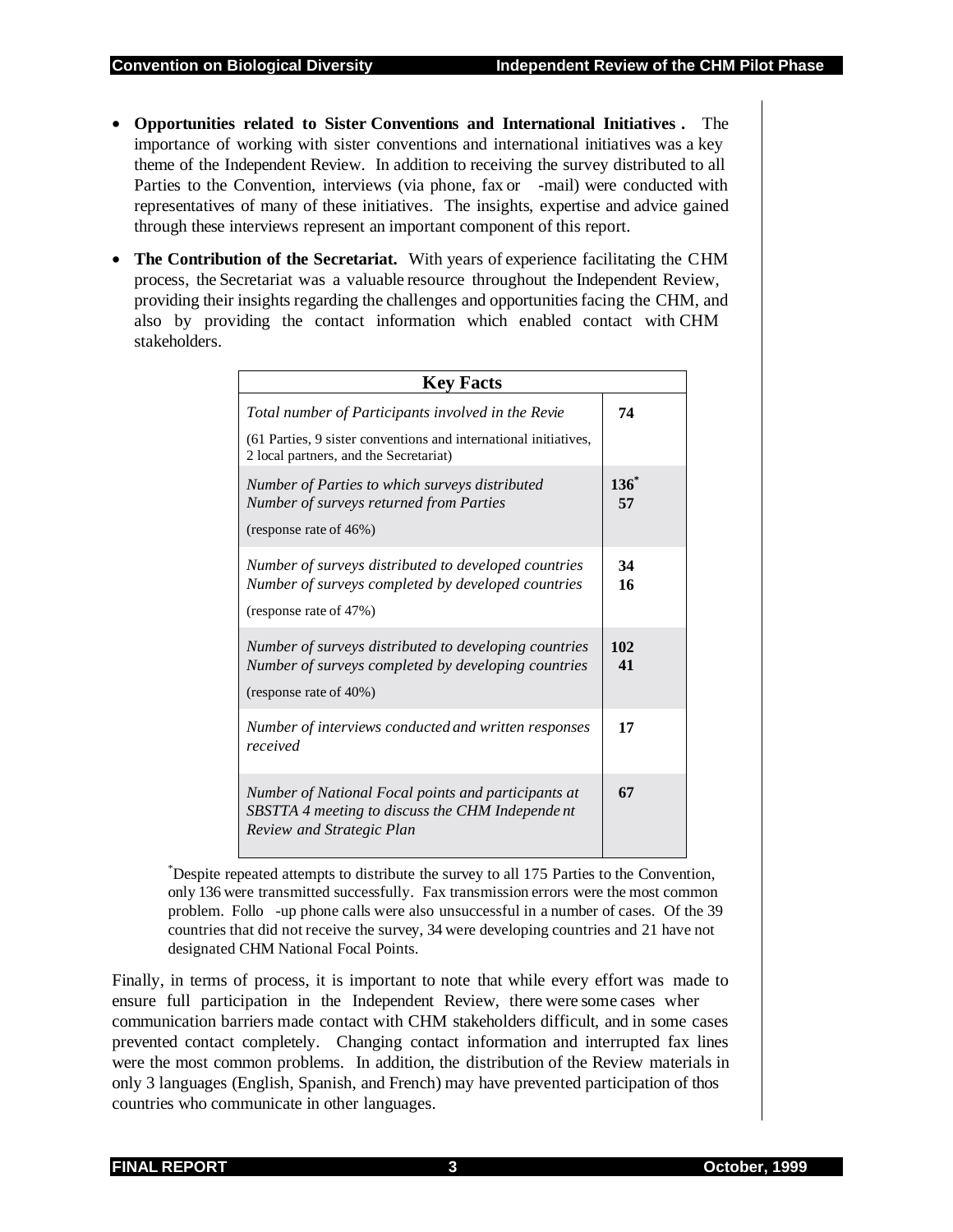## **1.2 This Report**

This report captures the results of the Independent Review process. The body of the report integrates and synthesizes the results of all components of the Review, including survey responses, discussions at meetings, and interviews.

Following the Introduction, Section 2.0 profiles the accomplishments of the CHM to date. Sections 3.0 and 4.0 look at what works well about the CHM, and what challenges hav been experienced. Opportunities for improvement are discussed in Section 5.0, whil Section 6.0 puts forward priorities for action in the future. It is from thes recommendations that the long-term workplan for the CHM has been developed.

#### **Notes To The Reader**

- Input and advice received from CHM stakeholders contributing to Independent Review reveal that there is a wide range in the level of familiarity and understanding which exists regarding the CHM. While there are countries who have been extensively involved in the set-up and operations of the global CHM network both locally and internationally, there are other countries who have little or no experience with th CHM. This report highlights the range of responses received.
- Throughout the report, key facts and statistics are highlighted in "Key Facts" boxes. These "Key Facts" represent a snapshot of the review results.
- Where information is drawn from the survey, it is reported in percentages rounded to the nearest percentage point. For example, when this report indicates that 50% of survey respondents support a certain direction, that means 31 of the 62 completed surveys supported that direction. Note that there are questions where the sum of all responses does not add up to 100% because not every question was answered by all 62 respondents. For a profile of who contributed to the survey, pl ase refer to the table on the following page.
- During analysis of survey results, responses were grouped in order to reveal if ther were any major differences in responses received from developed and developing countries. This analysis revealed that there are very few differences in the perspectives of developed and developing countries.\* The areas where differences exist relat specifically to finance and technology issues, and these differences are identified in th report. Unless specifically noted, the reader can assume that the results reflect the perspectives of both developed and developing countries.

\* In terms of process, responses to each survey question were separated into three categories: developed countries, developing countries, and international initiatives (as in Appendix D). The number of responses received within each of these categories was compared to the number of surveys returned from developed countries, developing countries, and international initiatives respectively.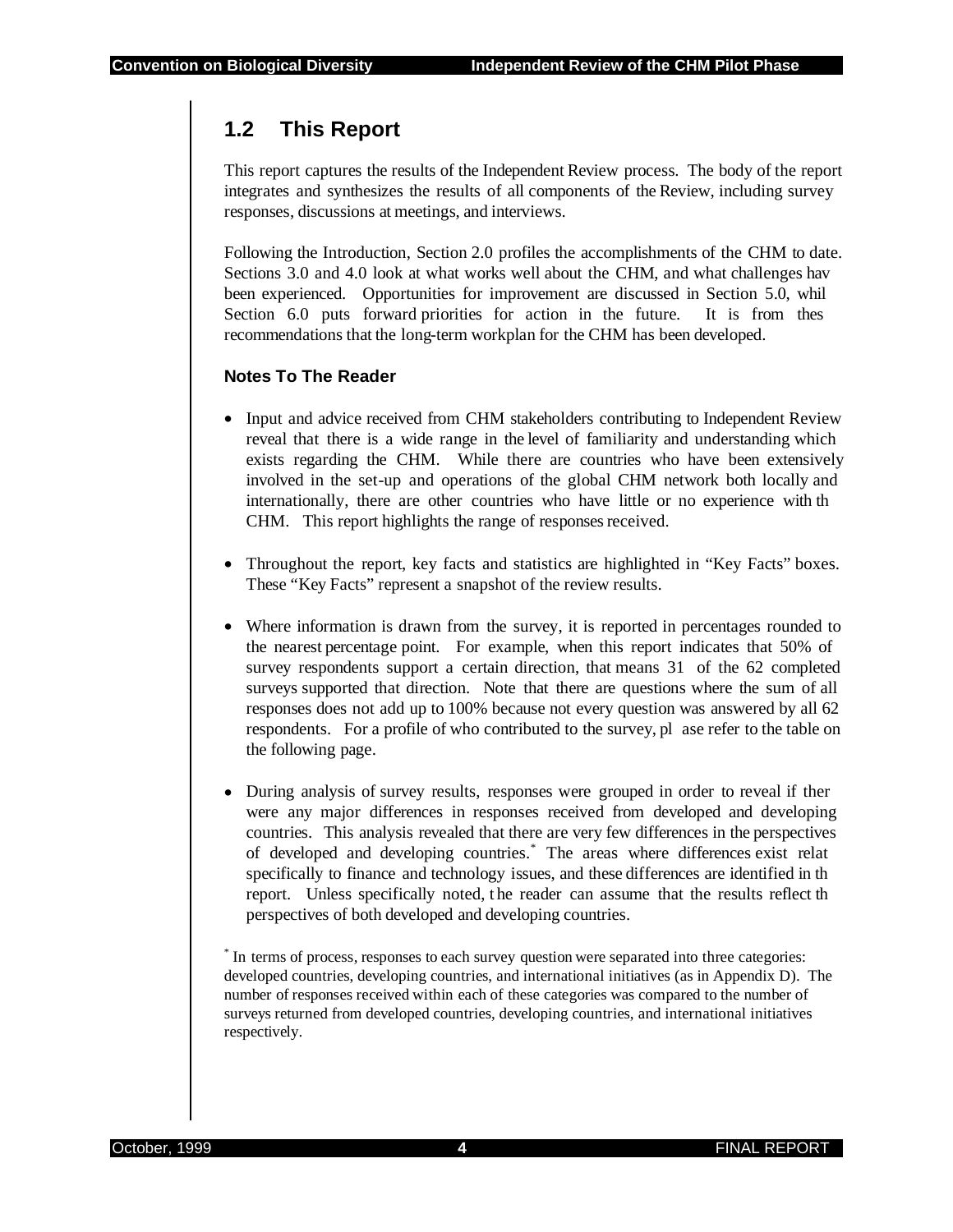| Albania $\raisebox{.4ex}{\hspace{-1.5pt}}^{\ast\hspace{-1.5pt} \varpi}$                  | $\mathsf{Egypt}^{*\text{\textcircled{a}}}$                                                    | $\mathbf{MALI}^{^{\ast \circledcirc}}$                                             | Senegal <sup>®</sup>                                                                                                                     |
|------------------------------------------------------------------------------------------|-----------------------------------------------------------------------------------------------|------------------------------------------------------------------------------------|------------------------------------------------------------------------------------------------------------------------------------------|
| Algeria <sup>*x</sup>                                                                    | EL SALVADOR <sup>*@ WWW</sup>                                                                 | Malta <sup>®</sup>                                                                 | ${\sf Seychelles}^{\ast \circledcirc}$                                                                                                   |
| Angola <sup>x</sup>                                                                      | Equatorial Guinea $\hspace{-2pt}\stackrel{\ast}{\phantom{\alpha}}^{\hspace{-1pt}\mathscr{C}}$ | Marshall Islands <sup>x</sup>                                                      | Sierra Leone                                                                                                                             |
| Antigua and Barbuda $^{\ast_{\text{x}}\text{\textcircled{e}}}$                           | Eritrea <sup>®</sup>                                                                          | $\bold{MAURITANA}^{*@WWW}$                                                         | Singapore <sup>®</sup>                                                                                                                   |
| <b>ARGENTINA</b> <sup>@ WWW</sup>                                                        | Estonia $^{{\mathcal{Q}}_x}$                                                                  | <b>MAURITIUS</b> *@                                                                | $\mathrm{Slovakia}^{*\text{\textcircled{a}}}$                                                                                            |
| Armenia <sup>*x@</sup>                                                                   | Ethiopia <sup>®</sup>                                                                         | MEXICO <sup>*@WWW</sup>                                                            | SLOVENIA <sup>*@</sup>                                                                                                                   |
| Australia <sup>*@</sup> WWW                                                              | FIJI ISLAND <sup>*@</sup>                                                                     | Micronesia                                                                         | <b>SOLOMON</b>                                                                                                                           |
| $\mathbf{A}\mathbf{U}\mathbf{S}\mathbf{T}\mathbf{R}\mathbf{I}\mathbf{A}^{*\text{@ WWW}}$ | FINLAND <sup>*@WWW</sup>                                                                      | Monaco                                                                             | ISLANDS* <sup>®</sup>                                                                                                                    |
| <b>BAHAMAS<sup>*@</sup></b>                                                              | France*x@                                                                                     | Mongolia <sup>*@ WWW</sup>                                                         | *@<br>South Africa <sup>®</sup>                                                                                                          |
| Bahrain <sup>®</sup>                                                                     | $\mathbf{GABON}^{*\textcolor{red}{\textcolor{green}{\oplus}} \textcolor{green}{WWW}}$         | $\textbf{MOROCCO}^{\textcolor{red}{*}\textcolor{green}{\textcircled{\tiny{WWW}}}}$ | Spain <sup>x</sup>                                                                                                                       |
| Bangladesh <sup>x</sup>                                                                  | $\textbf{GAMBIA}^{*\textcolor{red}{\textcircled{\tiny d}}}$                                   | Mozambique <sup>*@</sup>                                                           | Sri Lanka*x                                                                                                                              |
| Barbados <sup>*@</sup>                                                                   | Georgia $^{{@x}}$                                                                             | $Myೂ*@$                                                                            | Sudan <sup>*</sup>                                                                                                                       |
| <b>BELARUS</b> <sup>*@</sup>                                                             | $\textbf{GERMANY}^{*@{\rm WWW}}$                                                              | $\mathbf{NAMIBIA}^{*\scriptscriptstyle{\textcircled{\tiny{WWW}}}}$                 | SURINAME <sup>*@</sup>                                                                                                                   |
| $\mathbf{BELGIUM}^{*\circledast\,\mathrm{WWW}}$                                          | $Ghana^{\ast_{X}}$                                                                            | $\text{Nauru}^{*_\mathbf{x}}$                                                      | Swaziland*x                                                                                                                              |
| <b>BELIZE</b>                                                                            | Grenada <sup>*x</sup>                                                                         | $\text{Nepal}^{*\text{\textcircled{a}}}$                                           | $\operatorname{Sweden}^{\textup{\textcircled{ex}}}$                                                                                      |
| <b>BENIN</b>                                                                             | Guinea $\overset{\ast}{\phantom{\ast}}^{\!\circ\!}$                                           | NETHERLANDS*@WWW                                                                   | Switzerland <sup>*@WWW</sup>                                                                                                             |
| Bhutan <sup>7</sup>                                                                      | <b>GREECE®</b>                                                                                | NEW ZEALAND <sup>*@WWW</sup>                                                       | Syrian Arab Republic                                                                                                                     |
| $\operatorname{Bolivia}^{*\textcircled{w}$ www                                           | <b>GUATEMALA®</b> WWW                                                                         | Nicaragua <sup>x</sup>                                                             | Tajikistan                                                                                                                               |
| <b>Botswana</b>                                                                          | Guinea-Bissau <sup>x</sup>                                                                    | Niger <sup>*</sup> ®                                                               | Tanzania                                                                                                                                 |
| $\operatorname{Brazil}^{*\text{\textcircled{\tiny d}}\xspace}$                           | Guyana                                                                                        | Nigeria <sup>x</sup>                                                               | $\mathbf{THAILAND}^{*\textcircled{\tiny{\mathcal{C}}}}$                                                                                  |
| Brunei Darussalam                                                                        | Haiti                                                                                         | $\mathbf{NIDE}^{*\textcolor{red}{\textcircled{\tiny d}}}$                          | TOGO <sup>*</sup>                                                                                                                        |
| Bulgaria                                                                                 | $\mathbf{HONDURAS}^{*\text{\textcirc}\ \mathbf{WW}}$                                          | $\textbf{NORMAY}^{*\textcolor{red}{\textcircled{\tiny WWW}}}$                      | Tonga $^x$                                                                                                                               |
| Burkina <sup>*@</sup>                                                                    | $\operatorname{Hungary}^{*@}$                                                                 | $\mathbf{OMAN}^{*x}$                                                               | Trinidad and                                                                                                                             |
| Burundi <sup>*</sup>                                                                     | <b>ICELAND<sup>*@WWW</sup></b>                                                                | PAKISTAN <sup>*X@</sup>                                                            | $Tobago^{*@WWWx}$                                                                                                                        |
| Cambodia <sup>*x</sup>                                                                   | India                                                                                         | Palau $x$                                                                          | Tunisia $\overset{\ast}{\ }$                                                                                                             |
| * WWW<br>Cameroon                                                                        | Indonesia <sup>*@</sup>                                                                       | <b>PANAMA</b>                                                                      | Turkmenistan <sup>*@</sup>                                                                                                               |
| $\mathbf{CANADA}^{*\textcolor{red}{\textcolor{blue}{\oplus}} \textcolor{blue}{WWW}}$     | $\mathbf{IRAN}^{*\textcircled{w}WW}$                                                          | Papua New Guinea <sup>x</sup>                                                      | <b>TURKEY</b>                                                                                                                            |
| Cape Verde                                                                               | $\operatorname{Ireland}^{\ast\circledcirc}$                                                   | <b>PARAGUAY (2)</b><br><b>PERU</b> <sup>*@</sup> WWW                               | $\mathbf{UGAMDA}^{*\textcircled{a}}$                                                                                                     |
| Central African Republic <sup>®</sup>                                                    | $\textbf{ISRAEL}^{*\textcolor{red}{\textcircled{\tiny 2}}}$                                   |                                                                                    | $\mathbf{UK} \overset{\ast}{\circledast} \overset{\mathbf{W}\mathbf{W}}{\overset{\mathbf{M}}{\otimes}}$                                  |
| $\mathrm{Chad}^{*_X}$                                                                    | ITALY (2) <sup>*@ WWW</sup>                                                                   | Phillippines <sup>*@WWW</sup>                                                      | Tanzania                                                                                                                                 |
| Chile* <sup>@ WWW</sup>                                                                  | $\mathbf{JAMAICA}^{*\textcircled{a}}$                                                         | $\operatorname{Poland}^{\widehat{\mathcal{A}}}{}^{\circledast}$ www                | $\mathbf{UKRAINE}^{*\textcolor{red}{\textcircled{\tiny 2}}}$                                                                             |
| $\operatorname{\mathbf{CHINA}}^{*\textcircled{\tiny{\mathbb{R}}}}$                       | $\mathbf{JAPAN}^{*\widehat{\boldsymbol{\omega}}\ \overline{\boldsymbol{\mathrm{www}}}}$       | $\mathsf{Portugal}^{\textup{\textcircled{ex}}}$                                    | $\textbf{USA}^{\overbrace{\textbf{w}}\textbf{www}}$                                                                                      |
| $\mathbf{COLOMBIA}^{*\scriptscriptstyle{\textcircled{\tiny{WWW}}}}$                      | $\mathop{\text{Jordan}}^{\text{@x}}$                                                          | $\widetilde{\mathrm{Qatar}}^{\ast_{\mathcal{Q}}}$ wwwx                             | URUGUAY <sup>*@</sup>                                                                                                                    |
| $\mathrm{Comoros}^{*\textcircled{\tiny d}}$                                              | Kazakhstan <sup>@x</sup>                                                                      | REP. OF KOREA <sup>*@</sup>                                                        | Uzbekistan <sup>®</sup>                                                                                                                  |
| Congo <sup>x</sup>                                                                       | $\textbf{KENYA}^{*@}$                                                                         | <b>WWW</b>                                                                         | VANUATU <sup>*@</sup>                                                                                                                    |
| Cook Islands $^{\ast\text{\textcircled{e}}}$                                             | Kiribati <sup>*@</sup>                                                                        | Former Yugoslav                                                                    | Venezuala $\overline{\phantom{a}}^{\ast\stackrel{\_}{\phantom{\alpha}}\hspace{-1.4pt}\mathop{\alpha}\limits^{\phantom{\ast}}}\text{www}$ |
| $\text{Costa }\text{Rica}^{\ast\,\text{WWW}}$                                            | Kyrgyzstan <sup>*x</sup>                                                                      | Republic of Macedonia                                                              | Vietnam <sup>*@</sup>                                                                                                                    |
| Cote d'Ivoire                                                                            | Lao People's Democratic                                                                       | Republic of Moldova <sup>x</sup>                                                   | Yemen <sup>*@</sup>                                                                                                                      |
| $\mbox{Croatia}^{*\textcircled{\tiny 2}}$                                                | ${\rm Republic}^{*_X}$                                                                        | <b>REP. OF SAN</b>                                                                 | Zambia <sup>x</sup>                                                                                                                      |
| $*$ @<br>Cuba                                                                            | Latvia $e^*$                                                                                  | <b>MARINO</b> *                                                                    | Zimbabwe <sup>x</sup>                                                                                                                    |
| $\mbox{Cyprus}^{\ast\text{\tiny{\textcircled{\tiny \dag}}}}$                             | $*$ @<br>Lebanon                                                                              | Romania <sup>*x</sup>                                                              |                                                                                                                                          |
| Czech Republic <sup>*@</sup>                                                             | $\text{Lesotho}^{*\textcircled{\tiny d}}$                                                     | <b>RUSSIAN</b>                                                                     | $BCIS^{\textcircled{\tiny{\text{WWW}}}}$                                                                                                 |
| Democratic People's                                                                      | Liechtenstein                                                                                 | FEDERATION <sup>*@</sup> WWW                                                       | <b>CHM</b> Secretariat <sup>@</sup>                                                                                                      |
| Republic of Korea                                                                        | LITHUANIA <sup>@</sup>                                                                        | Rwanda                                                                             | <b>WWW</b>                                                                                                                               |
| Democratic Republic o                                                                    | Luxembourg <sup>*@WWW</sup>                                                                   | <b>SAINT LUCIA<sup>*@</sup></b>                                                    | $\mathbf{CMS}^{\ \omega\ \text{www}}$                                                                                                    |
|                                                                                          | *@ WWW<br>Madagascar                                                                          | Saint Vincent and the                                                              | $\mathbf{EEA}^{\otimes \ \mathbf{WWW}}$                                                                                                  |
| the Congo <sup>*www</sup>                                                                | $\mathbf{Malawi}^{*\textcircled{\tiny d}}$                                                    | Grenadines                                                                         | $\mathbf{GBIF}^\circledast$ www                                                                                                          |
| DENMARK <sup>*@</sup>                                                                    | Malaysia <sup>®</sup>                                                                         | Samo <sup>x</sup>                                                                  | $\mathbf{IABIN}^{\ \otimes\ \mathbf{WWW}}$                                                                                               |
| $\operatorname{Djibouti}^{*\textcircled{\tiny \!R}}$                                     | Maldives <sup>*</sup>                                                                         | Sao Tome and Principe <sup>*x</sup>                                                | $\mathbf{IBIN}^{\otimes \mathrm{www}}$                                                                                                   |
| <b>DOMINICA</b> *<br>ECUADOR <sup>*@</sup>                                               |                                                                                               |                                                                                    | NABIN $(2)$ <sup>@ WWW</sup>                                                                                                             |
|                                                                                          |                                                                                               |                                                                                    |                                                                                                                                          |

#### **Table 1. Parties to the Convention and Participants in the Independent Review**

\* = CHM National Focal Point (137)  $\omega$  = NFPs with e -mail (104)<br>WWW = NFPs with a Website (41)  $x =$  Survey transmission was

**Legend and summary statistics: CAPITAL LETTERS**= Participated in Independent Review (74)

 $x =$  Survey transmission was unsuccessful (39)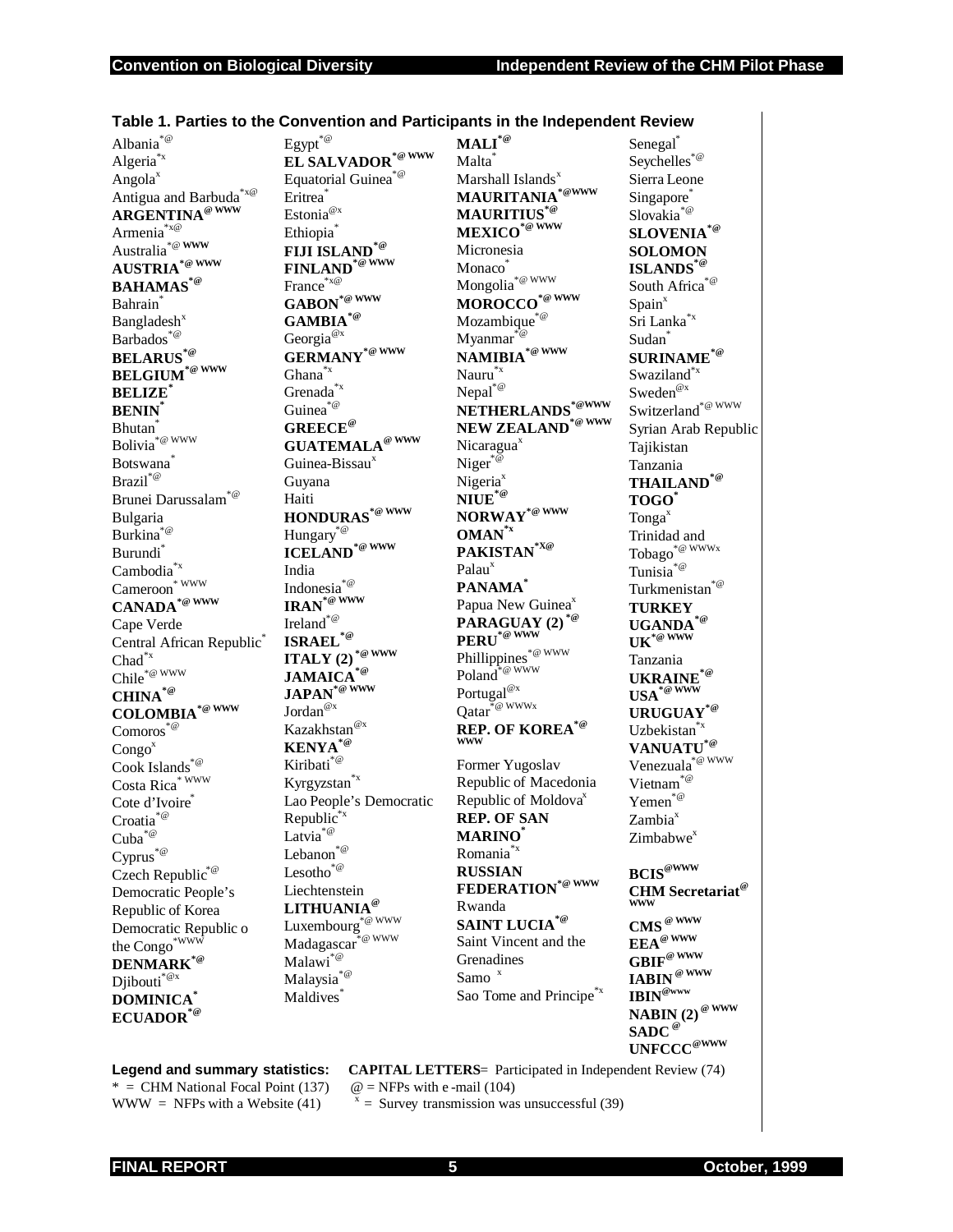## **2.0 ACCOMPLISHMENTS TO DATE**

Since 1996, the Clearing-House Mechanism has grown from an innovative idea to a network with 137 "members" around the world to date. These "members" (also called "National Focal Points" or "participating nodes"), are responsible for coordinating th activities of the Clearing-House at the national level within their countries and represent a key element of what has been described as the "global CHM network". The global network includes Parties to the Convention and partners (e.g. sister conventions, international initiatives, institutions, organizations, and individuals) working to implement the Convention.

Through the efforts of the Parties to the Convention, their partners, the Secretariat, and th IAC, a number of significant accomplishments have been achieved by the CHM. Thes accomplishments have been driven by both the original mandate of the CHM (to promote and facilitate scientific and technical cooperation) and the broader responsibility of promoting and facilitating the implementation of all Convention objectives – as delegated by the Parties through the CHM pilot phase.

In addition to COP and SBSTAA discussions, a number of meetings dedicated exclusively to discussion of the CHM have been held. These include two Expert Meetings (taking place in Bonn, Germany and Florence, Italy) and four Regional Workshops (taking place in Cartagena de Indias, Colombia; Gödöllö, Hungary; Kuala Lumpur, Malaysia; and Nairobi, Kenya) where Parties and their local partners worked to guide the development of the CHM through its Pilot Phase.

This section highlights CHM accomplishments through review of the following data:

- the amount and type of information exchanged;
- the number of partnerships established;
- the number of initiatives facilitated;
- the types of synergies gained;
- the amount of training delivered; and
- the amount of resource support received.

| <b>Key Facts</b>                                                                                                                                     |           |
|------------------------------------------------------------------------------------------------------------------------------------------------------|-----------|
| Number of countries which have ratified the CBD?                                                                                                     | 175       |
| Number of CHM Focal Points established?                                                                                                              | 137       |
| Number of CHM Focal Points with e-mail?                                                                                                              | 104       |
| Number of CHM Focal Points with websites?                                                                                                            | 41        |
| Average number of webpages on those websites?<br>$\sqrt[8]{\ }$ Number ranges from 20 to 1,100 pages, with most<br>nodes in the 100-200 page range.  | $350^*$   |
| Estimated total number of webpages                                                                                                                   | 13,300    |
| Average number of weekly visits to CHM websites "<br>Number ranges from 60 visits to 43,000 visits, with<br>most nodes in the $1,000 - 1,500$ range. | $5,375$ * |
| Estimated total number of weekly visits <sup>®</sup>                                                                                                 | 204,7     |

<sup>∞</sup>Data is based on responses received from 12 of 41 nodes with websites.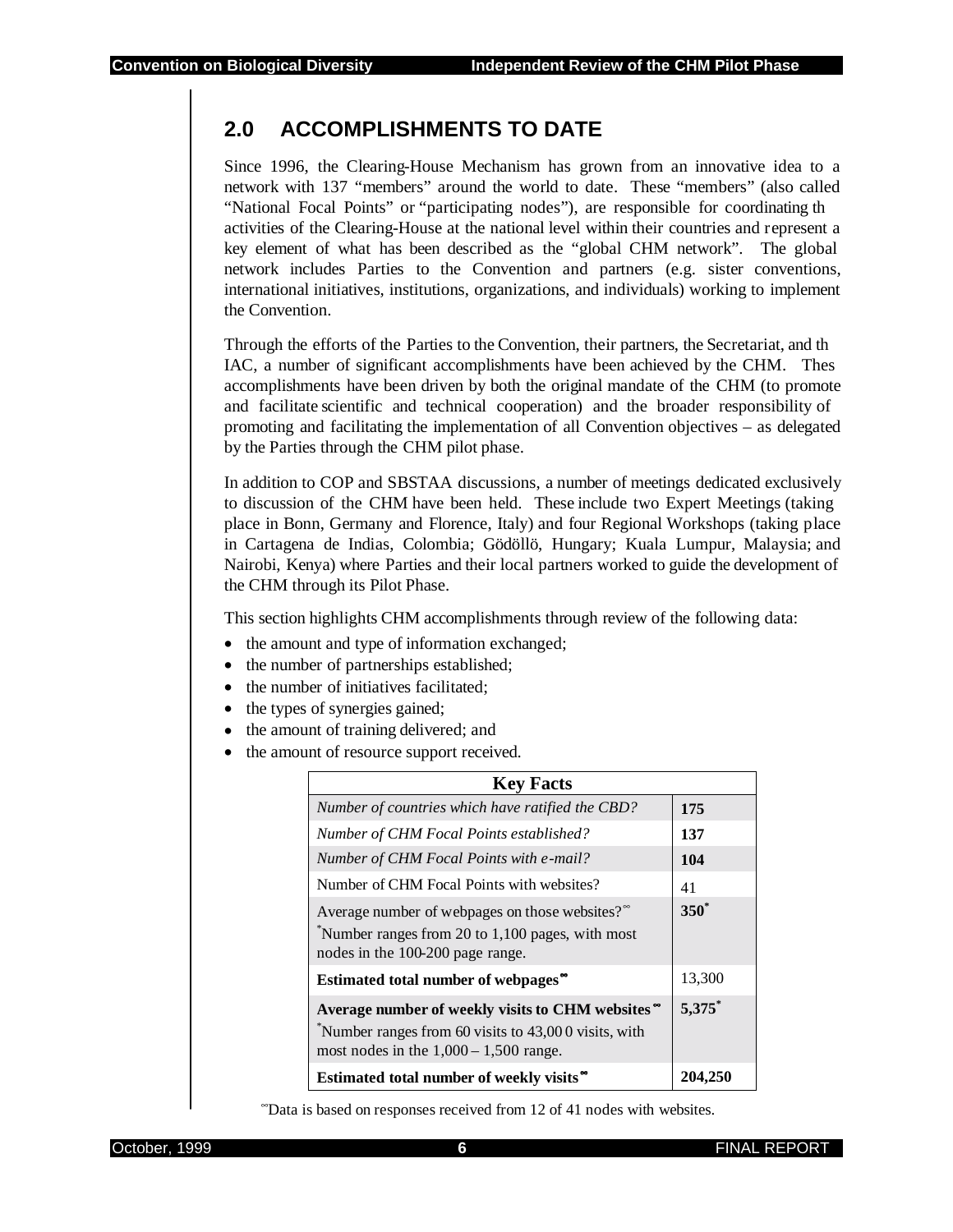## **2.1 Information Exchanged**

The exchange of information is an important capability of the CHM - one which can mak an important and powerful contribution to countries efforts to implement the Convention. Under the initiative of the CHM Secretariat, a number of tools have been developed to support countries communications efforts, and to facilitate access to the information related to the Convention. Key tools, services, and capabilities developed to date include:

- the CHM web site, with several electronic databases, documentation archives, and two search engines to assist users in finding and obtaining the information they need;
- the CD-ROM tool kit, produced to assist the CHM National Focal Points in their efforts to design and establish CHM web sites and pages;
- the CHM newsletter (*The Disseminator)*;
- the CHM brochure (available in English, Spanish, and French);
- the establishment of -mail conference abilities ("listservs") for National Focal Points and the Informal Advisory Committee; and
- the enhancement of the Secretariat's electronic communication capacity through implementation of a communication strategy focused on improvements to information structure (registry, filing systems, document archives), tools (databases, mapping), and organization (layout, structure).

With these and other tools in place, the Independent Review provided the opportunity to determine who it is that uses the global CHM network to find information? How often is the network used? And how successful are the search efforts? The answers to thes questions, and other insights, are shared here.

- **How often do CHM nodes receive information requests?** Survey results indicat that just under 50% of participating nodes in the CHM network receive less than 10 requests for information per week, while on -third receive between 10 and 25 requests per week. 15% of nodes receive over 25 requests, with 2 survey respondents indicating that they receive over 100 requests per week.
- **What information is requested?** The most common request is for general information and advice related to bio logical diversity (80% of participating nodes receive thes requests), however there are many other commonly requested typed of information, including: legislation and policies (70%), biodiversity strategies and action plans (50%), and national reports (50%).
- **Who requests information from CHM nodes?** CHM nodes receive information requests from a wide range of individuals and groups. Requests are most commonly received from students, research/education institutions, government within the same country as the CHM node, and from non-governmental organizations (approximately 75% of nodes participating in the survey). Just over 35% of nodes reported that they receive information requests from governments in other countries, as well as fro business/industry.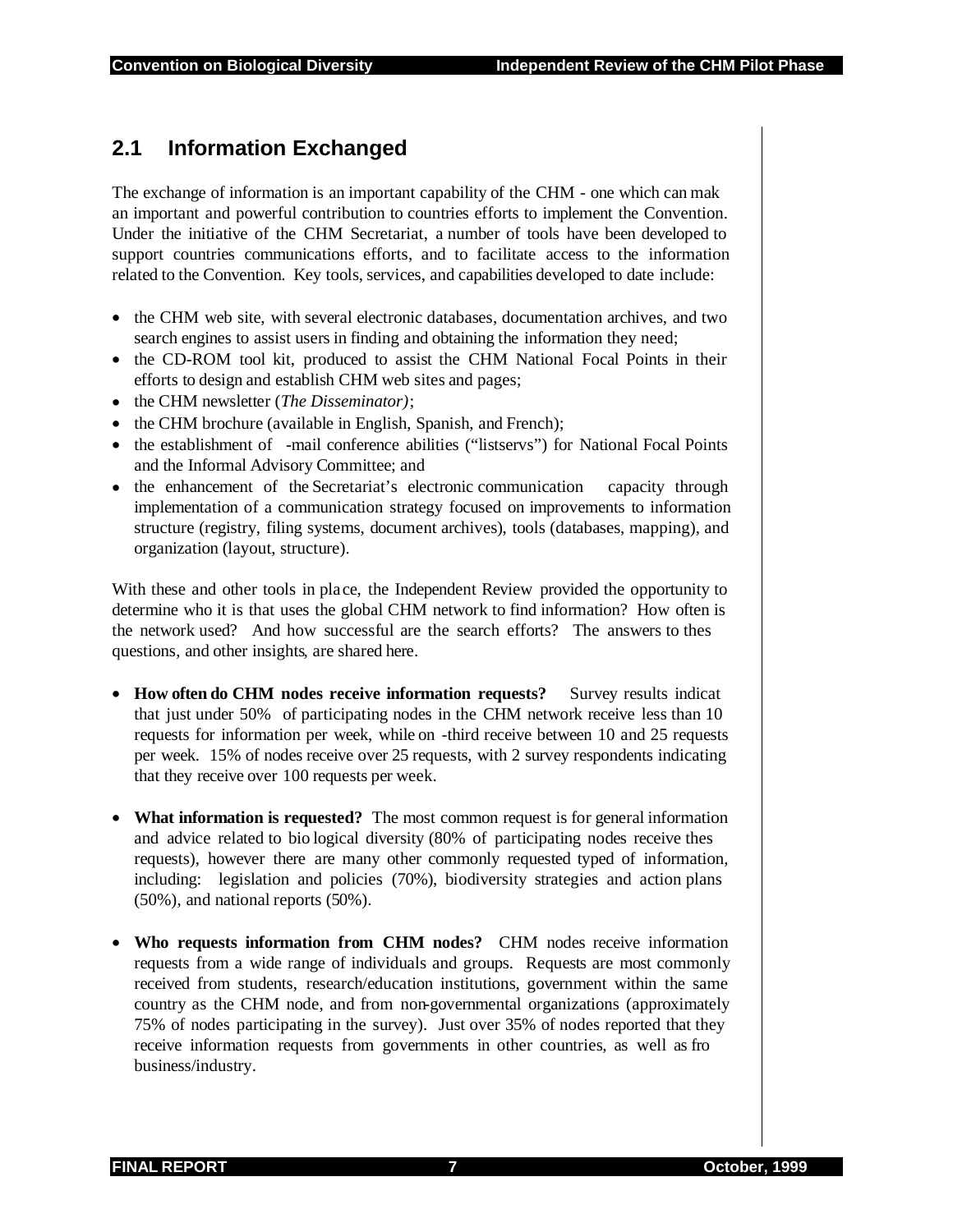- **How often do CHM nodes search for information using the global CHM network? How often are those searches successful?** Just over 60% of respondents indicated that they search the network fewer than 5 times per week. 15% of nodes conduct between 6 and 25 searches per week, while another 15% conduct more than 25 searches. 50% of respondents reported that these information searches are generally successful (40% are successful most of the time, while 10% reported that all searches are successful), while just over 30% reported that these searches are generally unsuccessful.
- **What information is available from CHM nodes?** The information available fro CHM nodes generally matches the information requested. The information most commonly available from CHM nodes is legislation and policy (80% of nodes have this information available). Over 70% of nodes have national reports, biodiversity strategies and action plans, and general information related to biological diversity.
- **What technology is used to place information requests with CHM nodes? What technology is used to respond?** Requests for information are most commonly received by CHM nodes via phone (68%) and -mail (65%), however requests are also commonly received in person (52%), by mail (52%), and by fax (47%).

When responding to requests, CHM nodes most commonly us -mail (60% of nodes). Approximately 50% of nodes use fax, mail, and the telephone to respond to requests, with "in person" responses provided in 37% of CHM nodes. The least common technology used to respond to requests, as identified through the Independent Review survey, was the World Wide Web, with 32% of nodes indicating that they direct peopl with information requests there.

There was considerable consistency between the responses of developed and developing countries to these questions, with all nodes commonly receiving and filling information requests using all technologies. The only areas where there are clear differences relat to "in person" and website communications. Wh en compared to developed countries, developing countries both receive and fill a relatively higher number of information requests in person. The only other difference relates to the number of nodes using websites to respond to information requests – there are a relatively higher number of developed countries that use this technology.

| <b>Key Facts</b>                                                                                    |                                                                                                                                           |  |  |
|-----------------------------------------------------------------------------------------------------|-------------------------------------------------------------------------------------------------------------------------------------------|--|--|
| How many National Focal<br>Points have received<br>information via the CHM<br>Focal Point listserv? | $55\%$                                                                                                                                    |  |  |
| What other listservs are used<br>by CHM nodes?                                                      | Just under 50% of survey<br>respondents use other<br>listservs, including: Bio-<br>Excel, Bionet, Bioplan,<br>IREX, and the Rio listserv. |  |  |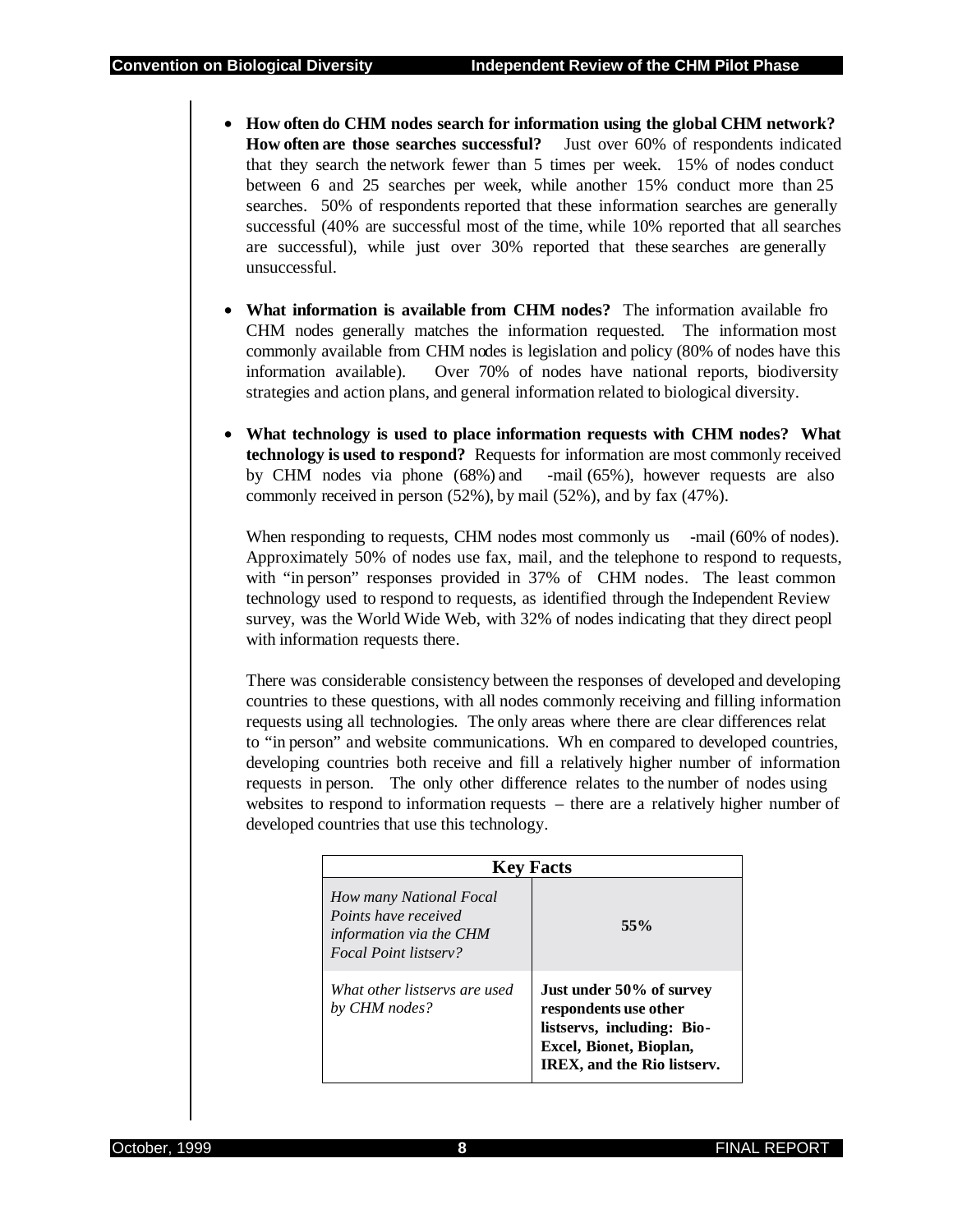• **Amount of no -Internet material requested and provided by CHM nodes?** As a follow-up to the original survey distributed as part of the Independent Review, a sub-set of CHM nodes were asked to estimate the number of requests for non-Internet material received each week. 18 nodes responded to this question, and results suggest that requests for non-Internet material are common. On -third of nodes receive 1-5 requests per week, and another on -third receive 6-10 requests per week. Of the remaining on third of respondents, 2 nodes indicated that they receive 11-20 requests per week, 3 nodes receive over 20 requests, while one node reported that they do not generally receive requests for non-Internet material.

In order to gain some insight into the proportion of Internet versus non-Internet material requested, the above results were compared to the total number of information requests received by these nodes each week. For 10 of the 18 nodes, requests for non -Internet material represent between 25% and 50% of information requests each week. At 3 nodes, the majority of information requested is non-Internet material. At the remaining 5 nodes, non-Internet material requests represent less than 25% of the total information requests received. It is important to note that these percentages are approximat figures.

## **2.2 Partnerships Established**

Collaboration and partnerships are essential to successfully meet the objectives of th Convention on Biological Diversity, and survey results indicate that CHM nodes work regularly with a number of organizations/groups/institutions within their country and outside their country to support th goals of the Convention on Biological Diversity. Partnerships and collaborations in support of efforts to develop National Biodiversity Strategy and Action Plans were reported.

#### *Participant Perspective…*

 *"…partnerships have improved sectoral planning, fostered more consideration of biodiversity issues (in planning and programs), and raised the political level of support."* 

- **How many local partners do CHM nodes regularly work with to support the goals of the Convention?** Just over 75% of CHM nodes work with at least 6 partners within their country to support the goals of the Convention, with over half of those nodes (40%) working with more than 20 partners.
- **How many international partners?** CHM nodes generally have fewer international partnerships than local partnerships. While just under 75% of CHM nodes work with at least 6 international partners to support the goals of the Convention (which almost matches the number for local partnerships), only 17% work with over 20 partners. It is more common for CHM nodes to work with between 6 and 20 international partners (54%).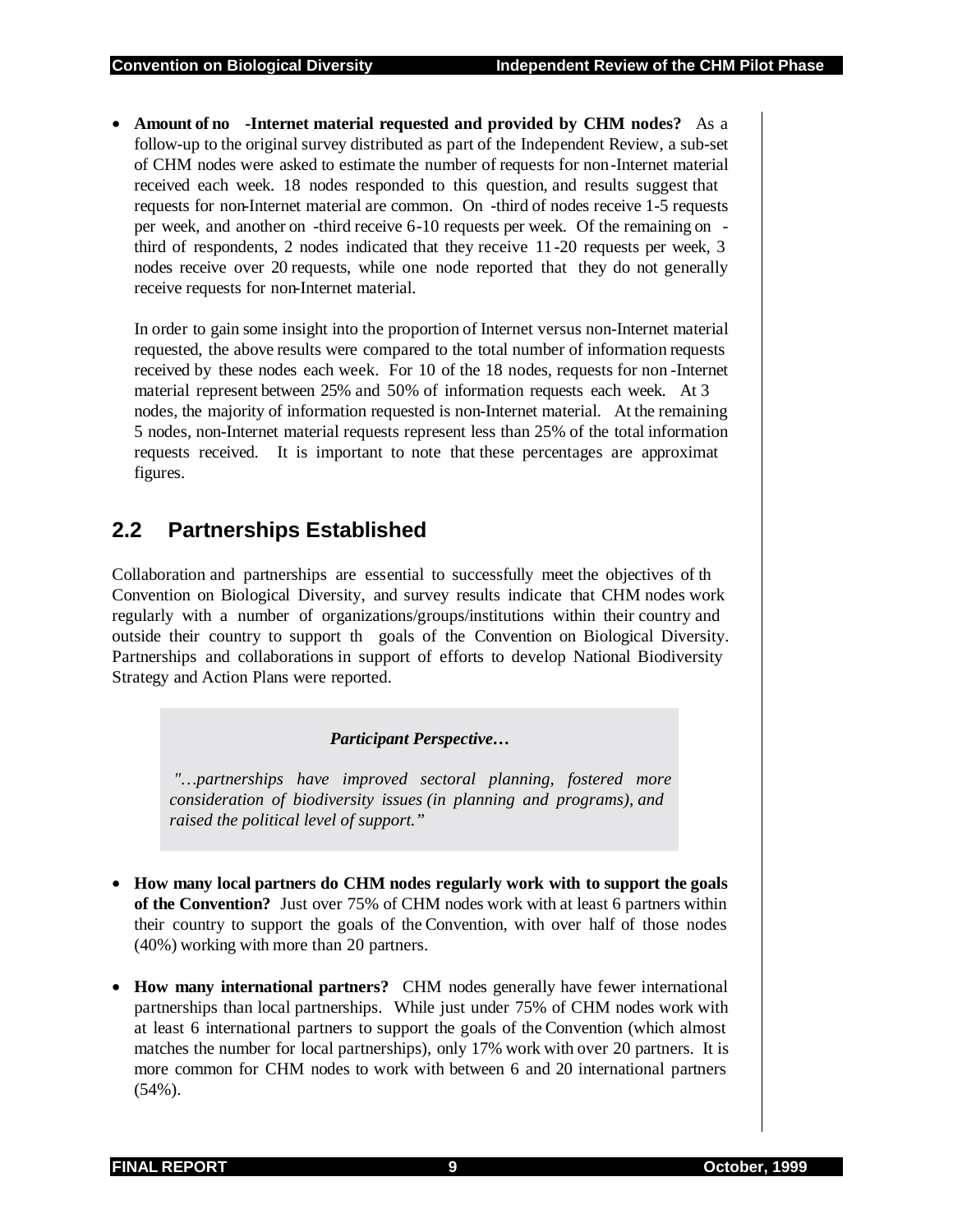## **2.3 Initiatives Facilitated**

Participants contributing to the Independent Review were generally split regarding th success of the CHM in facilitating scientific or technical initiatives which work toward implementing the goals of the Convention. Just under 40% of survey respondents indicated that "Yes, the CHM had facilitated scientific or technical initiatives, while just over 40% did not.

Examples of initiatives facilitated by th CHM include:

- a collaborative effort between Belgium and Chad to create a Chad CHM websit (partnerships between Belgium and Benin, Burkina Faso, and Cote d'Ivoire are being confirmed);
- an informal collaboration between Belgium, the Netherlands, UK, Norwa y, Germany and Italy – established 3 years ago in order to develop common activities and CHM strategies, the group has collaborated on a number of activities, including th international symposium on Mediterranean biodiversity (1996) and an educational program for submission to the European Union;
- establishment of a network of more than 2000 Italian schools (1998) with common educational programs and tools all via the Internet;
- a meeting between ENEA and the Italian private sector (1998) regarding the implications of the Convention on Biological Diversity – the output of the meeting was an agreement between participants presented at the 2nd National Conference on Energy and the Environment;
- a liaison conference of the Natural Science Research Institute which was established in 1998 to: promote the measures related to biodiversity conservation on the basis of scientific information and data, to enhance cooperation and intelligence network mutually, and to establish building CHM;
- the establishment of the China Biodiversity Homepage, May 1998 organized by the state Environmental Protection Administration of China;
- nature reserves training within China (1998);
- all initiatives involved in SBSTTA and the Biosafety Protocol (through th Secretariat's initiative to distribute relevant materials);
- German-Colombian initiative (ongoing);
- D.R. Congo and Belgium initiative;
- Cameroon and Germany initiative; and
- Launch of Niger and Mauritania CHM on the Belgium website.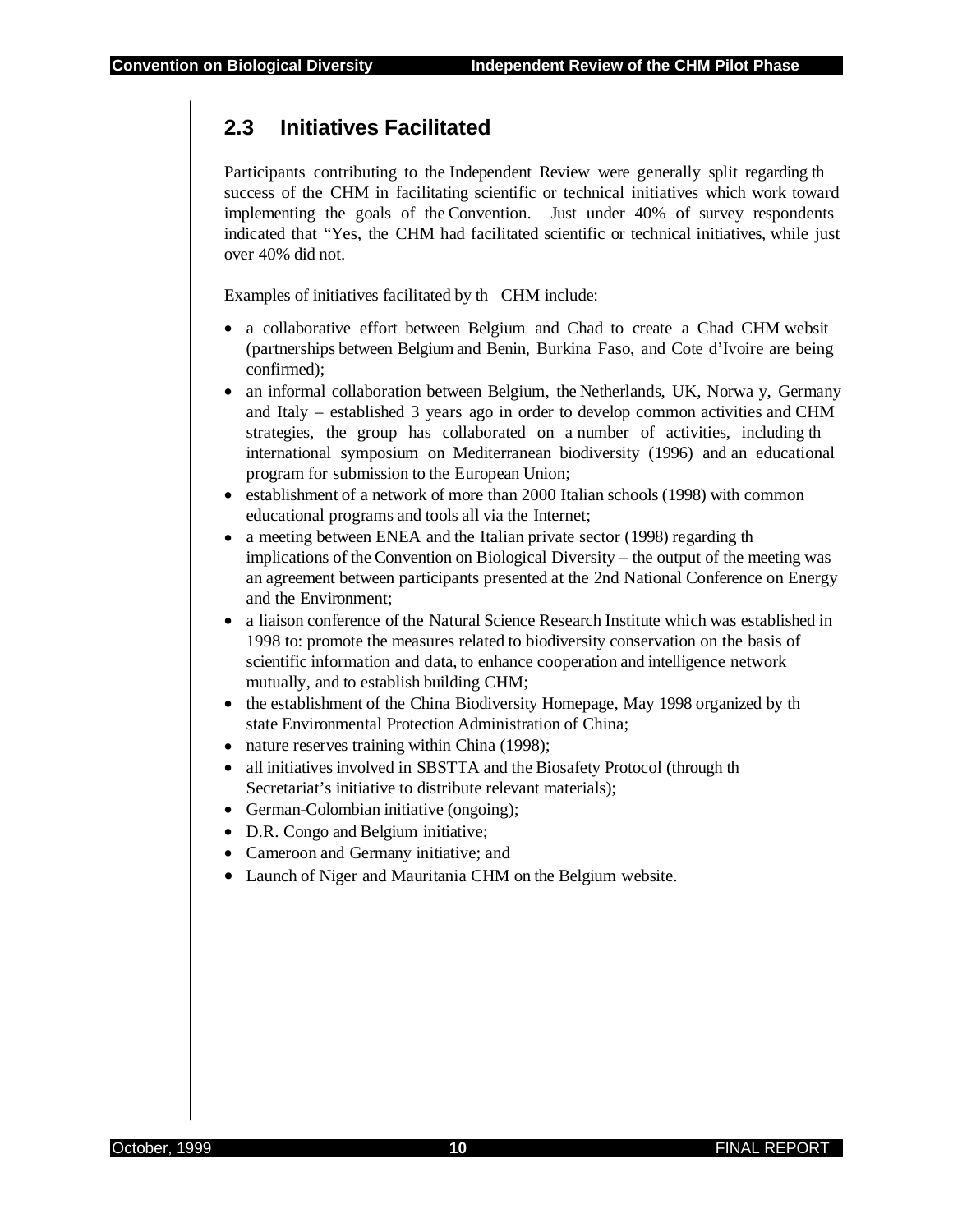## **2.4 Training Delivered**

Approximately 50% of CHM nodes participating in the Independent Review have offered or promoted training events over the last 3 years. Approximately 30% of nodes offered between 1 and 5 of these events, while the other 20% offered from 5 -20 events. 2 nodes offered over 20 training events. Training events most commonly focused on:

- general principles of the Convention on Biological Diversity;
- national action related to the Convention on Biological Diversity;
- data management and processing;
- biodiversity in general (e.g. mapping, onitoring);
- computers and the Internet;
- local participation/public awareness/value of partnerships; and
- the Clearing-House Mechanism.

## **2.5 Resource Support Received**

This section highlights the resource support received by CHM nodes – both financial and technical. This is one area where there are differences in the experiences of developed and developing countries, and those have been highlighted below.

• **Global Environment Facility.** CHM nodes have received over US\$ 800,000 in funding support from GEF through the CHM Pilot Phase. Only developing countries are eligible to receive this GEF support. A total of 69 nodes received this support, receiving an average of \$11,500 each (a list of Countries receiving GEF funding for CHM Add-on Modules is included in Appendix B, including the amount of funding received as well as the implementing agency). Of the 41 developing countries who responded to the Independent Review survey, 21 (51%) indicated that they receiv support from GEF.

Results from the survey completed as part of the Independent Review indicated that almost 30% of CHM nodes have applied to sources other than GEF for funding. Th majority of these nodes are in developed countries.

In terms of overall support received, both developed and develop ing countries (just over 50% of all respondents) receive financial support from their National Governments. With one exception, all developed countries responding to the survey indicated that they receive support from their National Governments, however s imilar support is only received by 25% of developing countries.

Funding from local partners, other governments, and international partners, is generally received by less than 10% of CHM nodes.

• **Long term strategies to secure financial support.** The majority of CHM nodes participating in the Independent Review survey (55%) indicated that they do not hav any long term strategies to secure financial support for CHM activities, while 33% indicated that they do have a strategy. The percentage of developed countries with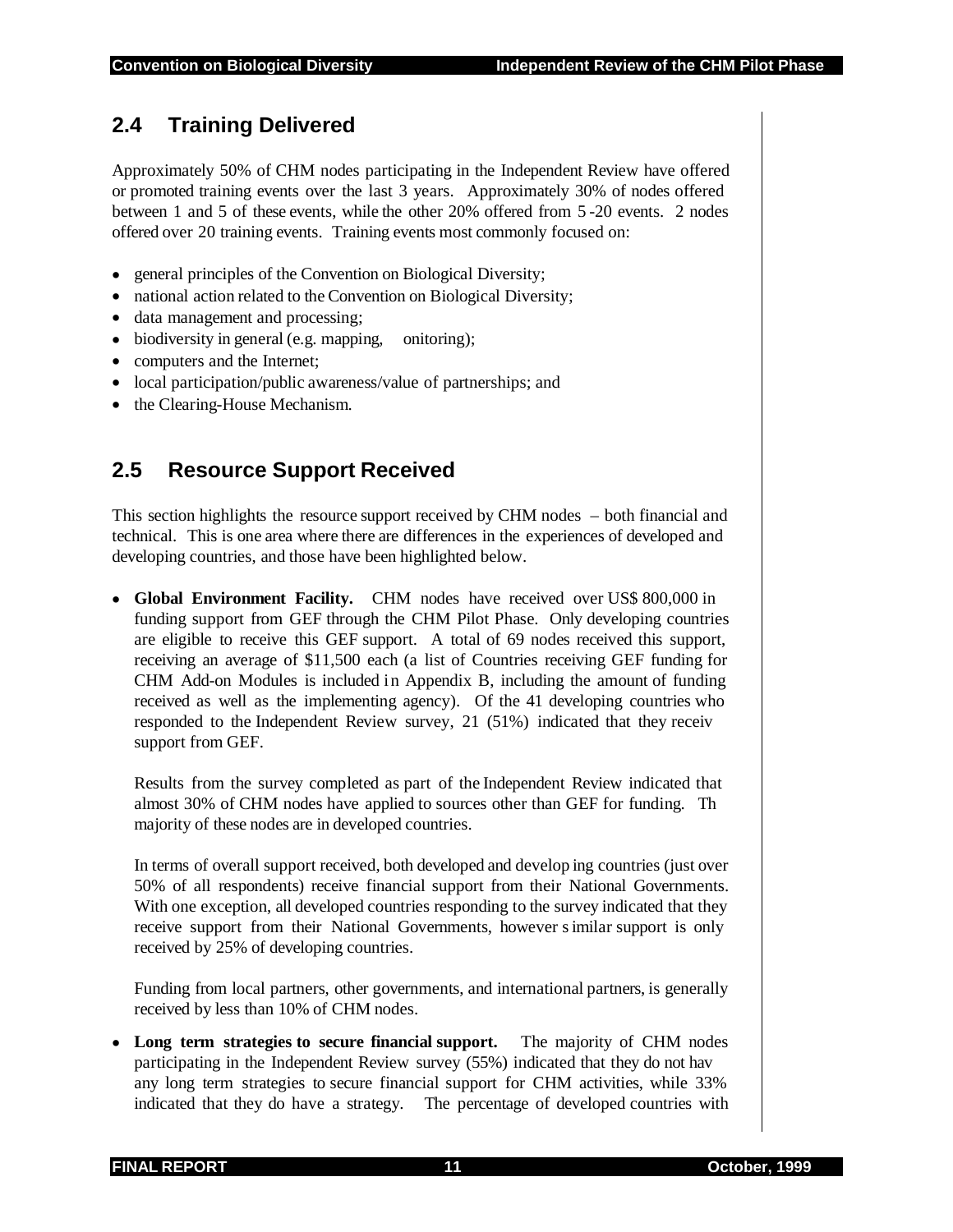long term strategies to secure this support is slightly greater than the percentage of developing countries. The most commonly identified strategy was a multi-year national work plan agreed to with the national government. Other strategies i nclude: project proposals submitted to GEF and regional/international institutes and conventions.

- **Sources of technical support.** CHM nodes most commonly receive technical support from their respective National Governments (42% of respondents). Technical support is also received from the international development community (37%, composed primarily of developing countries), local partners (23%), and international partners (15%).
- **Long term strategies to secure technical support.** Almost 50% of CHM nodes participating in the survey do not have long term strategies to secure technical support, while 33 % do. Just as with results regarding long term financial support, the percentage of developed countries is slightly greater than the percentage of developi ng countries. The most common long-term strategy involves dedicating efforts to increas cooperation with other groups locally (e.g. ministries, local governments, institutes and NGOs) and internationally.

## **2.6 Synergies Gained**

There are important linkages between the CBD and other biodiversity -related conventions and international initiatives. To date, the relationship between the CHM and thes initiatives has been relatively informal. The CHM has established a joint website of th biodiversity-related conventions (the Convention on International Trade in Endangered Species; the Convention on Migratory Species; the Convention on Wetlands; and th World Heritage Convention). Examples of specific activities underway are listed belo (as identified by representatives of the related initiatives), however it is important to not that the list is based on feedback obtained through the Review process, and is not meant to be exhaustive. Opportunities to build these relationships into the future (again, as identified by representatives of the related initiatives) are put forward in Section 5.4 of this report.

• **Convention on the Conservation of Migratory Species and Wild Animals (CMS).** CMS aims exclusively at the conservation and management of migratory species and the habitats on which they depend. CMS is well suited to be the specialized global instrument for the implementation of CBD with regard to migratory species, thus meeting the requirement of Article 5 of the CBD which invites the Contracting Parti s to CBD to "*cooperate with other Contracting Parties,…, through competent international organizations, in respect of areas beyond national jurisdiction and on other matters of mutual interest,…".* The CBD and CMS secretariats have signed a Memorandum of Understanding (MOU) which encourages the respective contracting parties to seek an integrated approach in the implementation of CBD and CHM. Th CMS Secretariat has made a number of proposals to the United Nations Environment Program (UNEP) on how coordination and cooperation might be intensified in order to gain more synergies in the implementation of the CMS and CBD. Representatives of CMS regularly participate in and contribute to meetings of the CBD COP and SBSTTA, and a regular exchange of information and consultation is maintained between the secretariats of both conventions. The CMS is undertaking a number of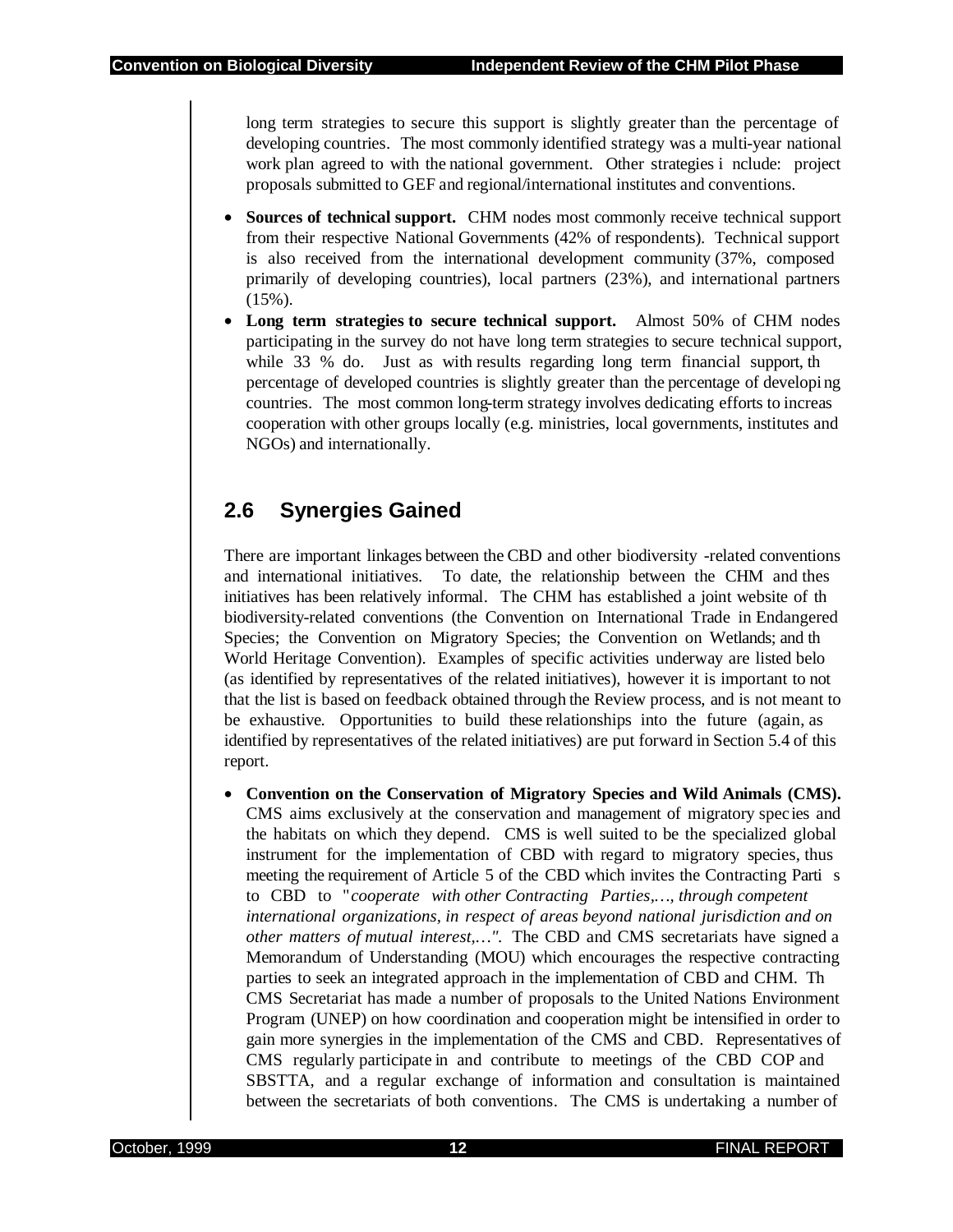activities which will be useful case studies to demonstrate that CMS, through its instruments and functions, is assisting in and complementing the implementation of th CBD through its transboundary, coordinated and concerted action on a regional, continental and inter-continental scal

- **Indigenous Peoples Biodiversity Information Network (IBIN).** IBIN is being developed as a mechanism to help indigenous peoples to communicate and build capacity in implementing Article 8(j) of the Convention on Biological Diversity, which states that Parties will: *"subject to its national legislation, respect, preserve and maintain knowledge, innovations and practices of indigenous and local communities embodying traditional lifestyles relevant for the conservation and sustainable use of biological diversity and promote their wider application with the approval and involvement of the holders of such knowledge, i nnovations and practices and encourage the equitable sharing of the benefits arising from the utilization of such knowledge, innovations and practices.*" To date, the relationship between IBIN and the CHM has been relatively informal. A representative of IBIN sits on the CHM Informal Advisory Committee, and efforts have been dedicated to establishing an indigenous peoples' CHM. A workshop has also been held to explore issues related to creating networks that allow indigenous peoples to: better understan d and engage th issues of the CBD, to meaningfully participate in the negotiations of the Convention with the Parties, and to more effectively communicate among themselves on biodiversity issues. Web -based conferencing systems (IBIN Forums) have also b n created to allow users with web-browsers to have on-line discussions on topics related to the Convention on Biological Diversity.
- **Biodiversity Conservation Information System (BCIS).** BCIS was formed, in part, to directly support the CBD by provid ing data, information, expert advice and related services on the status and conservation of biodiversity. It is a NGO biodiversity information management initiative made up of a consortium of 12 international conservation organizations and programs of th World Conservation Union. The BCIS mission is to support environmentally sound decision-making and actions affecting th status of biodiversity and landscapes at the local, national, regional and global levels through cooperative provision of data, information, advice and related services. representative of BCIS sits on the CHM Informal Advisory Committee, and BCIS members have been active in a number of CHM-related activities, including: regional workshops, development of a prototype CHM, and development of the European Union CHM. BCIS also co-organized a workshop on the CHM at the Global Biodiversity Forum (10) in Bratislava.
- **Global Biodiversity Information Facility (GBIF).** An initiative of the OECD Megascience Form Working Group on Biological Informatics, the CHM will be one of the most important and closest partners in the operation of GBIF. The purpose of GBIF is to coordinate the standardization, digitization and global dissemination (within an appropriate property rights framework) of the world's biodiversity data. When developing GBIF's proposed work program, the mandate of the CHM was carefully examined to ensure activities will be complimentary. A representative from the OECD sits on the CHM Informal Advisory Committee, and draft docume nts for the implementation of GBIF propose that the Secretariat of the CHM be the only nongovernment body represented on the Governing Board of GBIF.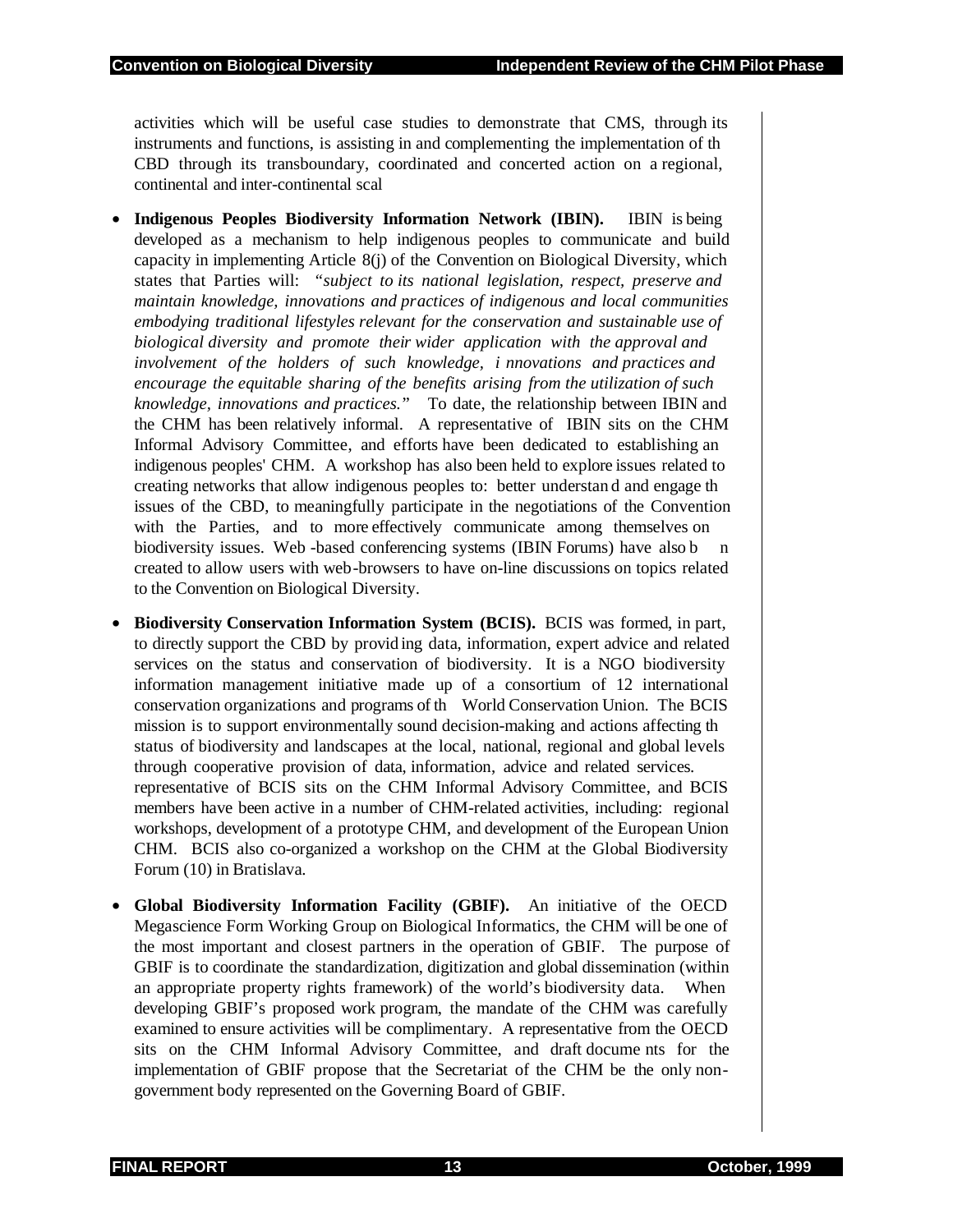- **BIN 21.** BIN21 is an international collaborative network of agencies involved in th management and presentation of biodiversity information. Many of its aims are similar to those of the CHM, however BIN21 does have a continuing role to play in th furtherance of information exchange within the context of the Convention on Biological Diversity. BIN 21 func tions as an international collaborative test-bed to design and evaluate informatics tools and methodologies (new applications based on currently available tools as well as emerging technologies). Many of these are now being developed by participating nodes of BIN21, and the BIN21 network provides a unique opportunity to trial these in a cooperative environment. The results of much of this technology feed directly into the CHM and are compatible with the aims of th Convention in providing a mechanism for t chnology transfer between nations. A representative from Bin 21 sits on the CHM Informal Advisory Committee.
- **Inter-American Biodiversity Information Network (IABIN).** The purpose of IABIN is to promote compatible means of collection, communication and ex change of information relevant to decision-making and education on biodiversity conservation. When completed, it will be an example of a regional network supporting the objectives of the CHM. Through the CHM Pilot Phase, IABIN members have participated in CHM activities, and a representative of IABIN sits on the CHM Informal Advisory Committee. The CHM Secretariat is regularly invited to IABIN activities and is included on the distribution list for IABIN information.
- **North American Biodiversity Information Network (NABIN).** The objective of NABIN is to create a North American network of biodiversity information through th interconnection of previously independent systems of biodiversity data. The primary goal is to assist institutions and agencies that collect, manage or use biodiversity data to collaborate on providing broader access to information across North America. Th project will link with other national and international initiatives, such as IABIN and CHM in the creation of a worldwide biodiversity information network that is publicly accessible and free. The relationship between NABIN and the CHM has been relatively informal to date.
- **Southern Africa Developing Community (SADC).** Created by Malawi in 1995, th SADC Biodiversity Forum has been involved in various initiatives of the CBD, mainly at the national level. Three meetings of the Biodiversity Forum have been held, and mechanisms for linking member countries are in place. A regional CHM project proposal has been put forward, and eff orts are underway to identify resources to support the initiative.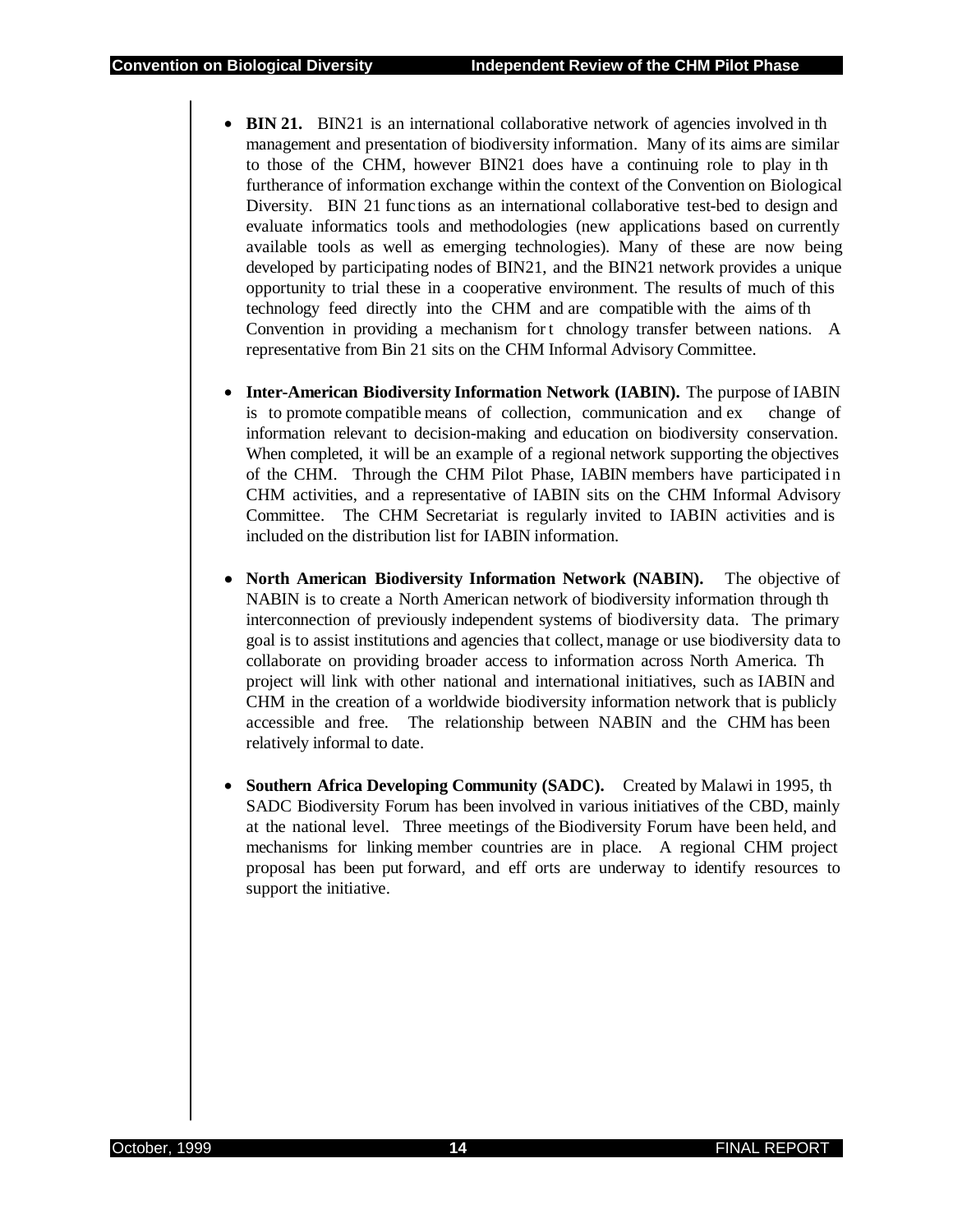## **3.0 WHAT WORKS WELL**

In addition to identifying the accomplishments of the CHM, an important part of assessing the success of the Pilot Phase of the CHM involves understanding what it i s that stakeholders find useful about the global CHM network. Given the important role of th Secretariat in supporting and facilitating implementation of the CHM, it is also important to uncover what stakeholders see as the most valuable services provid d by the Secretariat. Answers to both of these questions are presented here, along with insight into th usefulness of a range of Convention guidelines in directing the work of CHM stakeholders, and an overall assessment from CHM stakeholders of how helpful the global CHM network has been in working toward the goals of the Convention.

## **3.1 The most useful elements of the global CHM network**

Participants in the Independent Review repeatedly identified two elements of the global CHM network that they find ost useful: the access to information which it provides, and the partnerships and relationships it facilitates.

#### **2 Most Useful Elements of the Global CHM Network**

- *1. Access to Information*
- *2. Facilitation of partnerships and information sharing*

#### **1. Access to Information**

Access to information was identified by 67% of participants in the Independent Review as one of the most useful elements of the global CHM network. Examples of information valued by participants include: Convention documents, COP and SBSTT decisions, progress of activities under the Convention, links to other countries (including contact information), technical data, and techniques of biodiversity conservation and sustainabl utilization.

#### **2. Facilitating partnerships and information sharing**

Over 40% of participants in the Independent Review indicated that one of the most valuable elements of the CHM is its role in facilitating partnerships and information sharing between organizations, institutions, individuals, and groups working to impl ment the Convention.

#### **3. Other Useful Elements of the Global CHM Network**

Other elements of the global CHM network which individual stakeholders indicated that they find useful include:

- Increases awareness of biodiversity at the global and local level
- CHM acts as a facilitator for implementation of the Convention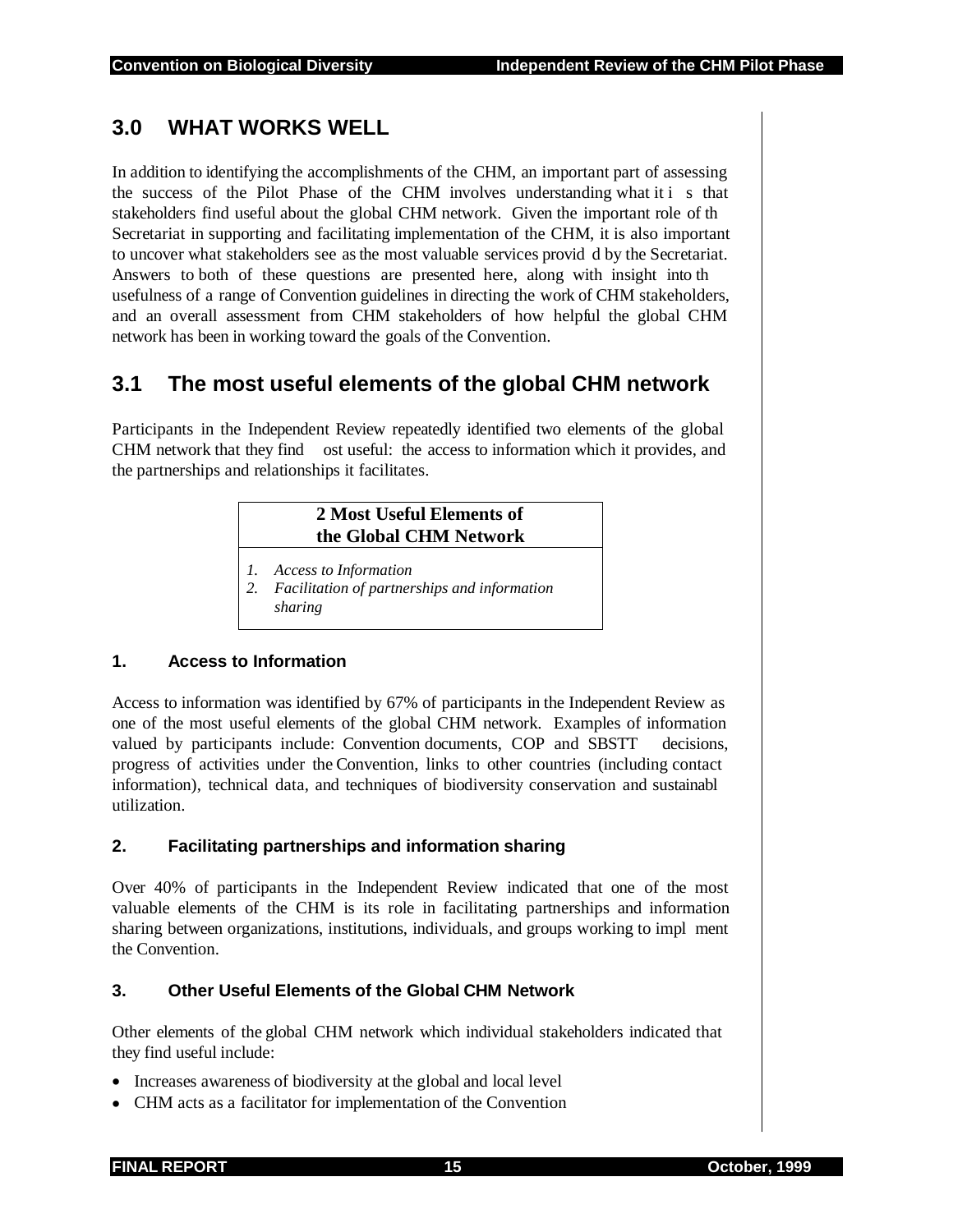- The guidelines developed for Focal Points
- Multi-lingual support
- Training of potential participants in the CHM

*Participant Perspective…* 

"...the CHM helps inspire and initiate certain biodiversit *programs…and has helped to jumpstart and accelerate programs and initiatives well before they would have [been started] if left to themselves.."* 

Finally, there were a handful of respondents (5 participants or 8% of respondents) to th Independent Review survey who indicated that they have had little or no experience with the CHM.

## **3.2 The Utility of Guidelines**

In addition to identifying the most valuable services provided by the global CHM network, the Independent Review asked respondents to indicate the utility of a number of different guidelines in directing their work to implement the Convention.

- **COP Decisions.** 75% of CHM stakeholders generally find COP decisions useful in directing their work. Over 30% indicated that COP decisions were very useful in this regard, while over 40% indicated COP decisions were somewhat useful. 15% of respondents indicated that COP guidelines were not very useful in directing work. 5% of respondents indicated that this question was non-applicable.
- **Expert meetings.** Over 70% of stakeholders respondents indicated that guidelines from Expert meetings are either very useful or somewhat useful in directing Convention-related work. Just under 50% found the guidelines from Expert meetings very useful, while just over 20% found the guidelines somewhat useful. Only 5% indicated that these guidelines were not very useful. 15% of respondents indicated that this question was non-applicable.
- **Regional workshops.** 66% of completed surveys indicated that recommendations fro Regional Workshops were very useful or somewhat useful in directing Conventionrelated work. Almost 50% found the workshop recommendations very useful, whil almost 20% indicated they were somewhat useful. Only 3% indicated that thes recommendations were not very useful. Finally, 22% of respondents indicated that this question was non-applicable.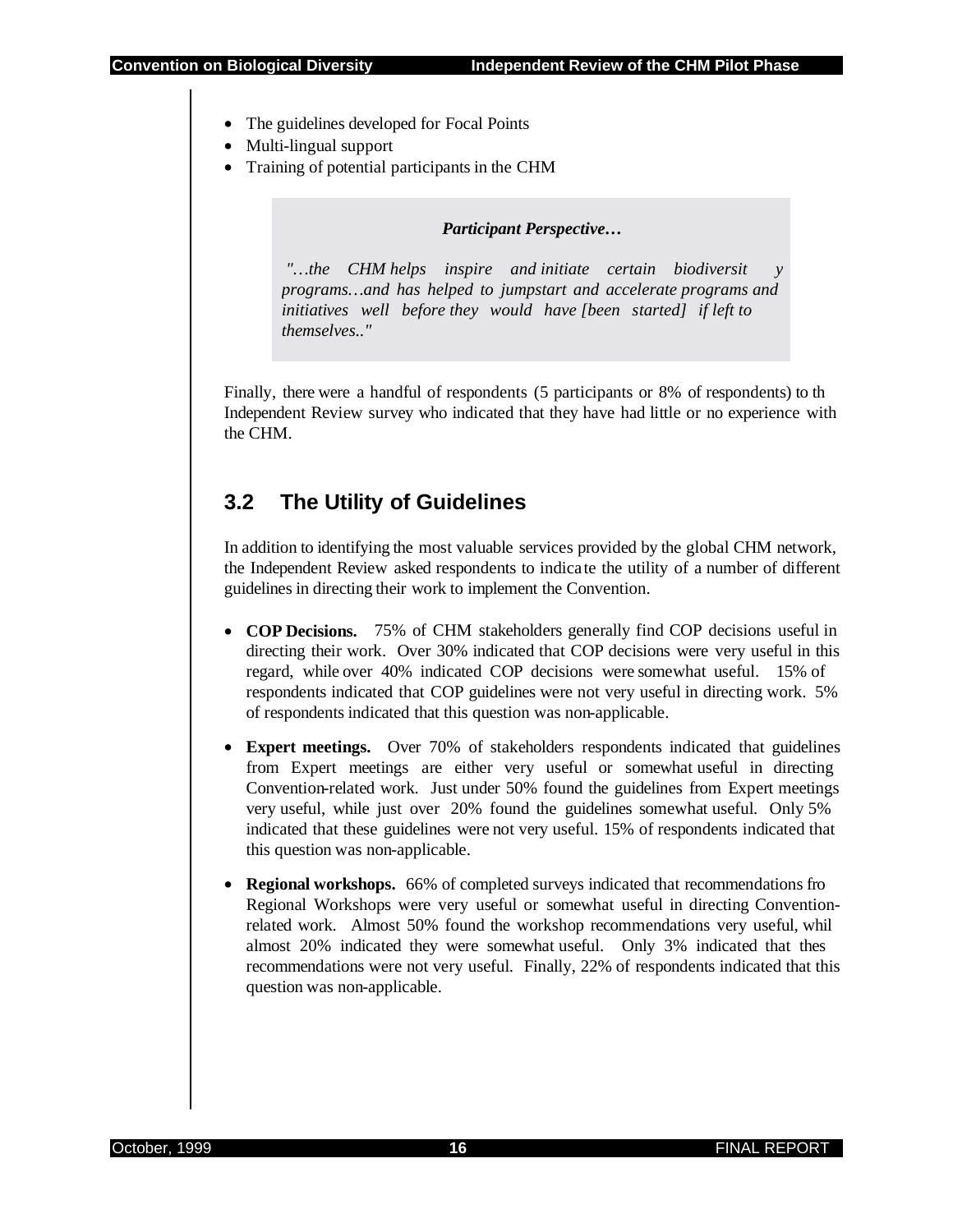## **3.3 Most valuable services provided by the Secretariat**

Just as CHM stakeholders were asked to identify the most valuable elements of the global CHM network, stakeholders were also asked to identify the most valuable services provided by the CHM Secretariat.

There were a few countries participating in the Review who indicated that they have never been contacted by the Secretariat and are unaware of the services provided, however 50% of respondents indicated that they find the guidance and support provided by the CHM Secretariat either helpful or very helpful in providing the guidance and support required by CHM stakeholders and/or participating nodes. 30% of respondents indicated that they were less satisfied with the guidance and support provided.

#### **3 Most Valuable Services Provided by the CHM Secretariat**

- *1. Information and Documentation*
- *2. Facilitation of Partnerships and Information*
- *Sharing*
- *3. Support to CHM nodes*

#### **1. Source of Information and Documentation**

67% of participants in the Review identified the Secretariat's role in providing information and documentation to CHM nodes as one of the most valuable services provided by th Secretariat. 73% of completed surveys indicated that materials provided by the CHM Secretariat are useful in directing CBD -related work, with almost 50% indicating th materials are very useful, and 25% finding the materials somewhat useful. Less than 10% of respondents indicat d that materials provided by the Secretariat are not very useful, while 12% found this question inapplicable to their experience.

#### **2. Facilitating Partnerships and Information Sharing**

37% of respondents indicated that the role of the Secretariat in facilitating partnerships and information sharing is considered by many CHM stakeholders as one of the most valuabl services it provides. The role of the Secretariat in accessing national Clearing -House Mechanism nodes, updating contact information, sharing eb page addresses, documenting and sharing experiences from other countries, and networks for focal points, facilitate collaboration and networking) was identified.

#### **3. Support to CHM Nodes**

The third service area delivered by the CHM Secretariat and recognized for its value is the support the Secretariat provides to CHM nodes. Just under 30% of survey respondents indicated that they find this service one of the most valuable provided by the Secretariat, with recognition and appreciation for the tools, gui delines and materials provided (e.g. toolkit, ensure each country has equipment, Internet and -mail facilities, encourag contracting parties to engage with the CHM through nomination of National Focal Points).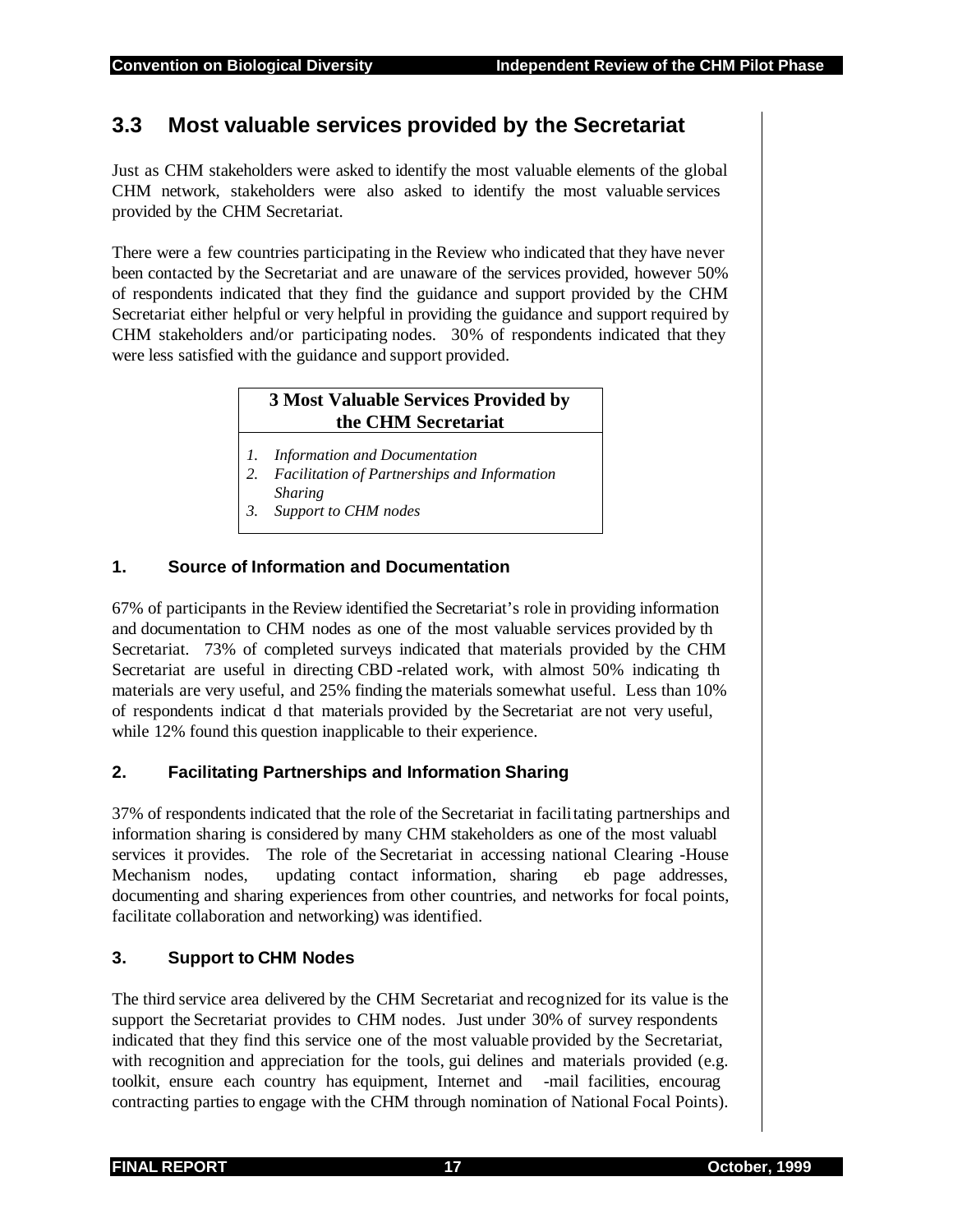#### **4. Other Useful Services Provided by the CHM Secretariat**

A number of other valuable services provided by the Secretariat were identified by individual respondents, including:

- the role of the Secretariat in acting as a catalyst for the CHM process;
- the maintenance of the CHM Web page;
- training (e.g. training of CHM node personnel);
- financial support (e.g. support for the organization of workshops);
- access to web pages with information related to biodiversity (specific mention of Bioland);
- providing a roadmap to biodiversity and convention-related information;
- archiving of documents;
- overall communication and coordination:
- personal guidance from staff (Marc Auer and Beatriz Torres); and
- permanent enthusiastic atmosphere in the CHM space.

## **3.4 Working Toward the Goals of the Convention**

When asked from an overall perspective if the CHM has been helpful in working toward the 3 goals of the Convention, just over 50% of respondents indicated that the CHM has been somewhat helpful. 5% indicated that the CHM has been very helpful, while 20% do not feel the CHM has been helpful.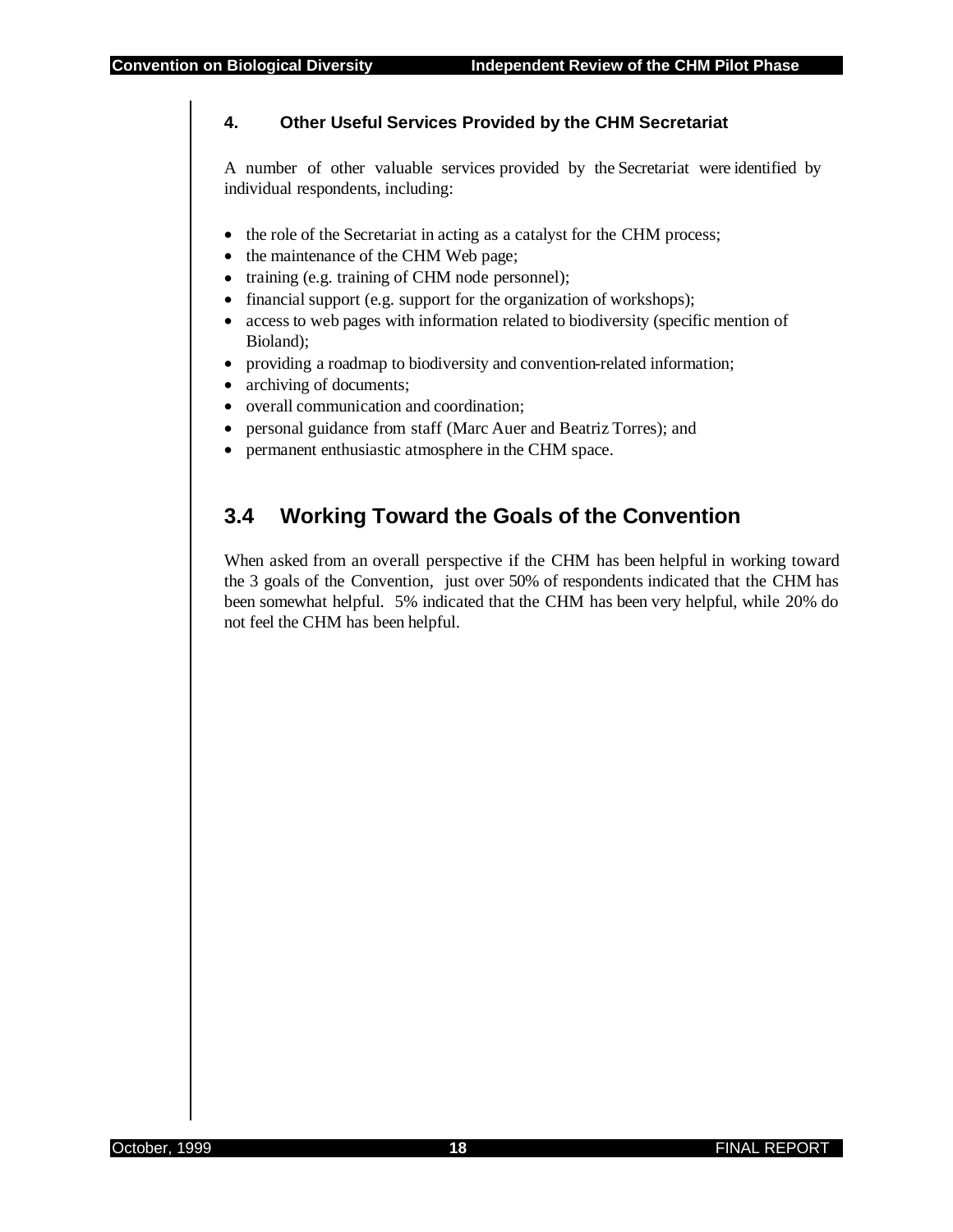## **4.0 CHALLENGES EXPERIENCED**

In addition to identifying what works well about the Clearing-House Mechanism, participants in the Review shared the most common problems and difficulties they hav experienced with the global CHM network.

#### **3 Most Common Difficulties experienced with the Global CHM Network**

- *1. Technology problems*
- *2. Information Gaps*
- *3. Communication problems*

#### **1. Technological Problems**

Just under 30% of respondents indicated that they have experienced technological problems while using the global CHM network. Common problems range from those who have problems connecting to the CHM website because the server is busy or down, to those having difficulty accessing and reading CHM files. Other issues identified include:

- unsure about the safety of files downloaded from CHM sites (i.e. viruses);
- time consuming to open different pages;
- downloaded documents arrive incomplete;
- browser is not intelligent:
- unable or difficult to find and retrieve information;
- problems printing files; and
- internal hardware and software problems.

#### **2. Information Gaps**

Just over 15% of respondents have experienced limitations with the information provided by the CHM. In some cases participating nodes reported that information was insufficient and outdated, with specific reference to the need for more standards, relevant methodological guides, information on the CHM, and more material on results of efforts to implement the Convention.

#### **3. Communication Problems**

Issue related to communication wer also raised through the Independent Review, with 15% of survey respondents highlighting issues such as the limited number of languages into which CHM documents are translated and the concern that CHM web pages are only known to CBD professionals. Many participants highlighted the barrier which complex vocabulary presents to those countries attempting to translate documents into their nativ language (particularly for those countries with native languages are outside the 6 United Nations official languages). When it is difficult to translate basic meanings correctly, it is very difficult for new participants to read, understand, absorb and implement the CHM.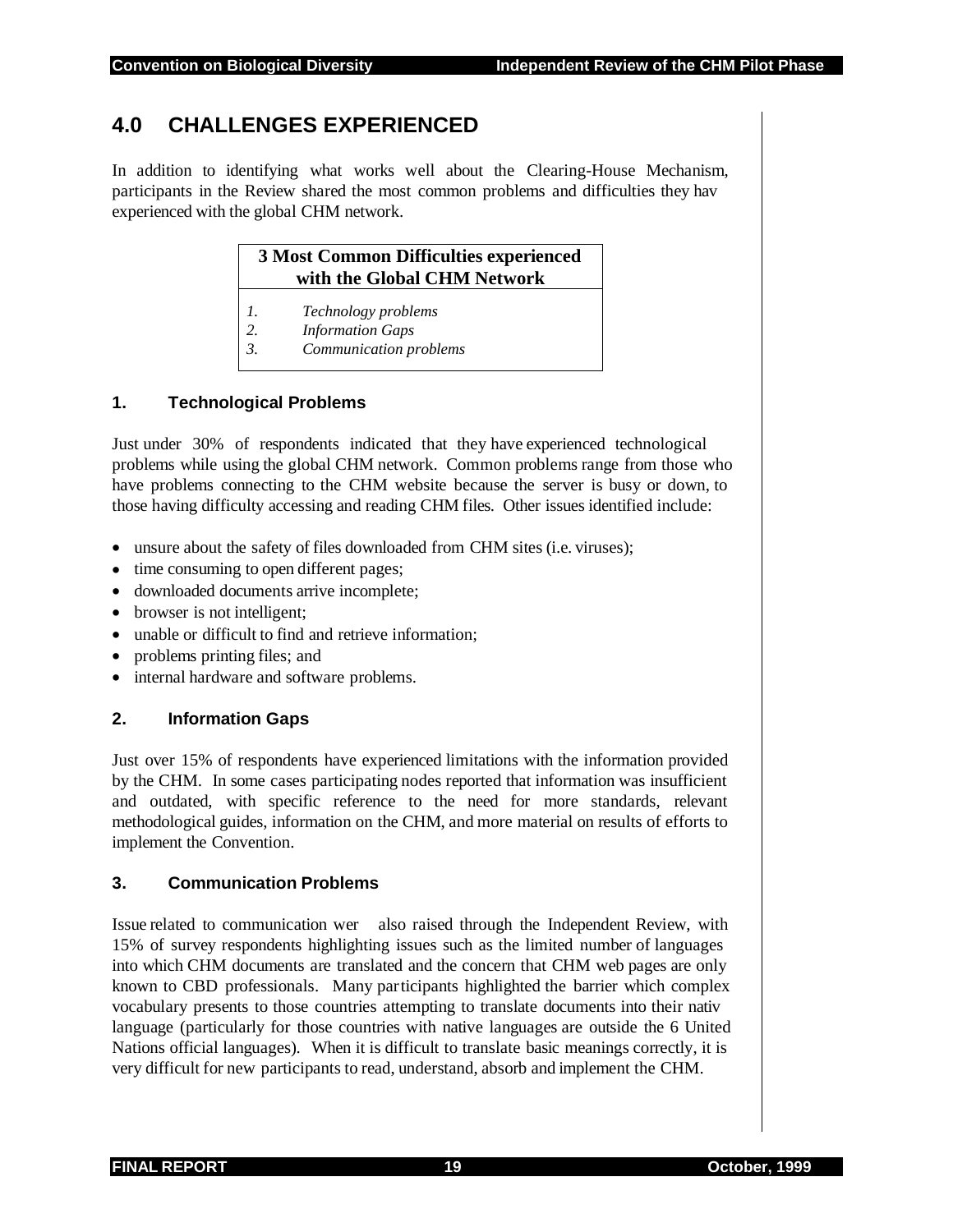#### **4. Local Implementation Challenges**

While just under 10% of completed surveys in the Independent R eview reported local implementation challenges (citing a lack of qualified staff and financial resources, and implementation delays), this issue was also raised repeatedly through direct discussion with National Focal Points participating in the CHM Cyber Café meeting at SBSTTA 4 and from the IAC.

#### *Participant Perspectives…*

 *"Staffing will be a problem. No dedicated person is available due to limited financial resources, therefore people involved in other duties will be involved in helping to set up th e CHM initially."* 

Confusion exists among about Parties to the Convention and their partners regarding what the CHM is, what it does, and how Parties and partners working to implement th Convention can best benefit from it. Stakeholders have indicated that only through demonstrating the value of the CHM, will the country be able to justify allocation of scarc resources. With a finite amount of money, countries that have not yet designated CHM National Focal Points see more benefit to supporting direc t outreach in support of the Convention goals, rather than in pulling together information which may or may not b used.

#### **5. Challenges with Integration and Partnerships**

Just under 10% of survey respondents indicated that they have experienced difficulti s participating collaboratively in the CHM, with comments citing the need for more relevant participation of Parties and partners, and the need for more linkages between global and regional experiences. This issue was also raised by related international initiatives, some of which see a need for a more formal mechanism to link the expertise gained by different experiences implementing international biodiversity projects and activities.

#### **6. Lack of a Clear Strategy for the CHM**

Just under 10% of survey re pondents indicated that they find it difficult to ascertain th philosophy behind the CHM, and are frustrated by the lack of a defined strategy. In addition to the survey feedback received, this was an issue which emerged consistently through the Review. Discussions and advice shared by the IAC, representatives of related international initiatives, and the Parties, also raised a range of issues related to strategy, including:

• the need to clearly understand the degree to which the mandate of the CHM is/should b driven by Article 18.3 of the Convention ( *"The Conference of the Parties, at its first meeting, shall determine how to establish a clearing -house mechanism to promote and facilitate technical and scientific cooperation"* ), particularly given the direction from COP through the Pilot Phase which expands the mandate of the CHM to includ responsibility for promoting and facilitating the implementation of all Convention CBD objectives; and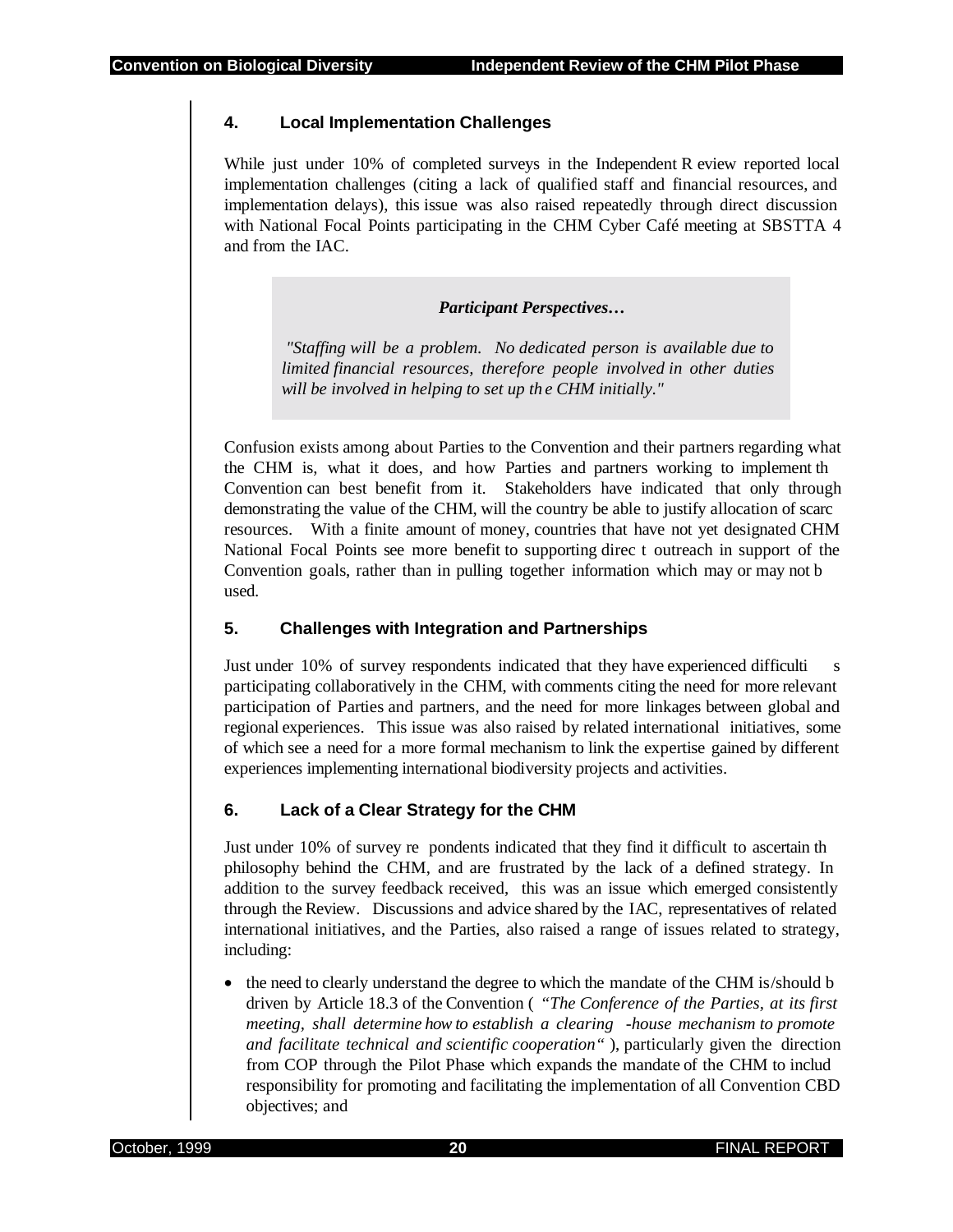• the need to define and prioritize target audience(s) for CHM information, and develop strategies to meet the needs of those audiences (including the needs of senior policy makers, biodiversity professionals, local decision-makers and the public).

#### *Participant Perspective…*

*"…the CHM must first and foremost be the s ervant of biodiversity conservation, not a drain on its resources. Those doing environmental impact assessments of development projects need access to a central source of data before starting further study…The need to maintain databases for specialist access can be easily justified, but to provide a world-wide service to anyone who may want access to detailed information out of curiousity is another matter altogether. With so much to be done, funding of the latter cannot be justified if it means that CBD implementation suffers."* 

#### **7. Barriers to the Involvement of Indigenous Cultures**

A number of barriers to the involvement of indigenous cultures in the CHM were identified through the Review, including:

- The fact that indigenous cultures almost invariably constitute minorities often means these cultures have limited access to representation at the national level. Without this representation, differences between the perspectives of State and Native cultures regarding the use of biological resources can be lost. In some cases there are also security concerns for indigenous peoples who attempt to participate in natural resourc policy, planning and management – preventing participation.
- Indigenous cultures do not make the same divisions that Western science does between biodiversity, cultural and spiritual issues. In indigenous communities, all biodiversity issues are also simultaneously and indivisibly cultural and spiritual issues – and maintaining bonds between the community and biological populations is often necessary for the spiritual and physical health of the community. Without an avenu for discussing these elements of biodiversity, it is difficult for indigenous cultures to become involved.
- Indigenous peoples' knowledge of biodiversity is not academic and primarily oral. Th dependence of the CHM on the Internet makes it difficult to create systems of information flow to truly integrate "bottom to top". There is no mechanism to reach th communities, and the information from the top is expressed in languages and media that are not comprehensible at the community level. Indigenous communities may even encode their more technical knowledge using stories, poetry, dance, and songs (in Indonesia, for example, many tribes encode their territorial knowledge into songs; Iban honey hunters encode in song the skills for harvesting honey from hives in the canopy using "honey song" cycles). They may transmit this information through and other media and mechanisms to pass on their traditions. Indigenous peoples often use video, radio, cassettes, newspapers, cartoon booklets and other media to communicate.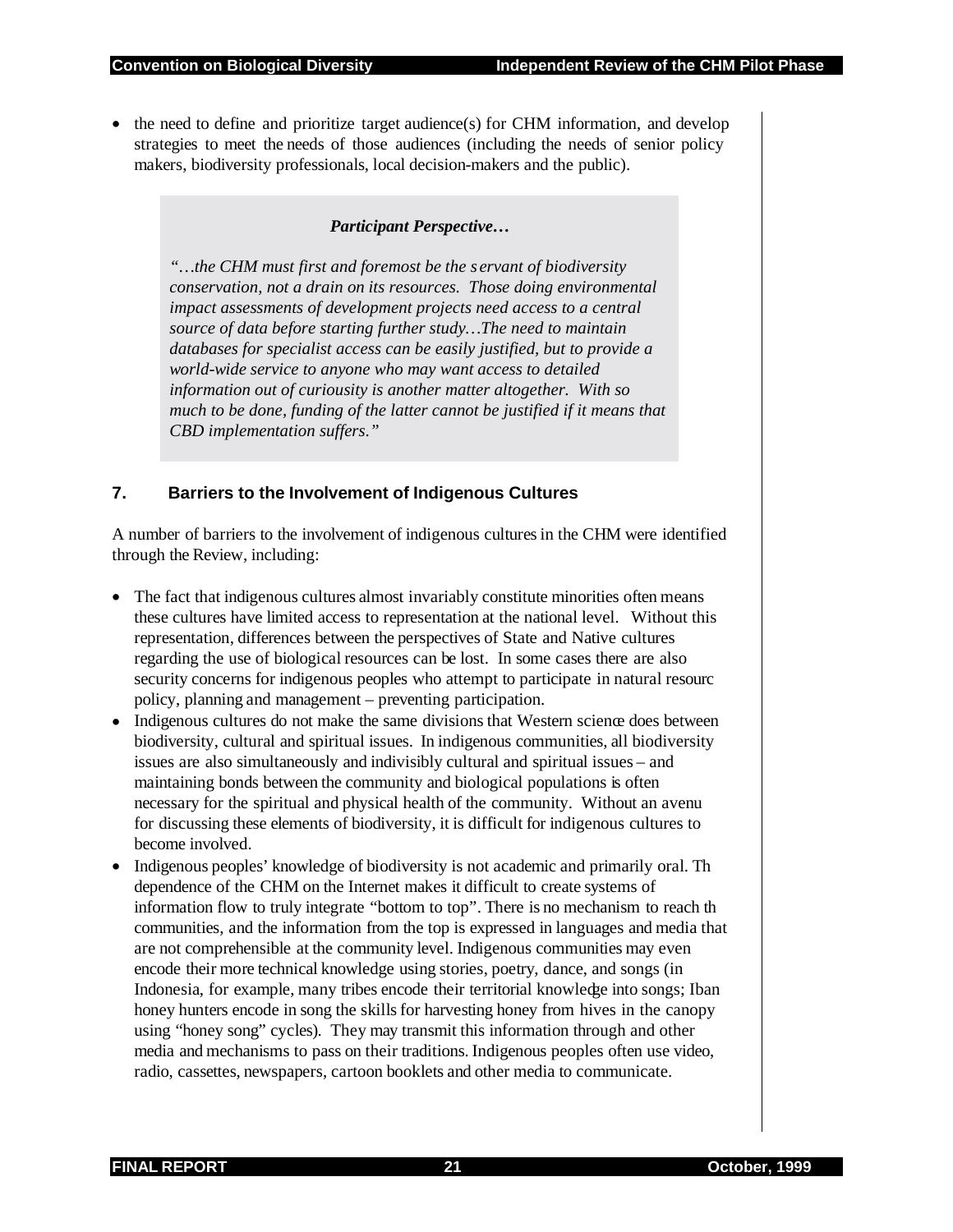• Many indigenous groups lack the time, personnel, computer technology, and other resources to find and download relevant information from the Internet. Even if information is on-line, it is not necessarily discoverable or accessibl

#### **8. Lack of Flexibility to Respond to the Changing Needs of Countries and Partners**

When commenting on the flexibility of the CHM to respond to the changing needs of countries and partners, participants in the Review shared the following observations:

- concern that the CHM is developing into a complex bureaucracy which compromises the ability to customize implementation of the CHM to meet country needs;
- concern that diverse opinions on local issues within countries that are not sufficiently recognized at the national and international level, and therefore diversity in views can be lost (e.g. concern that views are lost because spiritual, moral, cultural and other issues related to biodiversity are absent from the CHM and CBD because there is no avenue for communicating them);
- concern that progress in implementing the CHM is slow because activities ar constrained by decisions of COP (noting that the Secretariat is cautious about exceeding its mandate and that it is difficult for non-members to influence the governance and operations of the CBD, or the framework for the CHM); and
- concern that the CHM system operates in a "top-down" approach without the dynamic interaction with users necessary to ensure local needs are identified and met.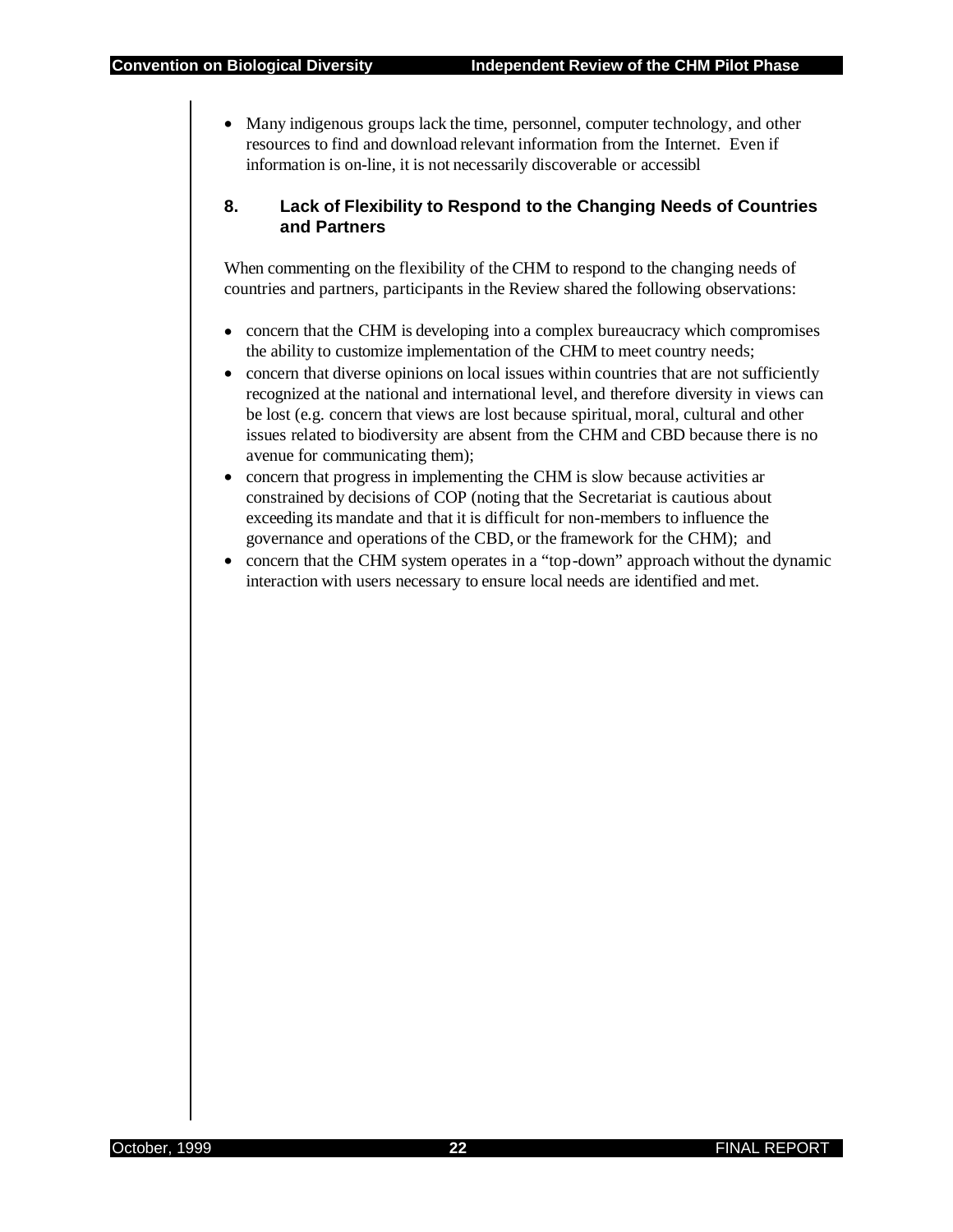## **5.0 OPPORTUNITIES FOR IMPROVEMENT**

A key element of the Independent Review process involves drawing on the experience and expertise gained through the Pilot Phase, and identifying opportunities to improve th operations of the global CHM network in the future. Ideas captured here reflect the needs and insights shared by a range of individuals and organizations dedicated to meeting th objectives of the Convention.

The Parties are committed t o developing the CHM in response to clear and identified demands, and the opportunities here will directly shape the long-term workplan of th CHM.

## **5.1 Opportunities to improve the CHM**

A range of opportunities for improving the CHM have been identified by participants in the Independent Review. Results presented here integrate advice shared through th survey, as well as priorities identified by Parties during Cyber Café discussions at SBSTTA 4, and advice shared by IAC members through the Review.

#### **How to improve the CHM**

- *1. Increase understanding of country needs*
- *2. Demonstrate and communicate the role and value of the CHM*
- *3. Increase the involvement of local knowledge and expertise*
- *4. Increase synergies with other initiatives and partners*
- *5. Increase support to CHM nodes*
- *6. Define a clear strategy for information management*
- *7. Raise awareness of the CHM and the Convention on Biological Diversity*
- *8. Strengthen the link to indigenous cultures*

#### **1. Increase Understanding of Country Needs**

A good service is designed to meet the needs of its users, and it is important that the global CHM network be developed in response to the needs of its users – the Parties to the Convention and their partners. This was one of the strongest messages received through consultation with National Focal Points at SBSTTA 4 in Montreal, and emerged as a key theme from survey results and discussions with the IAC. Each country working toward the objectives of the Convention on Biological Diversity has unique needs, and with an understanding of those needs (language, financial or technical support, specific expertis or knowledge, equipment, etc.), the global CHM network can be used to facilitate th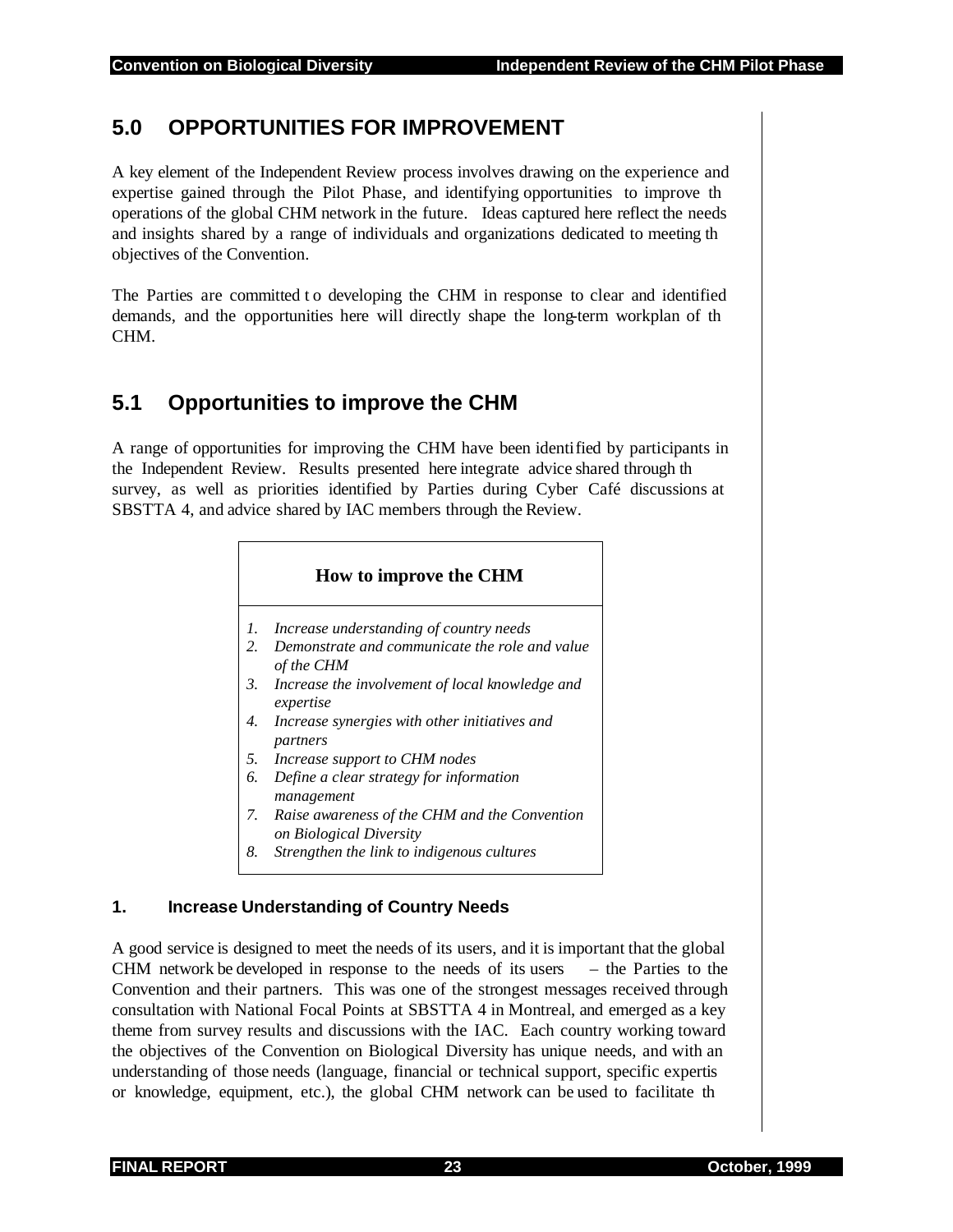process of ensuring those needs are met. One approach to meeting those needs, as suggested through the Review, is by creating a database which captures the needs of Parties and partners implementing the Convention, with donors able to filling those needs.

#### **2. Demonstrate and Communicate the Role and Value of the CHM**

Linking closely to the importa nce of responding to country needs, is the opportunity for th CHM to demonstrate its role and value. Many CHM nodes and partners participating in the Independent Review believe a clear definition of what the CHM is, what it does, its roles and responsibilities, and the value it delivers – would be extremely useful. Examples of immediate opportunities to use this information include: CHM National Focal Points which need to "make the case" for financial and technical support; and countries that need a clearer demonstration of the value of the CHM before dedicating resources to becoming a CHM National Focal Point. In addition, it is important to clearly define the active rol and responsibility which Parties have in contributing to the CHM. The CHM is, by definition, a decentralized network which depends on the involvement of the Parties in development and sustainability of the CHM.

#### **3. Increase the Involvement of Local Knowledge and Expertise**

While initial efforts to develop the global CHM network focu sed on the creation of an international network of national governments working to implement the Convention, it is also extremely important to recognize and capture the tremendous amount of expertise and knowledge at local levels within each country. Ther e is an opportunity for the CHM National Focal Points to increase awareness among local partners (e.g. education institutions, indigenous communities, local government, NGOs, etc.) about the Convention and the global CHM network, and about the essential role of local knowledge in meeting the objectives of the Convention. Involving these groups in discussions regarding the CBD and CHM is seen as an essential first step. The importance of providing the public with an opportunity to participate in the CHM w s also raised by the IAC, 10% of survey respondents, and in written feedback received.

#### **4. Increase Synergies with Other Initiatives and Partners**

Throughout the Independent Review, the need to improve the links and synergies between the activities of the CHM with the activities of other convention and international initiatives was raised repeatedly. This is important in order to minimize duplication and maximize efficiency, and to make full use of the expertise gained through the experiences of other initiatives. A formal mechanism supporting these relationships would be helpful.

It is also essential that the relationship between the CHM and these other initiatives b clearly explained and communicated to all Parties and partners working to implement t he Convention. Without this information there is confusion as to "who -does-what" in the international arena dealing with biodiversity.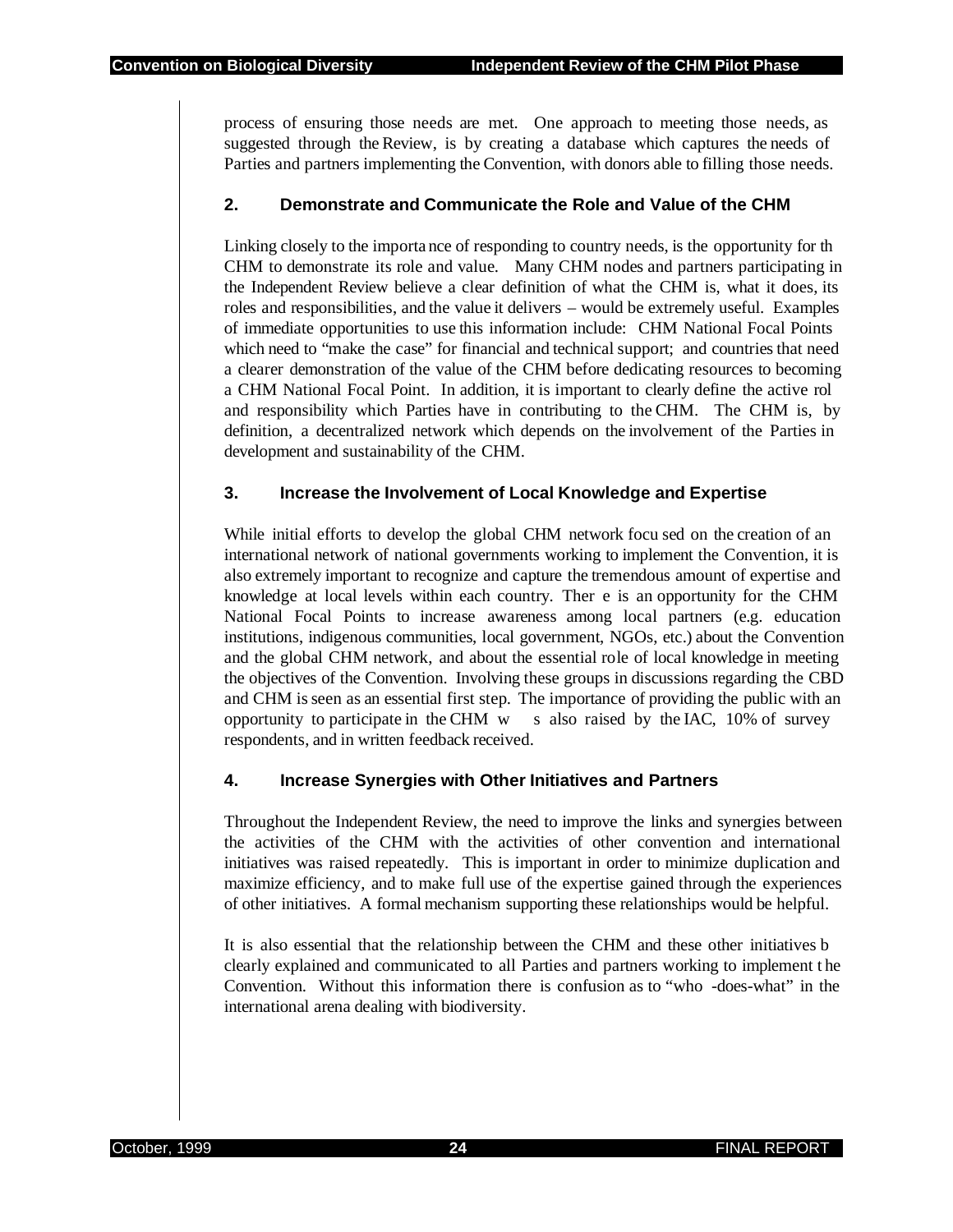#### *Participant Perspective…*

*"As an internet-based activity, the traditional concept of a clearinghouse does not apply…A clearing-house is a centralized place for gathering information for cataloguing and redistribution [however]…the internet is a decentralized structure. The former function of clearing-houses is now performed through providing links and searchable indexes, and every node on the Internet now does that to some extent."* 

#### **5. Increase support to CHM nodes**

One important way to improve the global CHM network is to increase the support provided to CHM nodes. When asked "What are the top 3 things you would recommend to improve the global CHM network?" just under 50% of responses focused on support issues, including: financial support, technical support, training and capacity-building, advice and expertise, as well as direction on what responsibilities ar involved in designating and operating a CHM National Focal Point, and help in facilitating networks and partnerships. For example, creating a template which defines the roles and responsibilities of a "typical" National Focal Point was identified as on opportunity for the CHM to provide support to the Parties working to implement the Convention (e.g. supplying information, training people to use the information, writing documents and communication materials, responding to information requests, etc.). nother important task for members of the global CHM network involves sharing successful experiences between Focal Points, Parties, partners and regions. It was suggested that tracking th level of resources invested against results achieved could provid the basis for an assessment of the effectiveness of the CHM, and as a result, assist with ongoing improvement efforts.

#### **6. Define a Clear Strategy for Information Management**

One important way to improve the CHM is by defining a clear strategy for information management. Participants in the Independent Review indicated that standards and guidelines would be very helpful in facilitating the flow of information at all levels. Examples of other products which could be provided by an Interne -based CHM included archives of documents, images, databases and indexes of objects. Services such as mailing lists, web forums, chat rooms, calendars, and news could also be provided.

The importance of improving the interoperability of nodes was also identified, stressing the need to create a mechanism which can interconnect and update CHM information and databases so that the information system is dynamic. A need for stricter mechanisms to update information was also identified.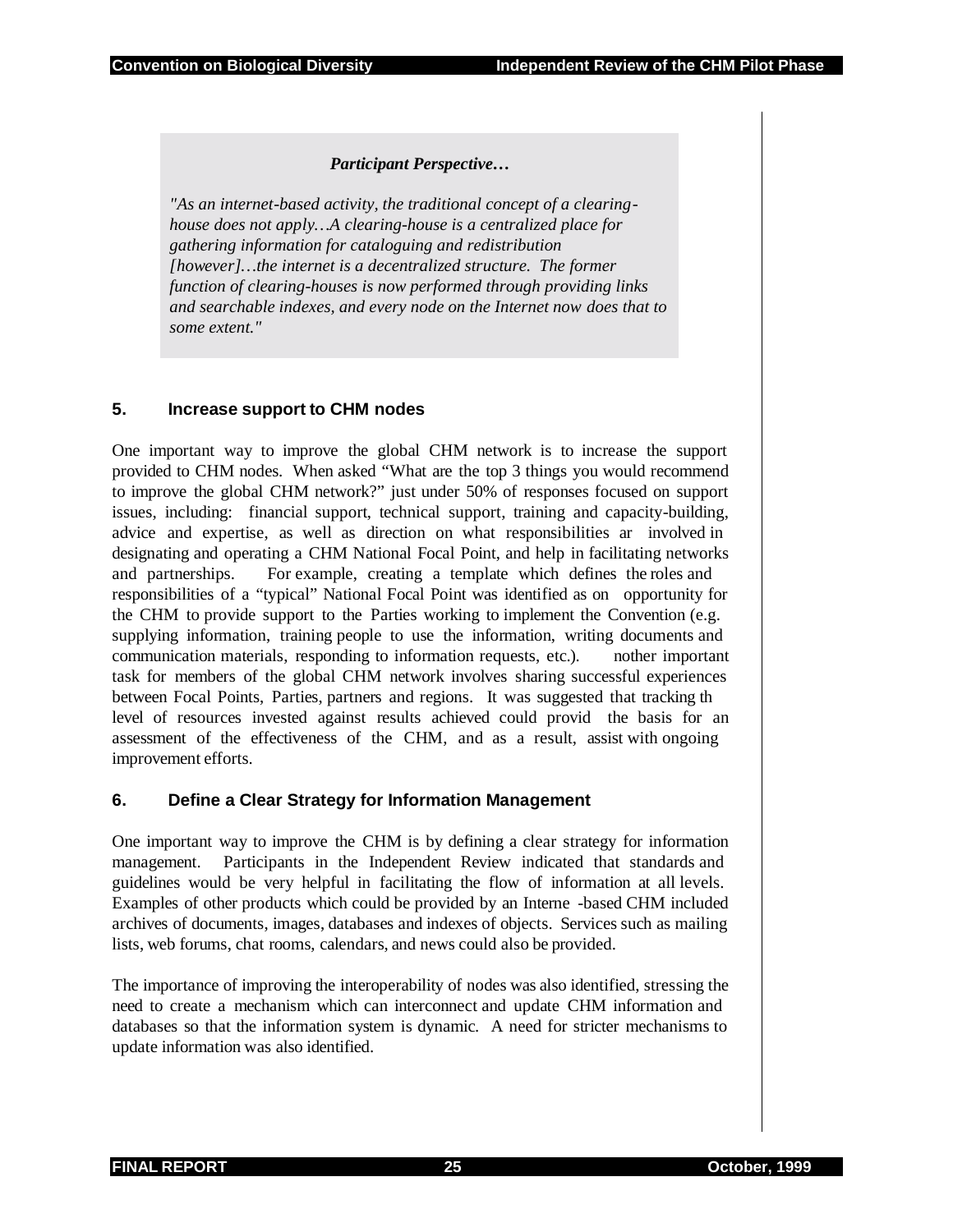#### **7. Raise Awareness of the CHM and the Convention on Biological Diversity**

Raising awareness of the CHM and the Convention on Biological Diversity was identified by a number of participants in the Review. Not only does this effort need to be targeted at the national, regional and international levels, it also needs to reach the public. A link was identified between knowledge of the Convention and knowledge of the CHM, and therefor it is important that information about the Convention itself and the CHM be included in awareness-building fforts.

*Participant Perspective…* 

 *"What needs to be done is massive public awareness. Not many people know what the CHM is all about and how they can use it to their advantage. "* 

#### **8. Strengthen the link to Indigenous Cultures**

Opportunities to strength the link between activities of the CHM and indigenous cultures, as identified through the Review, include:

- including indigenous representation in national CHM development, workshops, and similar CBD-related activities;
- encourage Parties build the capacity of indigenous peoples to manage their own information resources;
- have indigenous representation at regional CHM meetings (recognizing that challenges may arise due to the fact that indigenous peoples are not Parties to the Convention);
- invite the Indigenous Peoples Biodiversity Information Network to partner in an activity with the CHM;
- facilitate the development of non-internet information products easily accessible to indigenous cultures; and
- establish a special working-group to prepare a report to the Secretariat on indigenous communication issues and needs related to the CBD.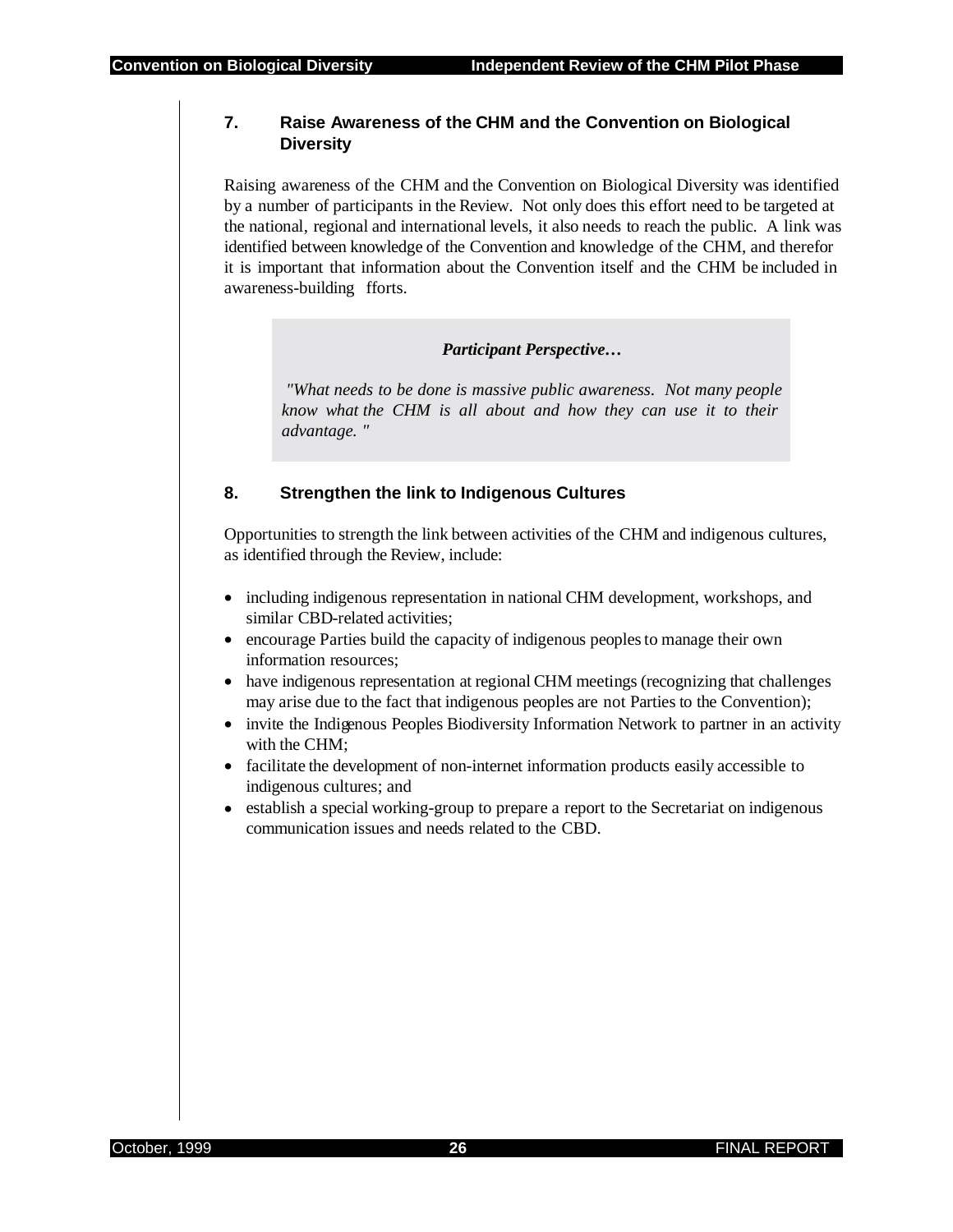## **5.2 Strategies to Build Capacity Locall**

Building capacity to implement the CHM is essential. Participants in the Review identified a number of opportunities at both the ocal and regional level to build this capacity. Highlights of local opportunities are provided here, focusing on the "Top 4" strategies identified. Section 5.3 uses this same approach for capturing regional opportunities for capacity-building.

#### **Top 4 needs for Local Capacity-Building**

- *1. More training*
- *2. Improved information management systems, strategies and standards*
- *3. Improved partnerships and information sharing*
- *9. Increased Financial Support*

#### **1. More Training**

The most common need identified for local capaci ty-building was training – identified by just over 45% of respondents to the Independent Review survey. The most common training required is in the area of information technology, including skills required for computer set-up and maintenance, use of hardware, software, Internet, and information exchange mechanisms. Needs were also identified for training in use of the CHM, as well as on biodiversity and how to manage it.

#### **2. Improved Information Management Systems, Strategies and Standards**

Just as strategies for handling information are an important component of the global CHM network, the same strategies are essential to strengthen the ability of local CHM partners to implement the Convention. 30% of survey respondents identified a need for improved information management systems, strategies and standards. Specific suggestions included:

- creating national biodiversity information systems and networks;
- standardizing information collection techniques and presentation;
- integrating information on biodiversity which is highly dispersed, kept in various formats, and housed in a number of different institutions;
- prioritizing information requirements based on the problems faced;
- creating an information access policy framework at the national or program lev l.

#### **3. Improved Partnerships and Information Sharing**

Improving partnerships and information sharing is essential in order to build th cooperative relationships which forum the foundation of national CHMs. 25% of survey respondents that these are necessary locally in order to build the capacity to implement th CHM, highlighting a number of opportunities to fill this necessity, including:

• increasing the effectiveness of cooperation between ministries and institutions dealing with matters related to biological diversity;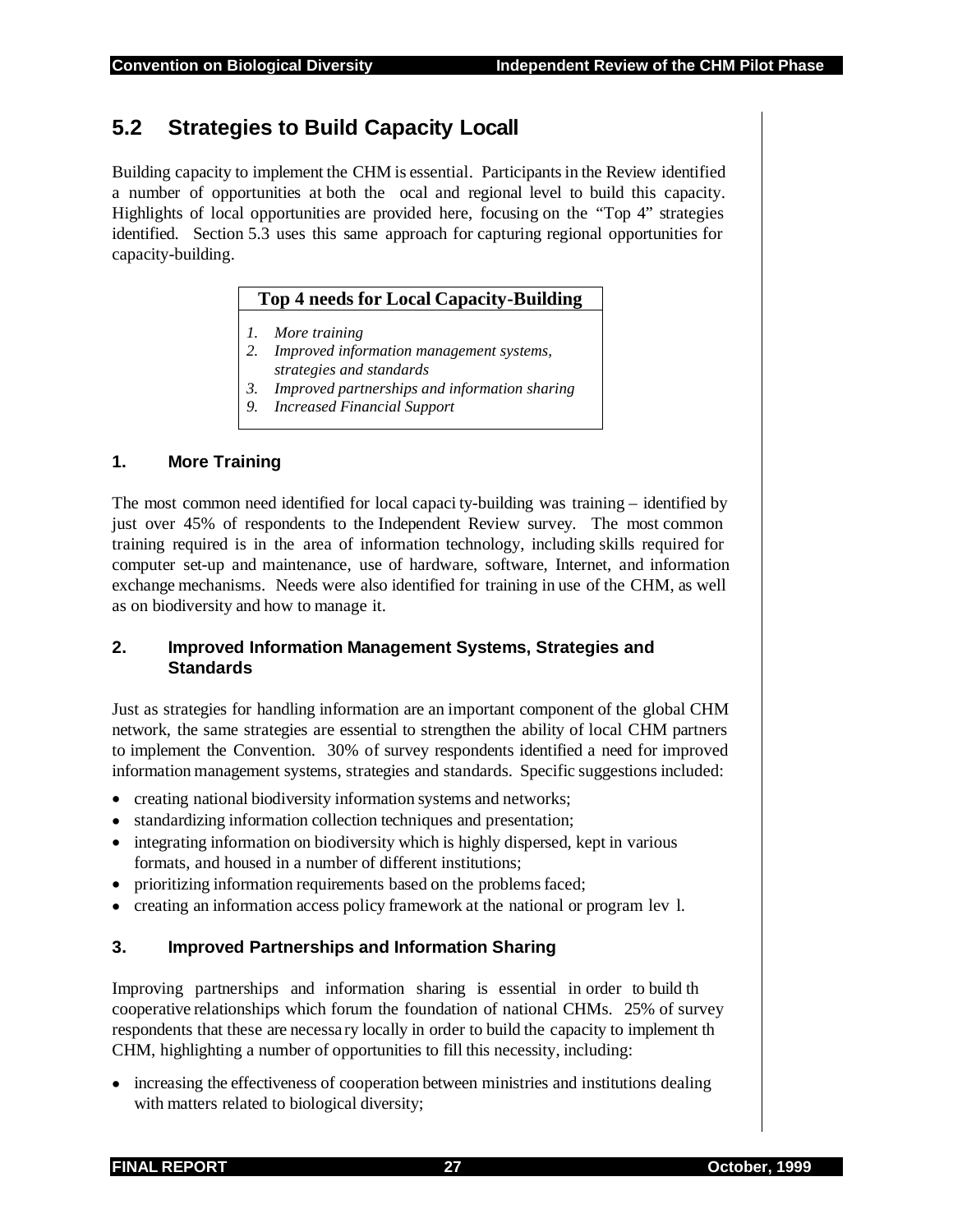- establishing information sharing and integration policies;
- working collaboratively with people who have expertise in the CHM and the CBD (e.g. through the establishment of a CBD committee or partnership)
- developing local level CBD CHM web pages;
- increasing the interconnection of resources; and
- increasing non-electronic information networks.

#### **4. Increased Financial Support**

Increased financial support was identified by 20% of survey respondents as an important tool to building the capacity of local partners to implement and participate in the CHM. Activities in need of financial support include: CHM operations, salaries, biodiversity conservation projects, for new technology, in-country surveys, field assessments, and data analysis, and to participate in CHM workshops.

#### **5. Other Local Capacity-Building Needs**

Other local capacity building needs identified by participants in the Independent Review are listed below:

- improved information technology infrastructure (13%);
- improved education and awareness (12%); and
- improved knowledge of biodiversity  $(8\%)$ .

## **5.3 Strategies to Build Capacity Regionall**

In addition to identifying the capacity-building needs at the local level, participants in th Independent Review also identified capacity -building needs regionally. Highlights of regional opportunities are provided here, focusing on the "top 4" strategies identified.

## **Top 4 needs for Regional Capacity-Building**

- *1. Improved networking and information sharing*
- *2. Training*
- *3. Protocols for information exchange*
- *4. More financial support*

#### **1. Improved Networking and Information Sharing**

In order to build capacity to implement the CHM at the regional level, improvements in networking and information sharing need to be made. This need was identified by j ust under 40% of participants in the Review, the majority of which represent nodes in developing countries. Suggestions on how to improve networking and sharing included a number of mechanisms for networking and information exchange, such as: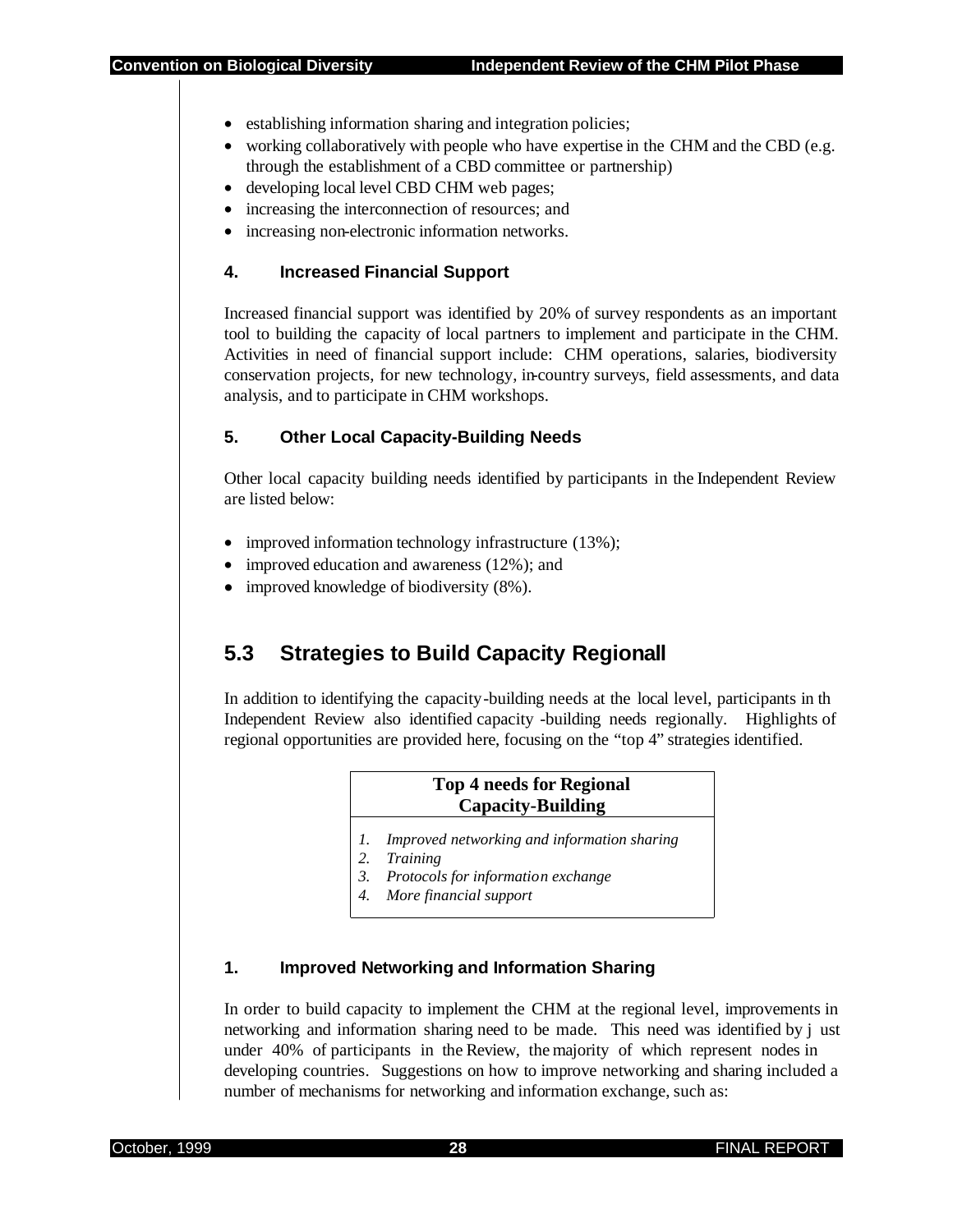- regional orkshop consultations, meetings;
- more effective coordination between Parties (e.g. through the establishment of regional networks and partnerships, address lists and links, interconnection of national resources);
- sharing of experiences (e.g. through an regional Internet chat-line);
- development of national databases that include human resources, background information, agencies, organizations, etc.; and
- improved assessment of information needs.

#### **2. More Training**

Training was identified by just under 30% of participants in the Review as one of the "top 4" capacity-building needs at the Regional Level. Specific training requirement include: needs assessment, regional workshops, training of Regional Focal Points, use of databases, Internet training, financing for training, and "train the trainers" sessions.

#### **3. Protocols for Information Exchange**

18% of survey respondents identified a need for criteria, guidelines, protocols and mechanisms for information exchange. The importance of ensuring that there is a capacity for CHM partners to negotiate the benefits derived from the knowledge that indigenous communities and local people have on biodiversity was also identified.

#### **4. More Financial Support**

The last of the "Top 4" regional capacity-building needs, 13% of completed surveys called for increased financial support to improve the ability of regions to implement the CHM. Activities in need of financial support include:

- training and workshops;
- implementing recommendations of regional workshops;
- implementing regional initiatives (e.g. joint projects, regional planning);
- support for cooperation and horizontal collaboration; and
- support for personnel hired to complete CHM -related activities.

#### **5. Other Regional Capacity-Building Needs**

Other regional capacity building needs identified by participants in the Independent Review are listed below:

- increased awareness and education (10%);
- improved information technology infrastructure (telecommunications, hardware, software, other equipment);
- clarified definition of "Regional Level";
- new initiatives on biodiversity conservation by biogeographical regions;
- establishment of regional centres of interest;
- creation of regional level CBD CHM web pages;
- system design, set-up, maintenance and management; and
- increased access to genetic resources.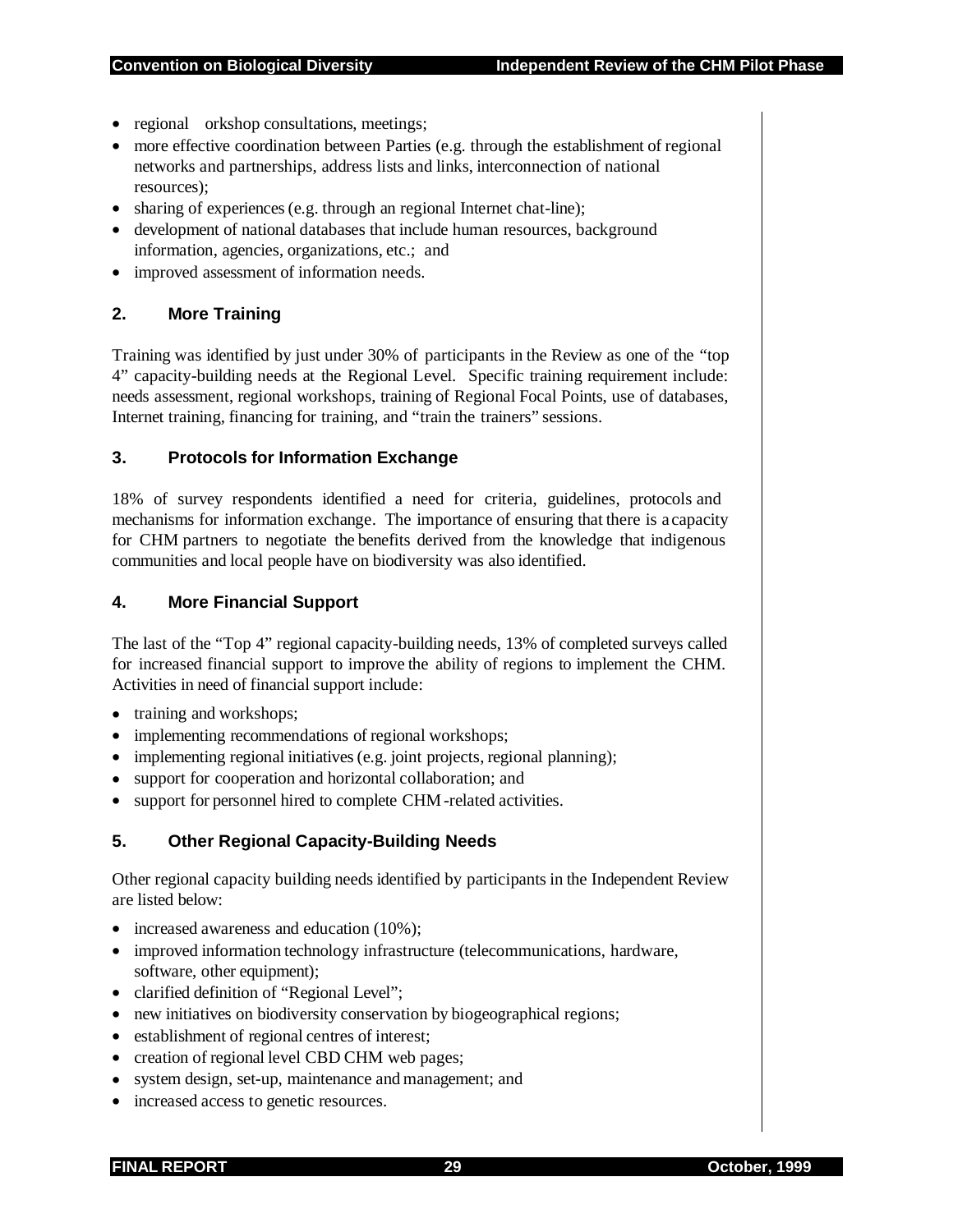## **5.4 Synergies with Other Conventions and International Initiatives**

Feedback from Parties, other Conventions and international initiatives included a number of suggestions regarding how the CHM can identify and act on opportunities to ork together with other biodiversity efforts. Advice shared during the Review included th belief that:

- a key step toward understanding the potential scope of involvement of related initiatives in the CHM depends on a firm understanding of the definition of the CHM and its rol and responsibilities, as well as the role and responsibilities of the related initiative;
- more effective mechanisms are required to realize the synergies that are possible, noting the important opportunity for input through the IAC, and the opportunity to expand participation through facilitating access to resources such as the CBD financial mechanism;
- it is important to maintain open links, both formal and informal, between initiatives to ensure that both parties have opportunities to participate in developing programs of work – ongoing communication is critical (e.g. extending regular invitations to other initiatives to participate in CHM-related activities);
- it is important to identify mutually beneficial projects which can be implemented collaboratively (noting that when seeking resource support for mutually beneficial initiatives, cross-endorsement can increase the likelihood of obtaining support); and
- it is important to gain synergies by drawing on the expertise others have gained through implementation of similar initiatives.

## **5.5 Opportunities for the Secretariat**

Participants in the Independent Review shared their thoughts regarding how servic provided by the Secretariat could be improved.

## **Top 3 opportunities for the Secretariat to improve its services**

- *1. Improve how information is communicated*
- *2. Improve information content*
- *3. Provide increased guidance and leadership*

#### **1. Improving How Information is Communicated**

The most common suggestion for the Secretariat addressed the issue of communication, and opportunities to improve the way in which materials and information are exchanged between the Secretariat and CHM stakeholders. 25% of participants in the Review shared this view, and many made specific comments regarding what a spect of communications they would like to see improved, including:

• heightened focus on non-Internet communication (including recognition of th shortcomings of technology, more personal and telephone contact);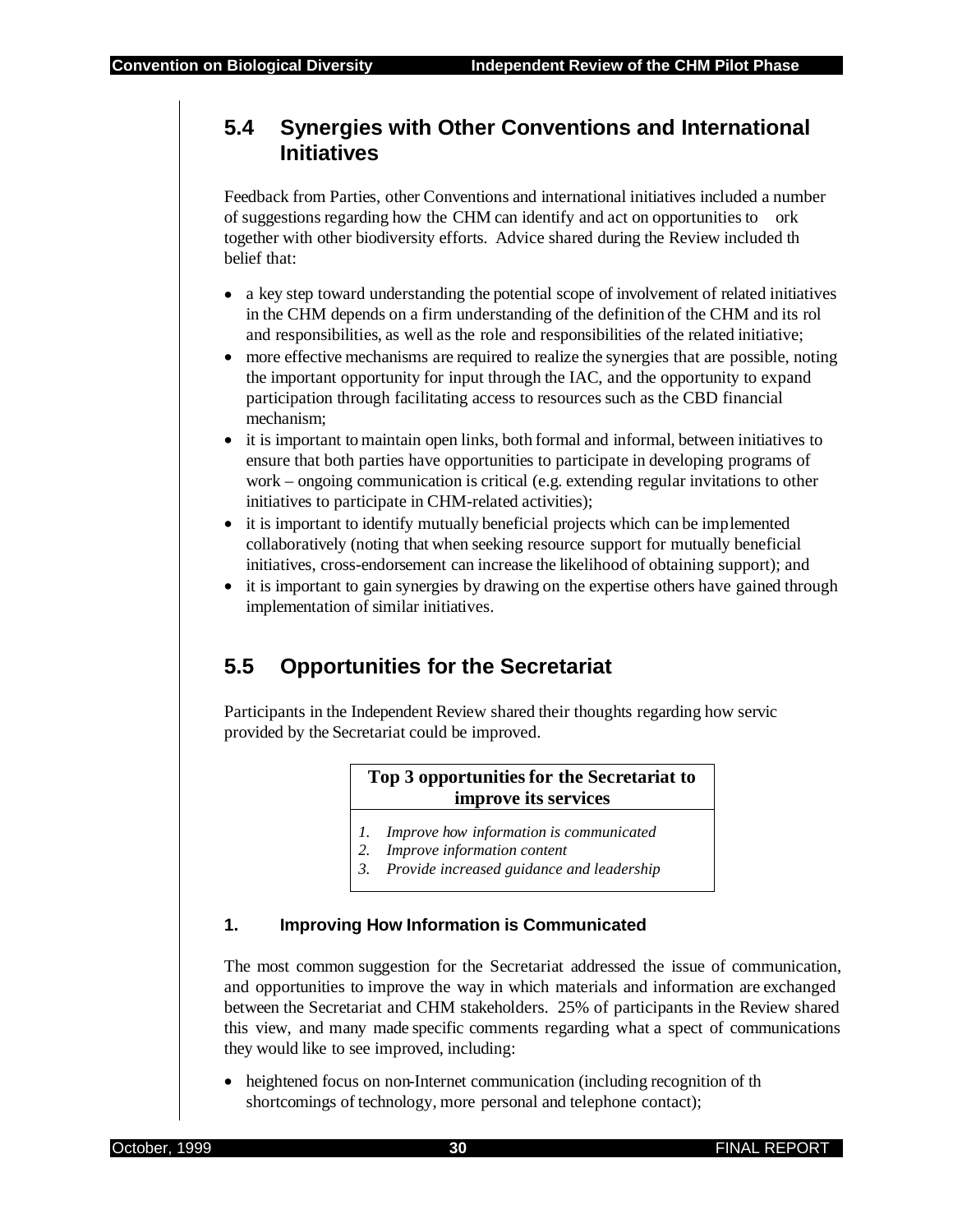- increased availability of information provided in other languages;
- materials distributed further in advance;
- improved design and structure of the CHM website (e.g. more interactive, suggest an interactive Internet chat room where people can ask questions and others can reply); and
- improved technology (e.g. ensure compatibility of software, decrease the amount of server "downtime").

#### **2. Improving Information Content**

In addition to suggestions regarding how information is communicated, just over 20% of survey respondents focused on how to improve the content of material exchanged. Participants in the Review indicated that they would like to have:

- better information about CHM services, how to access them, how to use them;
- COP decisions which are clearly identifiable, easily recognized, and easy to read;
- more case studies and examples of solutions;
- more information about regional initiatives;
- thematic information;
- more updates on progress to implement the Convention; and
- more information how to contact individuals with specific expertise (e.g. through an "expert roster" available on the world wide web, by providing th -mail addresses for the contact person in each country); and
- more direction on where to find information on specific topics (e.g. by classifying information which can be accessed on other web pages, providing Focal Points with Internet addresses on subjects of interest).

With limited resources dedicated to the Secretariat, the importance of clarifying the role of the Secretariat in filling information needs was raised. One option to address this issu involves focusing the Secretariat's efforts on identifying where information can be found, and leaving actual delivery of the information the responsibility of the source.

#### **3. Increased Guidance and Leadership**

Providing increased guidance and leadership was identified by 15% of respondents as an important way to improve Secretariat services. This includes providing a common vision for all CHMs, more specific guidance on how to build a national CHM, and better information about CHM services, how to access them and how to use them.

#### **4. Increased Support to CHM Nodes**

In addition to increased guidance and leadership, participants in the Review also see an opportunity for the Secretariat to improve its services by providing increased support to CHM nodes. Just under 15% of respondents would like to see the Secretariat to dedicat more time to learning the needs and capacities of countries, and then delivering services and support which is customized to meet those needs. Specific areas in wh ich CHM nodes identified a need for increased support include: implementation of technology, financing, training and capacity-building.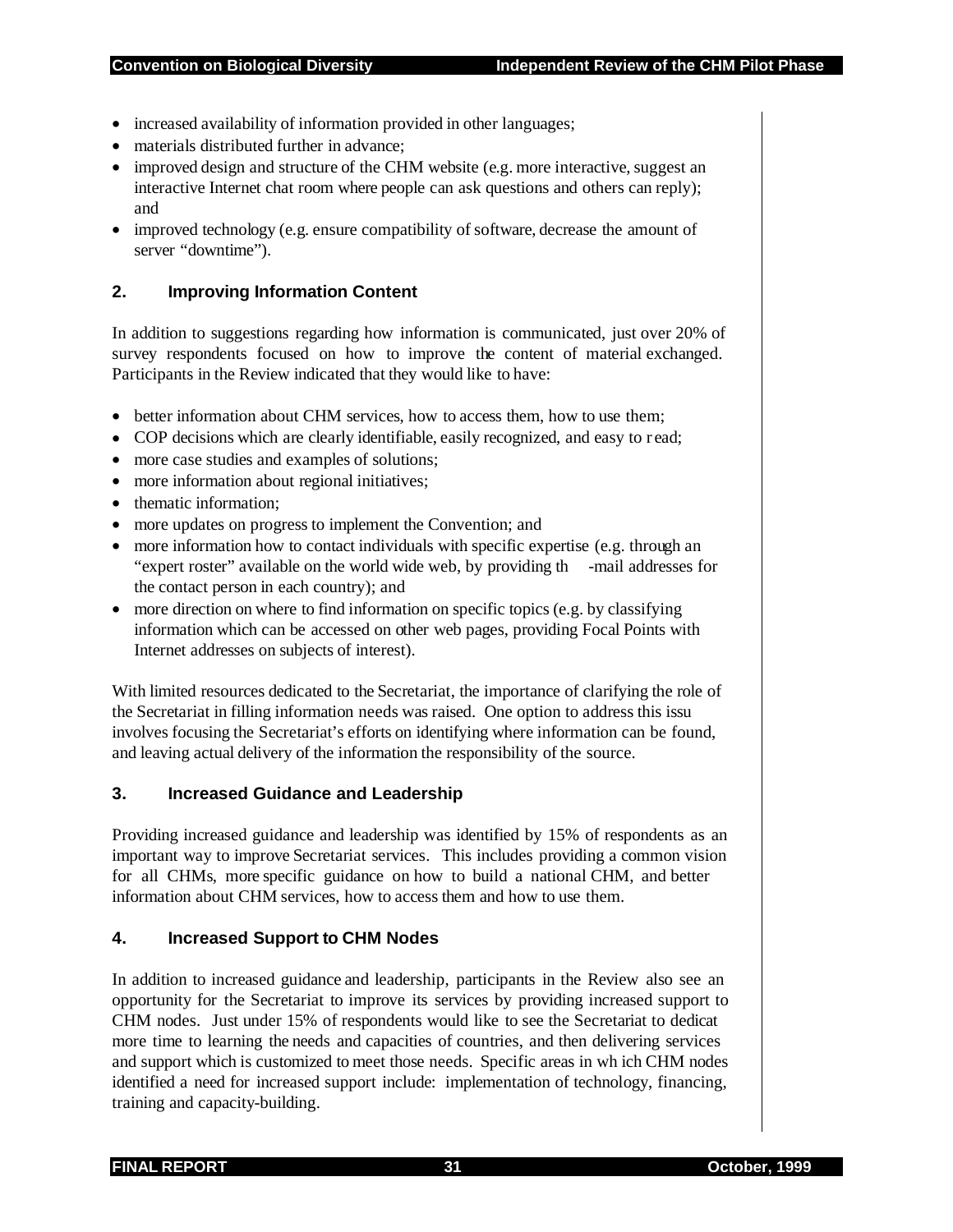#### **5. Networks, Synergies, Partnerships**

Networks, synergies and partnerships are essential for successful implementation of the Convention, and 10% of respondents to the Independent Review Survey identified an opportunity for the Secretariat to work more actively with the Parties on facilitating related networks and initiatives that could contribute to the CHM in the futur .

#### **6. Other Opportunities**

Other opportunities to improve Secretariat services which were each identified by 5% of participants include:

- clarifying the mandate and role of the CHM;
- initiating a fundraising process;
- followi -up with what has been purchased with funds and what has been installed with CHM Focal Points;
- increasing staff and resources to adequately address COP decisions and requests mad by the Parties;
- taking bold steps in adopting technological solutions;
- using a participatory approach rather than a top-down approach to supporting implementation of the Convention;
- creating the means to foster public participation; and
- making the Secretariat site more welcoming and explanatory for people who kno nothing about the CHM.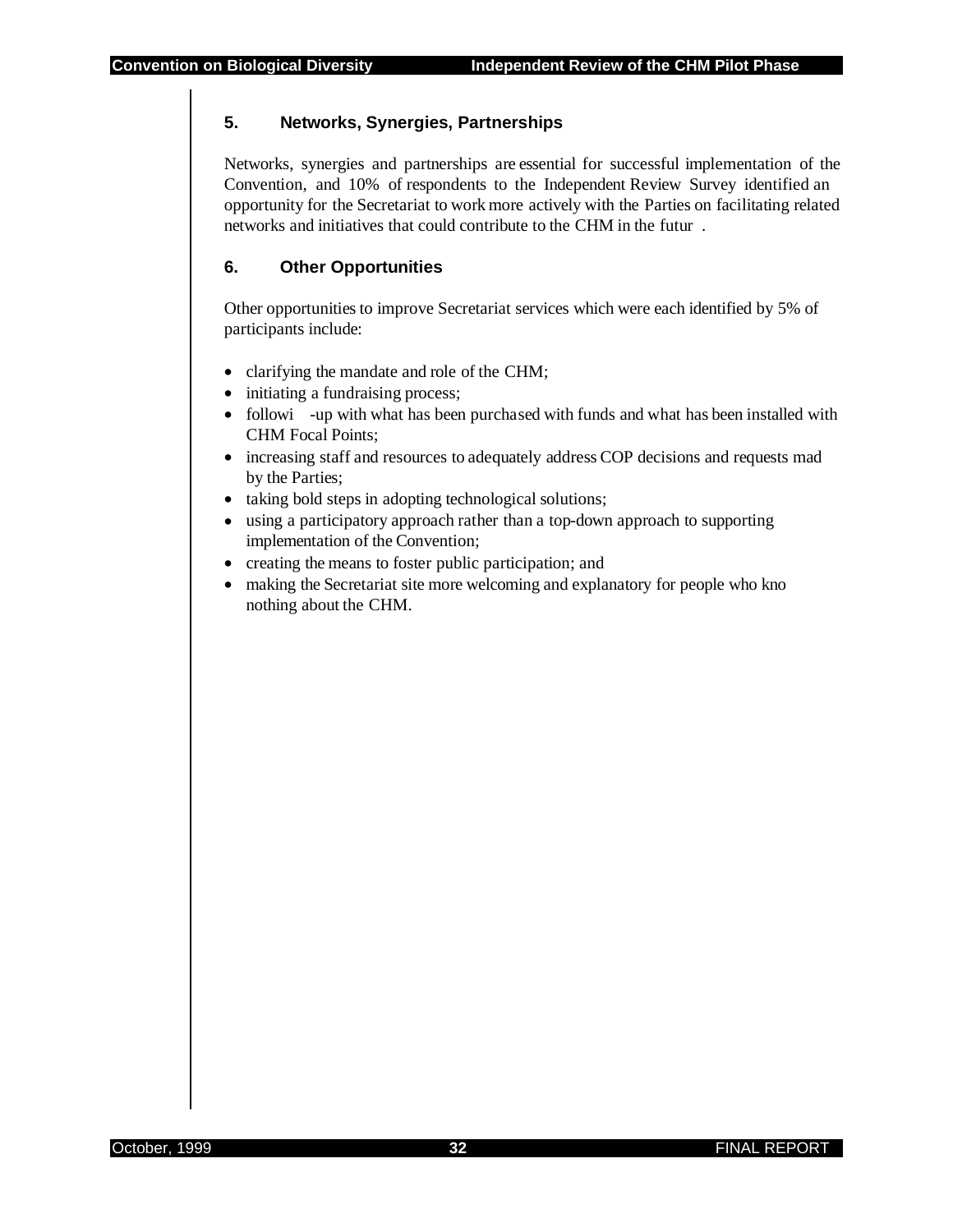## **5.6 Opportunities for the Informal Advisory Committee**

Through the Independent Review, CHM stakeholders were asked to describe how effectiv the CHM Informal Advisory Committee has been in (1) guiding and integrating th development of the CHM, and (2) ensuring that all Pa rties can participate in the CHM. One important insight gained from these questions is that most participants in th Independent Review were not familiar enough with IAC activities to comment on th effectiveness of its work (40-50%).

For those who we re familiar with the IAC, responses were generally split between respondents who believe and do not believe that the IAC has been effective in fulfilling these two responsibilities. For example, there are as many people who believe the IAC has been effective in guiding and integrating the development of the CHM, as there are thos who do not believe the IAC has been very effective in this role (approximately 20% each). Almost the same is true for comments related to the IAC's ability to ensure that all Parties can participate in the CHM  $-13\%$  of respondents felt the IAC had been effective, whil 20% indicated that the IAC had not been effective.

Building from this knowledge, participants in the Review were asked to share their thoughts regarding how the role and operation of the IAC can be improved.

## **Top 3 opportunities for the IAC to improve its effectiveness**

- *1. Closer ties to CHM Focal Points*
- *2. Share more information about the IAC*
- 3. *Take more leadership*

#### **1. Closer Ties to CHM Focal Points**

30% of respondents believe that IAC activities can be improved through increased interaction with CHM Focal Points. This includes establishing and maintaining direct contact with the Parties to find out more about the activities in each country, an ongoing role in collecting information about the needs of these countries, and following-up with the progress made.

There are also respondents who believe:

- it is essential for the IAC take a participatory approach to facilitating the development of and guiding the CHM;
- it is important for the IAC to accept more opportunities for public involvement in th CHM process;
- there is an opportunity for the IAC to lend their expertise to participating countries through on-site visits;
- there is a role for the IAC in the identification of resources and funds to increas involvement of developing countries and representatives; and
- it is important for the IAC to work more closely with the Secretariat.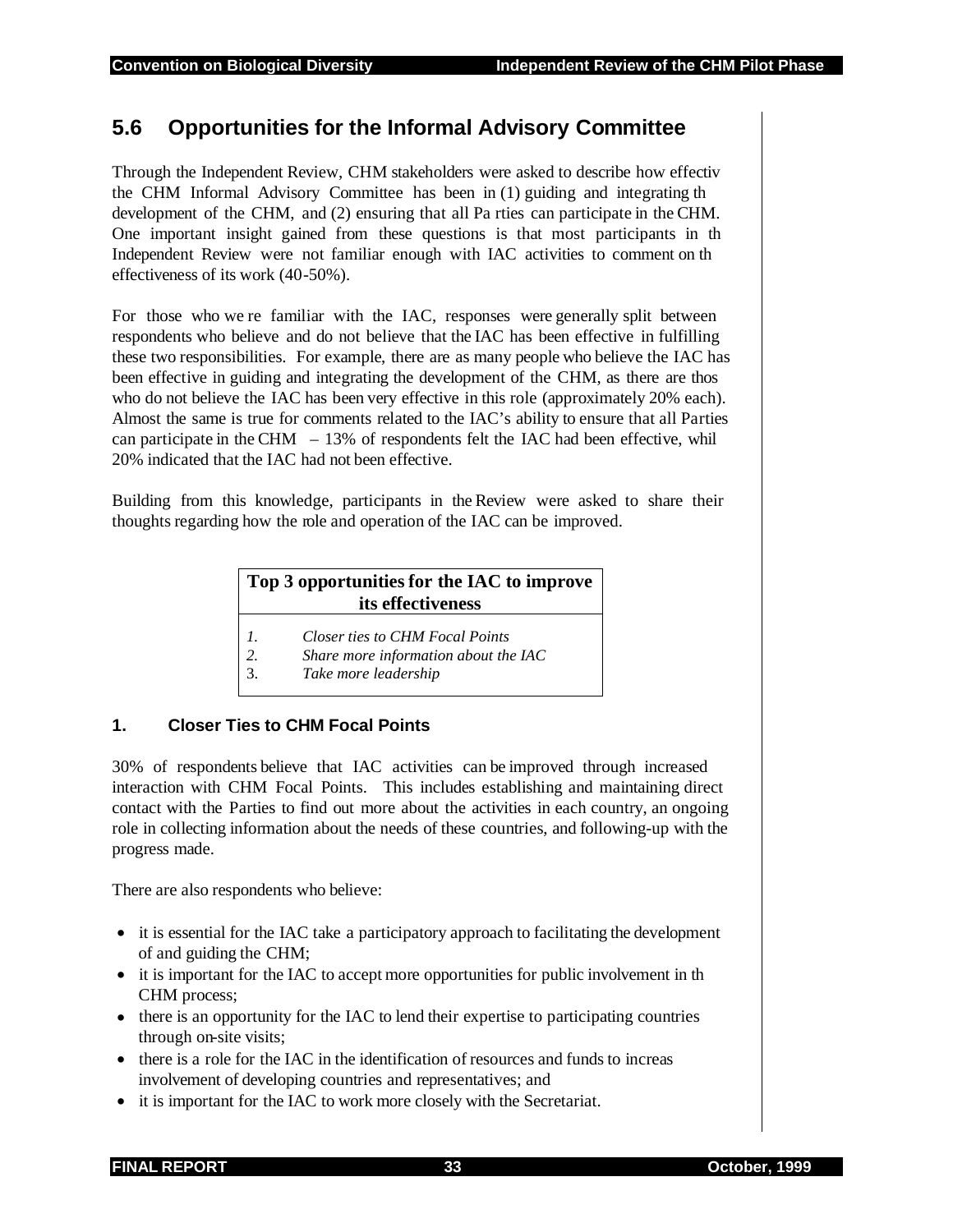#### **2. Share More Information about the IAC**

With many CHM stakeholders indicating that they are unfamiliar with at least some aspects of the IAC's activities, many completed surveys (17%) identified an opportunity for the IAC to increase awareness of its functions and activities by distributing information about its composition, role, responsibilities, and workplan.

#### **3. Take more Leadership**

12% of respondents identified an opportunity for the IAC to take more leadership in guiding the implementation of the CHM at all levels. Specific suggestions on ways to implement this leadership rol included: creating formats, standards, guidelines; helping prioritize the activities of national CHMs; creating a better workplan for the CHM on behalf of COP; and supporting more bilateral cooperation.

#### **4. Formalize the Role of the IAC**

Formalizing th role of the IAC was identified by 10% of participants in the Independent Review as an opportunity which would improve the services provided by the IAC. Elements of a more formal IAC (as shared through the survey) included:

- more operational guidelines;
- clarification of the IAC mandate;
- increased accountability;
- election of a chair;
- a regular meeting schedule;
- more responsibility and support
- increased use of the IAC listserv as a means of providing guidance and feedback to th CHM Secretariat;
- introduction of electronic voting procedures and meetings conducted over the Internet; and
- mechanisms for regional consultations prior to IAC meetings, so regional representatives can bring regional issues to the table.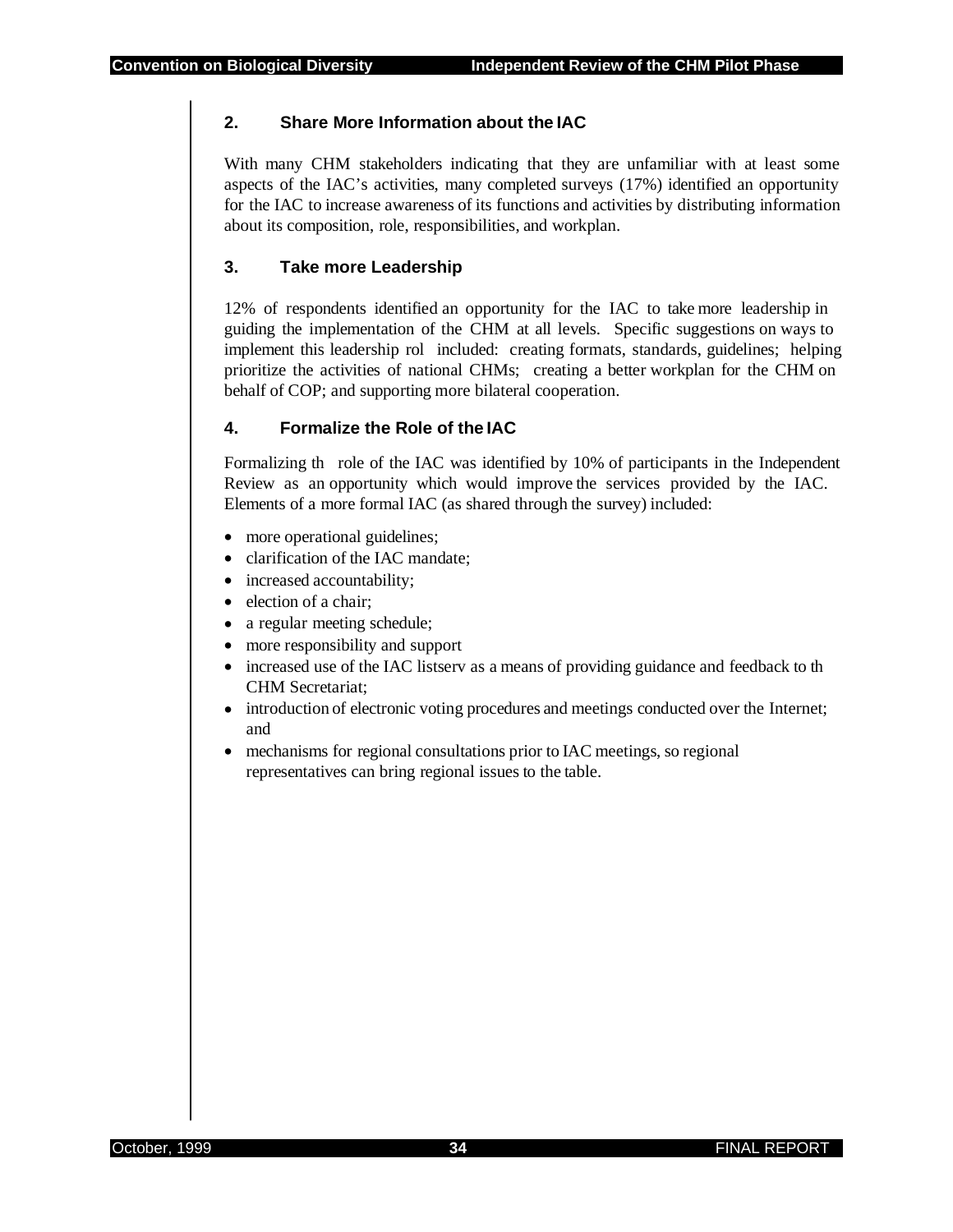## **6.0 CONCLUSION**

Established as a mechanism "to promote and facilitate scientific and technical cooperation", the Parties and partners working to implement the Convention on Biological Diversity saw value in the CHM and embraced it. As reflected in the decisions and recommendations from COP, SBSTTA, Expert Meetings, and Regional Workshops during the CHM's Pilot Phase, the Parties have enriched the CHM's original mandate and created a mechanism which is working to respond to the needs of its users. The result is a worldwide network of people – representing governments, initiatives, organizations, and groups – that recognize the importance of working together to obtain the information, expertise, and alliances necessary to successfully meet the objectives of the Convention on Biological Diversity.

As a tool to support implementation of the Convention, members of the global CHM network can celebrate a number of accomplishments. In identifying National Focal Points, countries have "put a face" to the Convention with staff and resources dedicated to obtaining and sharing information related to biological diversity. National Focal Points are receiving and filling information requests, and are using the CHM network to fill their information needs. They are also working in partnership with organizations locally and internationally in support of the objectives of the Convention. Importantly, there are also tangible examples of how the CHM has been successful in facilitating scientific and technical initiatives essential to successful implementation of th Convention.

In addition to capturing the accomplishments of the CHM, the Independent Review provided an opportunity for Parties to the Convention, as well as sister conventions and international initiatives, to share their hands-on experiences and advic on how the global CHM network can strengthen its ability to support implementation of the Convention into the future. Just over half of the Parties responding to the Independent Review Survey believe that the global CHM network has been helpful at support ing efforts to implement the Convention. With the advice and suggestions put forward in this report, the Parties have a synthesis of the needs and priorities of national governments working to implement the Convention, and concrete suggestions on what n eds to be done in order to address those needs.

The Proposals for Action identified below are drawn directly from the ideas and advic received from participants in the Review, and represent essential elements of the CHMs long-term workplan. Based on di rection received through the Review, roles and responsibilities for implementers of the proposals are also described.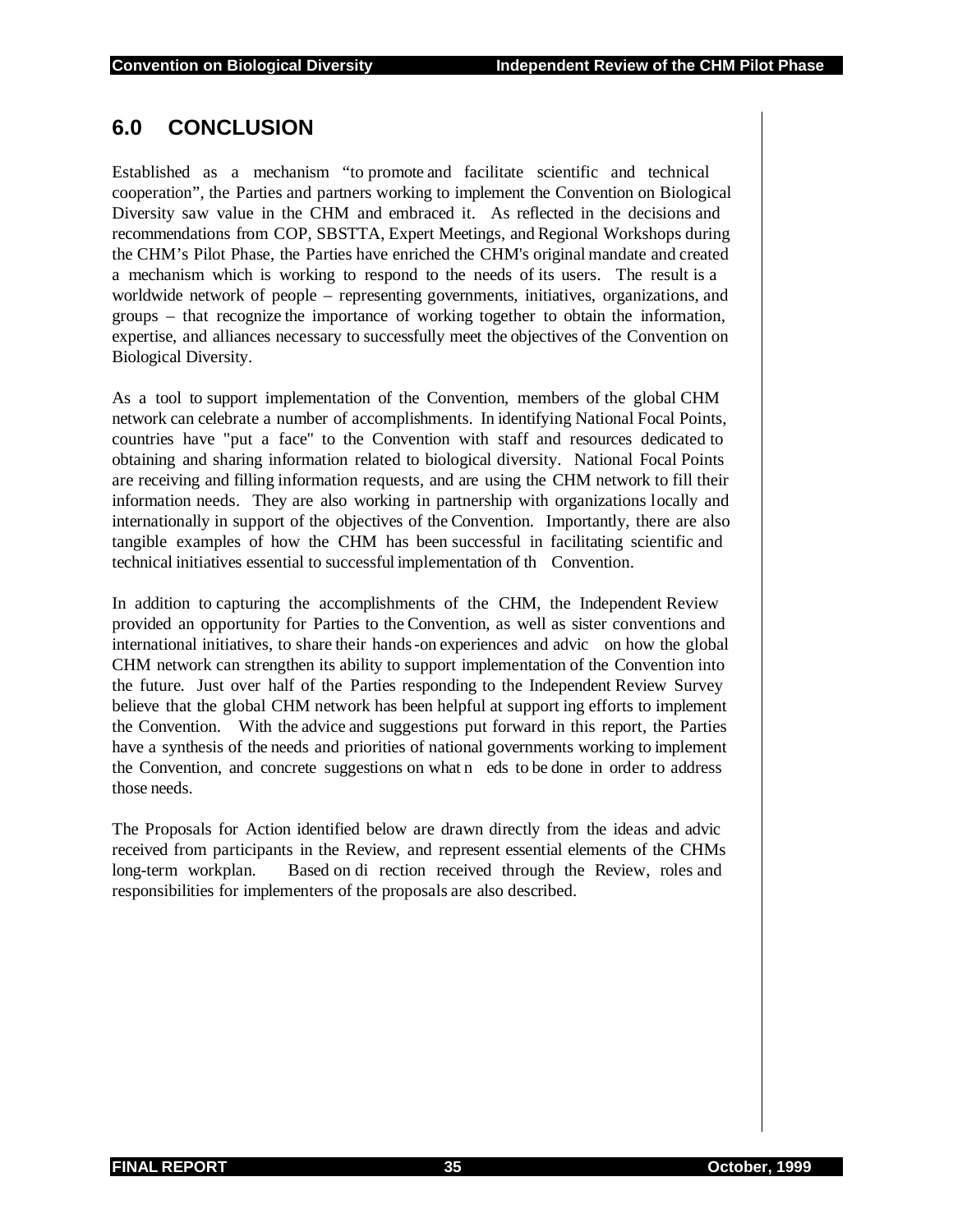#### **6.1 Priorities for Action**

- **Describe the CHM What it is and how it works.** The CHM was created by the Parties to the Convention on Biological Diversity as a mechanism to support efforts to implement the Convention. There have been a number of important accomplishments through the Pilot Phase which highlight the value of the CHM, however questions remain regarding what the CHM "is in business to do", how it works, who is involved, how it fits with other international initiatives related to biodiversity, and why it is something that countries working to implement the Convention should invest in. It is important that these questions b addressed, and that the roles and responsibilities of those involved in the CHM be clearly described.
- **Communicate Let the Parties, partners, and public know the role and value o the CHM.** All Parties to the Convention need to be aware of the global CHM network, and the importance of taking an active role in developing the CHM and supporting the objectives of the Convention. A "template operational model" which documents the key elements of a National Focal Point needs to be developed and communicated. In addition, all existing and potential partners need to know th important contribution which their expertise and information makes to the global CHM network. There is also an important opportunity to raise the public's awareness of biological diversity, the Convention, and the role of the CHM.
- **Identify synergies And make use of them.** The relationship between the CBD and the many other initiatives related to biological diversity need to be researched, defined, and communicated. It is essential t hat a process for linking the CHM to thes initiatives be established, and that opportunities to increase efficiency and improv effectiveness be continually explored.
- **Use clear, concise vocabulary which is easy to translate Everyone needs access to the information.** All CHM information needs to be simple, straightforward, and to the point. This increases the chance that ideas will be communicated accurately when translated into the UN official languages. This also makes it easier for countries to translate information into the many local languages around the world.
- **Create mechanisms of mutual support Make it easier to work together.** Implementation of the Convention on Biological Diversity depends on collaboration – countries and partners working together, learning together, and sharing expertise, knowledge and experiences. Mechanisms are required to support this collaboration. There has been a strong call from CHM users for new mechanisms which include: a set of standards and guidelines for information management and exchange; a system to identify the needs of countries and partners working to implement the Convention (including strategies to overcoming the barriers which currently limit the participation of indigenous communities); a system to identify resources available to meet thos needs; approaches for sharing expertise, experiences and success stories; and methods for building local and regional capacity to implement the CHM and the Convention.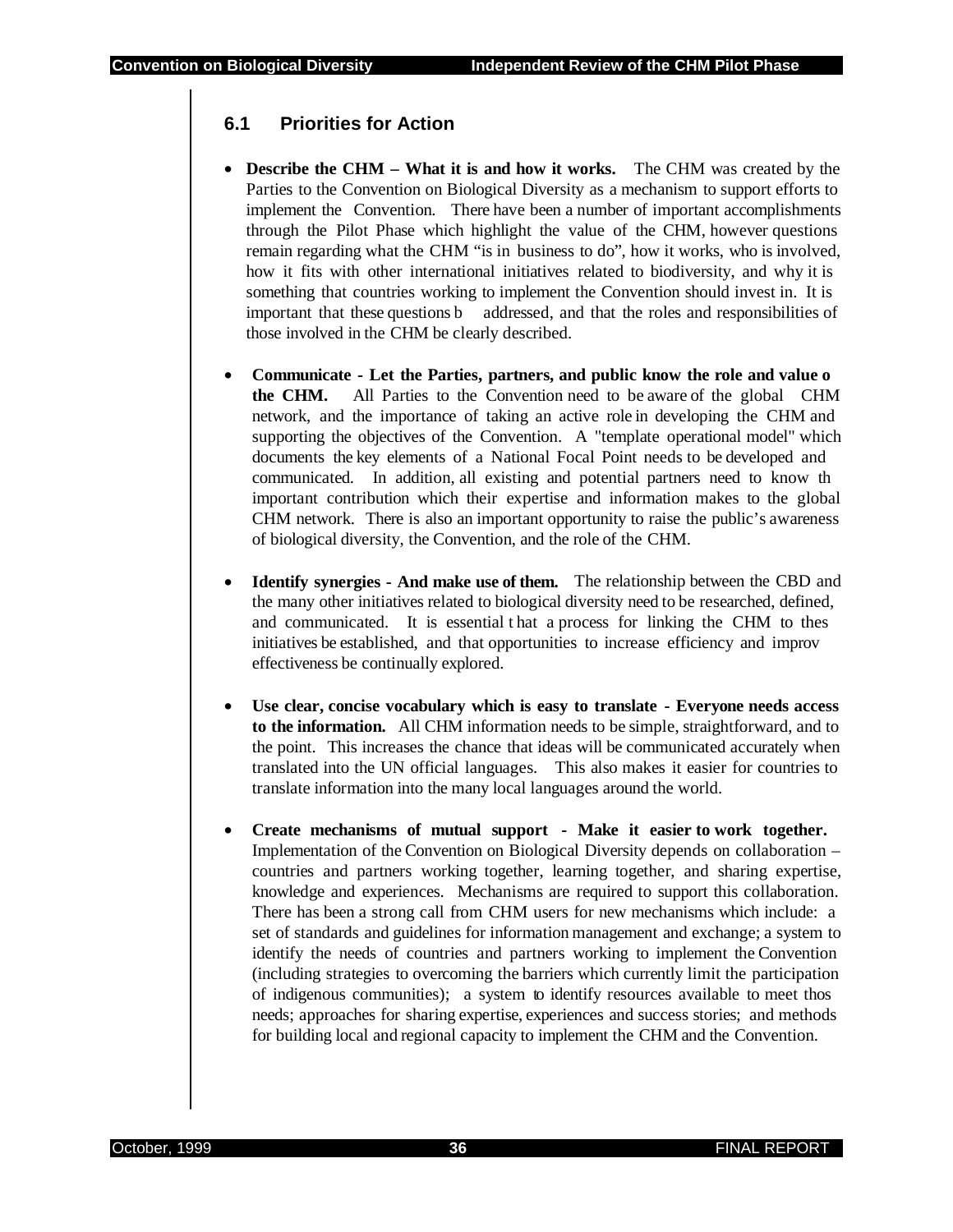- **Identify infrastructure needs And then meet them.** Sharing expertise and information with countries and partners from around the world requires a leading-edge knowledge of communication and information management infrastructures. Challenges arise when different users of the CHM use different infrastructures. To maximize participation in and access to the global CHM network, it is important to identify a minimum level of technological infrastructure required to participate in th CHM. Efforts then need to be made to ensure that Parties and p artners meet this minimum technological threshold.
- **Monitor and evaluate activities of the CHM Make a commitment to continuous improvement.** Ongoing monitoring and evaluation of CHM activities is essential to ensure that the needs of CHM users are being met efficiently and effectively. This ongoing process includes the proactive identification and filling of information gaps, and identification and integration of new technologies. It also includes proactively identifying gaps in skill sets and expertise, and building the capacity to develop th required knowledge.
- **Think sustainably Plan for the long term.** The global CHM network needs to plan for its long-term sustainability, and access to resources – financial, technical, human and information – are essential to that sustainability. Relationships between the CHM and international financing initiatives need to be fostered and strengthened, and creative partnership opportunities need to be explored.

#### **6.2 Roles and Responsibilities**

The Parties to the Convention, National Focal Points, the CHM Secretariat, and th Informal Advisory Committee have important contributions to make to the development of the global CHM network. Based on the Independent Review, the following roles and responsibilities are envisioned for implementation of the priorities for action identified:

#### **Conference of the Parties – Strategic Direction**

make decisions which provide overall strategic direction regarding the CHM.

#### **National Focal Points – Lead Implementation**

- lead the implementation of the global CHM network;
- share information regarding their country's efforts and knowledge related to implementation of the Convention on Biological Diversity with other members of th global CHM network;
- seek the involvement of local xpertise and knowledge within their country in the CHM;
- dedicate efforts to increasing public awareness of the Convention and the CHM; and
- monitor and evaluate activities on an ongoing basis.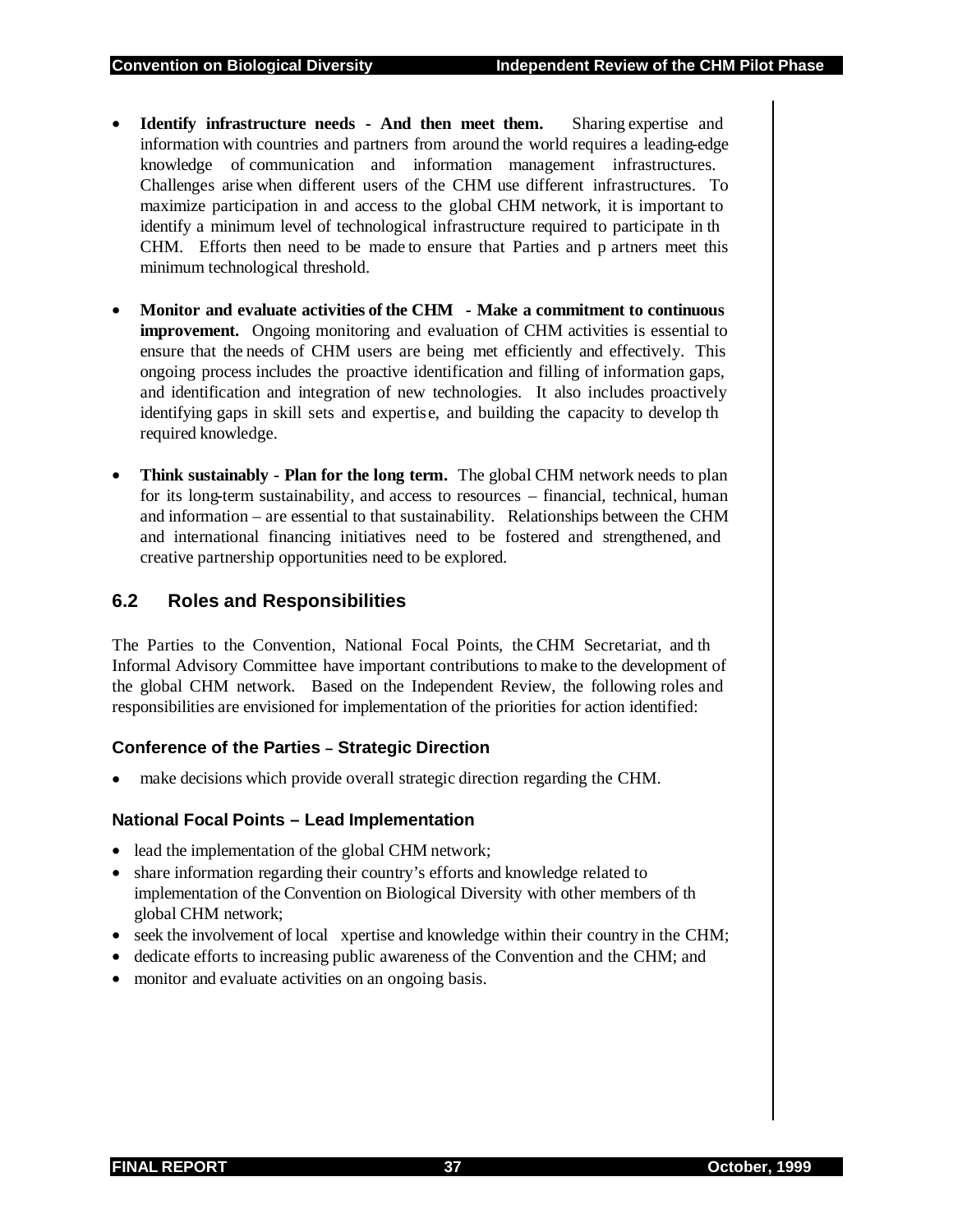#### **The Secretariat – Support and Facilitation**

- support and facilitate the Parties efforts to develop the global CHM network as a key tool for implementing the Convention on Biological Diversity;
- increase the level of guidance, support and leadership provided to the global CHM network and individual CHM nodes and partn rs;
- support the implementation of communication and engagement strategies; and
- facilitate the development of networks and partnerships.

#### **The Informal Advisory Committee – Advisors**

- provide advice to the Secretariat and members of the global CHM network regarding the development and operations of the CHM;
- establish closer ties with CHM nodes, enhancing their knowledge of the activities within these nodes;
- share information about their role and responsibilities with members of the global CHM network; and
- provide more leadership in the development of the CHM.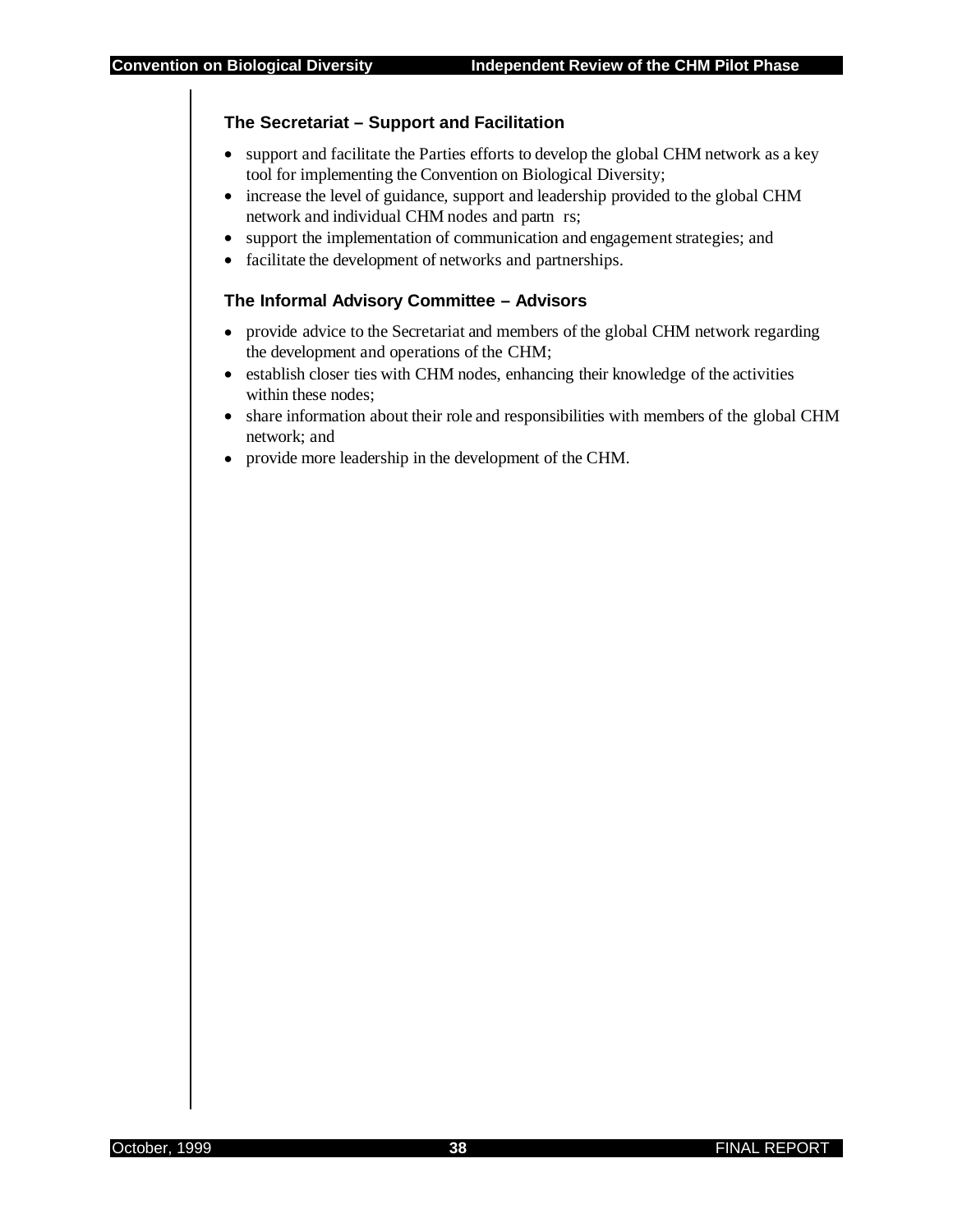# **APPENDICES**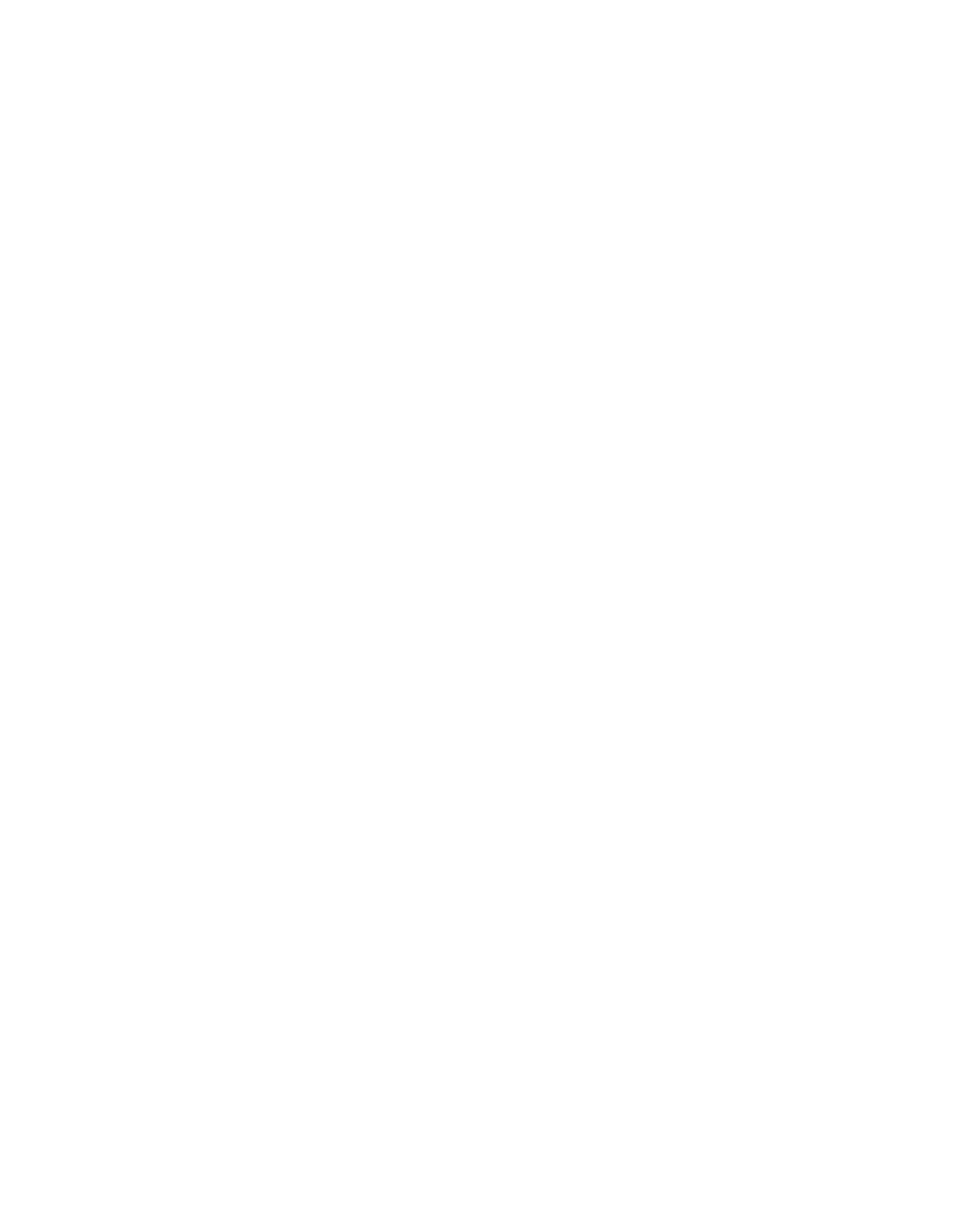## **APPENDIX A: Glossary of Acronyms**

| BCIS Biodiversity Conservation Information System                          |
|----------------------------------------------------------------------------|
| CBD  Convention on Biological Diversity                                    |
| CHM  Clearing-House Mechanism                                              |
| CITES  Convention on International Trade in Endangered Species             |
| CMS  Convention on Migratory Species (also known as the "Bonn Convention") |
|                                                                            |
| EU European Union                                                          |
| GBF Global Biodiversity Foru                                               |
| GBIF  Global Biodiversity Information Facility                             |
| GEF Global Environ ent Facility                                            |
| IABIN Inter-American Biodiversity Information Network                      |
| IAC Informal Advisory Committ                                              |
| IBIN  Indigenous Peoples Biodiversity Information Network                  |
| NABIN  North American Biodiversity Information Network                     |
| NBSAP  National Biodiversity Strategy and Action Plan                      |
| NFP  National Focal Point (also referred to as "node")                     |
| OECD Organization for Economic Cooperation and Development                 |
| Ramsar  Convention on Wetlands                                             |
| SADC Southern Africa Developing Community                                  |
| SBSTT  Scientific Body on Scientific, Technical and Technological Advice   |
| UNEP  United Nations Environment Progra                                    |
| UNFCCC United Nations Framework Convention on Climate Chang                |
| WH World Heritage Convention                                               |
| WWW  World Wide Web                                                        |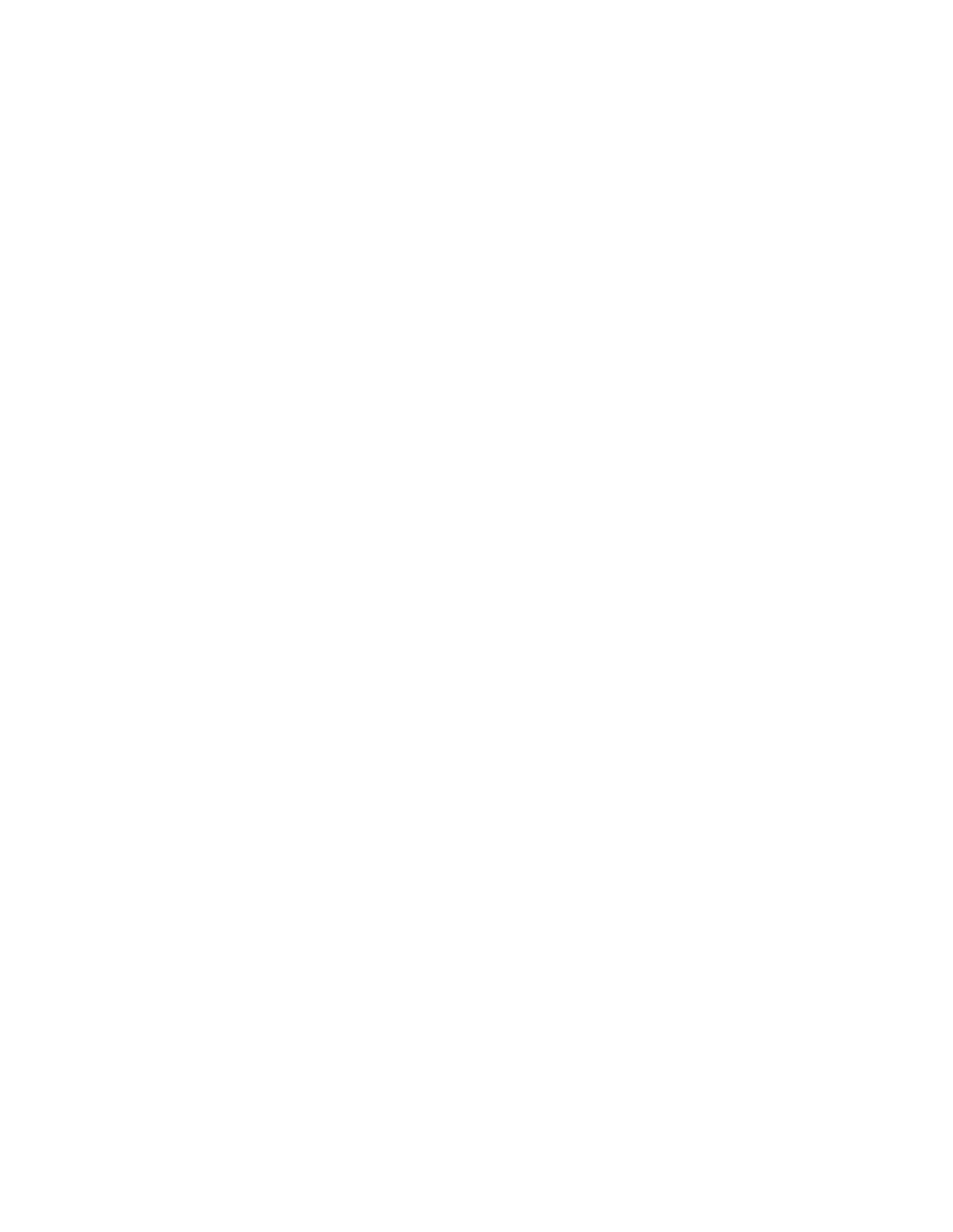٦

## **APPENDIX B: List of Informal Advisory Committee Members**

| <b>COUNTRY MEMBERS</b>     |                           |                             |                         |                         |  |
|----------------------------|---------------------------|-----------------------------|-------------------------|-------------------------|--|
| <b>Country</b>             | <b>Name</b>               | <b>Email</b>                | <b>Telephone</b>        | Fax                     |  |
| <b>Burkina</b><br>Faso     | Mr. Louis Traore          | bancebo@conagese.mee.b      | $+226 - 312 - 464$      | $+226-316-491$          |  |
| Canada                     | Mr. Guy Rochon            | guy.rochon@ec.gc.ca         | $+1 - 819 - 953 - 7626$ | $+1 - 819 - 953 - 1765$ |  |
| Colombia                   | Dr. Cristian Samper       | csamper@humbolt.org.co      | $+57-87-320-165$        | $+57-87-320-792$        |  |
| Hungary                    | Mr. Gabor Necha           | gabor.nechay@ktmdom2.ktm.hu | $+361 - 457 - 3300$     | $+361 - 175 - 7457$     |  |
| Indonesia                  | Dr. Setijati Sastrapradja | dinkopib@indo.net.id        | $+62-251-325-236$       | $+62-251-325-236$       |  |
| Italy                      | Dr. Francesco Mauro       | mauro@casaccia.enea.it      | $+396 - 3048 - 3547$    | $+396-3048-4630$        |  |
| Jamaica                    | Dr. Elaine Fisher         | fishjam@infochan.com        | $+876-922-0620$         | $+876 - 922 - 1147$     |  |
| Malaysia                   | Dr. N. Manokaran          | nmano@frim.gov.m            | $+603 - 634 - 2633$     | $+603-293-9117$         |  |
| Malawi                     | Dr. Zipangani Vokhiwa     | zipavokhiwa@malawi.net      | $+265-781-111$          | $+265 - 783 - 379$      |  |
| Russian<br>Federation      | Mr. Alexander Kozharinov  | rcmc@glas.apc.org           | $+7095 - 124 - 5011$    | $+7095 - 124 - 5011$    |  |
| <b>NON-COUNTRY MEMBERS</b> |                           |                             |                         |                         |  |
| <b>Bin 21</b>              | Mr. Vanderlei Canhos      | vcanhos@bdt.org.br          | $+55-19-242-7022$       | $+55-19-242-7827$       |  |
| <b>BCIS</b>                | Mr. Jeremy Harrison       | jerryh@wcmc.org.uk          | +44 1223 277314         | +44 1223 277136         |  |
| <b>IABIN</b>               | Ms. Gladys A.Cotter       | us_chm_fp@cbi.cr.usgs.gov   | $+1 - 703 - 648 - 4090$ | $+1 - 703 - 648 - 4042$ |  |
| <b>OECD</b>                | Mr. Ebbe Nielsen          | ebbe.nielsen@ento.csiro.au  | $+612-6246-4258$        | $+612-6246-4264$        |  |

IBIN Mr. Preston Hardison phardison@igc.apc.org +1-206-527-0119 +1-206-527-0119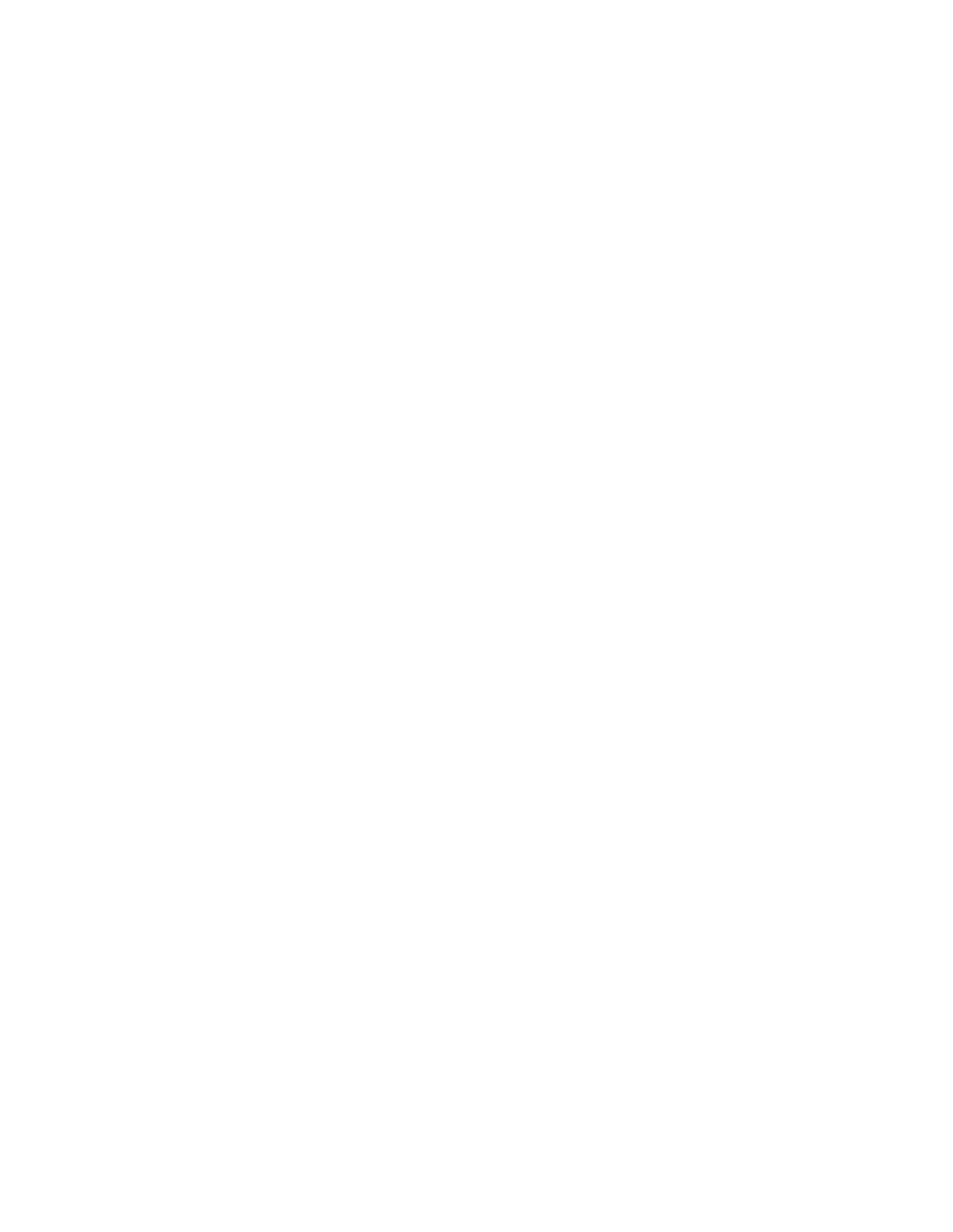## **APPENDIX C: List of Countries receiving GEF funding for CHM Add-on Modules\***

| <b>No</b>               | <b>Country</b>                 | Amount (US \$)   | Implementing                 | <b>CEO OK</b>       |
|-------------------------|--------------------------------|------------------|------------------------------|---------------------|
| $\mathbf{1}$            |                                |                  | <b>Agency</b><br><b>UNDP</b> | (m/d/y)             |
| $\overline{2}$          | Algeria<br>Antigua + Barbuda   | 14,000<br>14,000 | <b>UNDP</b>                  |                     |
| 3                       | <b>Bahamas</b>                 | 14,000           | <b>UNEP</b>                  | 4/16/98             |
| $\overline{\mathbf{4}}$ | <b>Belarus</b>                 | 12,300           | <b>UNEP</b>                  | 1/15/98             |
| $\overline{5}$          | Belize                         | 7,000            | <b>UNDP</b>                  |                     |
| 6                       | Benin                          | 13,950           | <b>UNDP</b>                  | 6/23/98             |
| $\overline{7}$          | Bolivia                        |                  |                              |                     |
| $\overline{8}$          | Bulgaria                       | 14,000<br>10,200 | <b>UNDP</b><br><b>UNDP</b>   | 9/14/98             |
| 9                       | Burkina Faso                   | 13,984           | <b>UNDP</b>                  | 4/23/98             |
| 10                      | Burundi                        |                  | <b>UNDP</b>                  |                     |
| 11                      |                                | 11,085           |                              |                     |
| 12                      | Cameroon<br>C.A. Republic      | 13,000           | <b>UNEP</b><br><b>UNDP</b>   | 2/11/98             |
| 13                      |                                | 13,600           |                              | 3/4/98              |
| 14                      | Cape Verde<br>Chad             | 14,000           | <b>UNDP</b>                  |                     |
| 15                      |                                | 13,970           | <b>UNDP</b>                  |                     |
|                         | Comoros                        | 14,000           | <b>UNDP</b>                  |                     |
| 16                      | Congo<br>Côte d'Ivoire         | 13,500           | <b>UNDP</b>                  | 10/26/98            |
| 17                      |                                | 13,800           | <b>UNDP</b>                  |                     |
| 18                      | Czech Republic                 | 12,000           | <b>WB</b>                    | 12/15/97            |
| 19                      | D.R. of Congo<br>Dominica      | 12,710           | <b>UNDP</b>                  |                     |
| $20\,$<br>21            | Dominican Rep.                 | 7,150            | <b>UNDP</b>                  |                     |
|                         |                                | 10,000           | <b>WB</b>                    | 4/16/98             |
| 22                      | Ecuador                        | 5,900            | <b>UNDP</b>                  | 4/27/98             |
| 23<br>24                | Egypt<br>Ethiopia              | 14,000           | <b>UNEP</b>                  | 1/9/98              |
| 25                      |                                | 12,000           | <b>UNDP</b>                  | 1/27/99             |
|                         | Fiji<br>Gabon                  | 11,150           | <b>UNDP</b>                  | 7/14/98             |
| 26<br>27                | Gambia                         | 12,750           | <b>UNDP</b>                  | 5/19/98             |
|                         |                                | 13,950           | <b>UNEP</b>                  | 4/16/98             |
| 28                      | Grenada                        | 5,020            | <b>UNDP</b>                  | 4/16/98             |
| 29<br>30                | Guinea<br>Haiti                | 13,450<br>12,000 | <b>UNDP</b><br><b>WB</b>     | 12/16/97<br>2/24/98 |
| 31                      |                                |                  |                              |                     |
|                         | Honduras                       | 10,000           | <b>UNDP</b>                  | 3/17/98             |
| 32<br>33                | Hungary<br>Indonesia           | 7,000            | <b>UNEP</b>                  | 10/29/97            |
|                         |                                | 10,300           | <b>UNDP</b>                  |                     |
| 34<br>35                | Jamaica<br>Jordan + Pal. Auth. | 8,050<br>12,500  | <b>UNDP</b>                  | 4/16/98<br>7/10/98  |
|                         |                                |                  | <b>UNDP</b>                  |                     |
| 36                      | Lebanon                        | 9,500            | <b>UNDP</b>                  | 7/2/98              |
| 37                      | Madagascar                     | 10,000           | <b>UNEP</b>                  | 10/29/97            |
| 38                      | Malawi                         | 11,000           | <b>UNEP</b>                  | 11/10/97            |
| 39                      | Maldives                       | 12,206           | <b>UNDP</b>                  |                     |
| 40                      | Mali                           | 13,140           | <b>UNDP</b>                  | 5/8/98              |
| 41                      | Mauritania                     | 14,000           | <b>UNDP</b>                  | 4/16/98             |
| 42                      | Mauritius                      | 12,300           | <b>UNEP</b>                  | 4/23/98             |
| 43                      | Moldova                        | 10,000           | <b>WB</b>                    | 3/12/98             |
| 44                      | Mongolia                       | 8,050            | <b>UNDP</b>                  |                     |
| 45                      | Morocc                         | 14,000           | <b>UNEP</b>                  | 6/5/98              |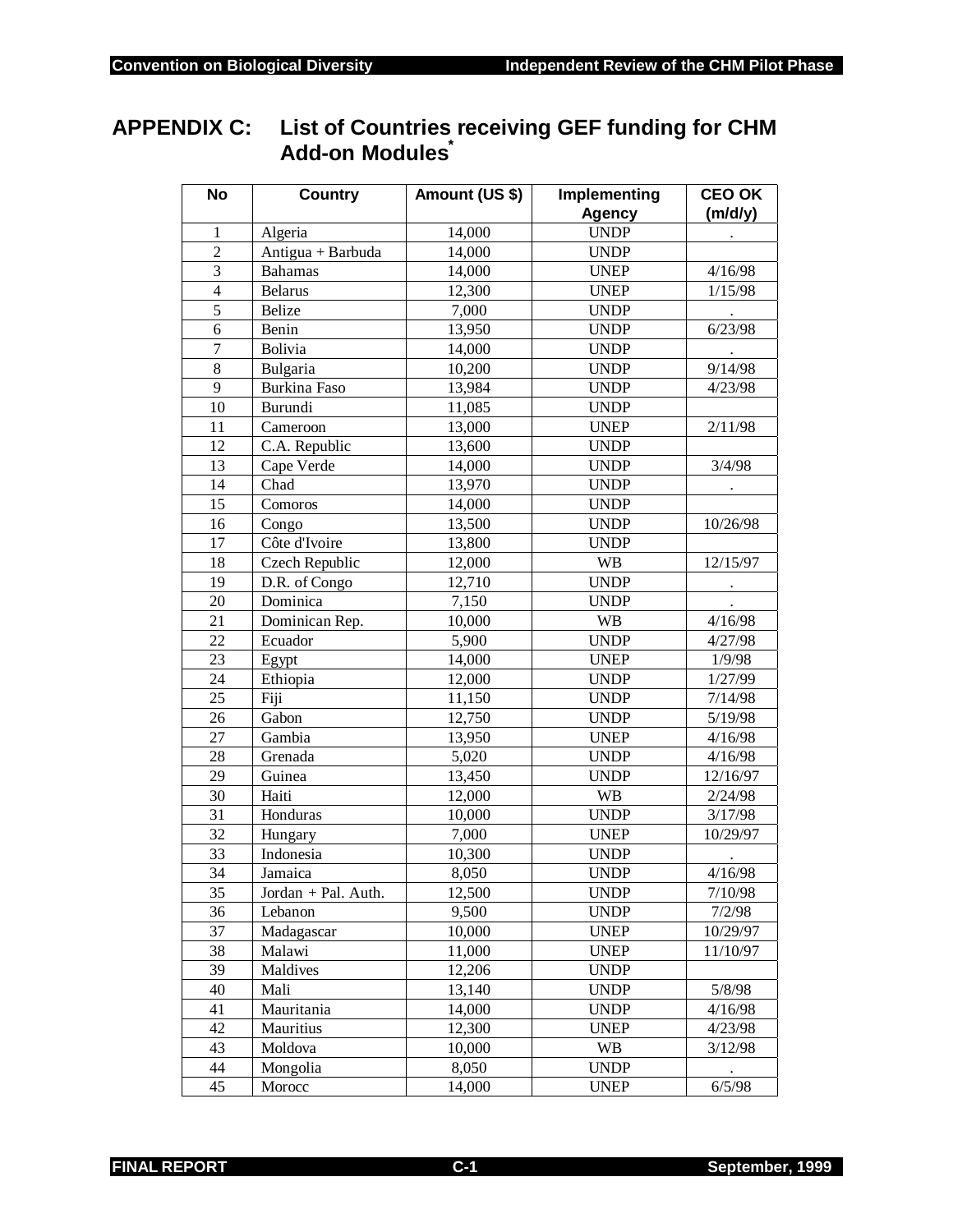| <b>No</b>    | <b>Country</b>   | Amount (US \$)     | Implementing  | <b>CEO OK</b> |
|--------------|------------------|--------------------|---------------|---------------|
|              |                  |                    | <b>Agency</b> | (m/d/y)       |
| 46           | Mozambique       | 13,300             | <b>UNEP</b>   | 11/10/97      |
| 47           | Nige             | 11,338             | <b>UNDP</b>   | 11/10/97      |
| 48           | Oman             | 14,000             | <b>UNDP</b>   | 12/16/97      |
| 49           | Panama           | 14,000             | <b>UNEP</b>   | 1/9/98        |
| 50           | Pakistan         | 10,600             | <b>UNEP</b>   | 2/11/98       |
| 51           | Papua New Guinea | 12,000             | <b>WB</b>     | 11/23/98      |
| 52           | Paraguay         | 5,610              | <b>UNDP</b>   | 8/26/98       |
| 53           | Peru             | $\overline{9,250}$ | <b>UNDP</b>   | 6/30/98       |
| 54           | Philippines      | 11,300             | <b>UNDP</b>   | 2/18/98       |
| 55           | Poland           | 11,000             | <b>UNEP</b>   | 9/1/98        |
| 56           | Rwanda           | 13,950             | <b>UNDP</b>   | 6/24/98       |
| 57           | St. Lucia        | 14,000             | <b>UNEP</b>   | 2/3/98        |
| 58           | Senegal          | 11,300             | <b>UNDP</b>   | 2/25/98       |
| 59           | Seychelles       | 10,100             | <b>UNEP</b>   | 10/29/97      |
| 60           | Slovenia         | 12,000             | <b>WB</b>     | 3/4/98        |
| 61           | Solomon Islands  | 8,580              | <b>UNEP</b>   | 9/28/98       |
| 62           | South Africa     | 13,500             | <b>UNDP</b>   | 8/26/98       |
| 63           | Sudan            | 14,000             | <b>UNDP</b>   | 8/26/98       |
| 64           | Togo             | 11,300             | <b>UNEP</b>   |               |
| 65           | Ukraine          | 14,000             | <b>WB</b>     | 5/8/97        |
| 66           | Uruguay          | 13,837             | <b>UNDP</b>   |               |
| 67           | Vanuatu          | 13,100             | <b>UNEP</b>   | 6/10/98       |
| 68           | Vietnam          | 12,000             | <b>UNDP</b>   | 6/16/98       |
| 69           | Yemen            | 14,000             | <b>UNDP</b>   | 6/26/98       |
| <b>TOTAL</b> | 804, 580         |                    |               |               |
| (US\$)       |                  |                    |               |               |
| Average      | 11,661           |                    |               |               |
| (US\$)       |                  |                    |               |               |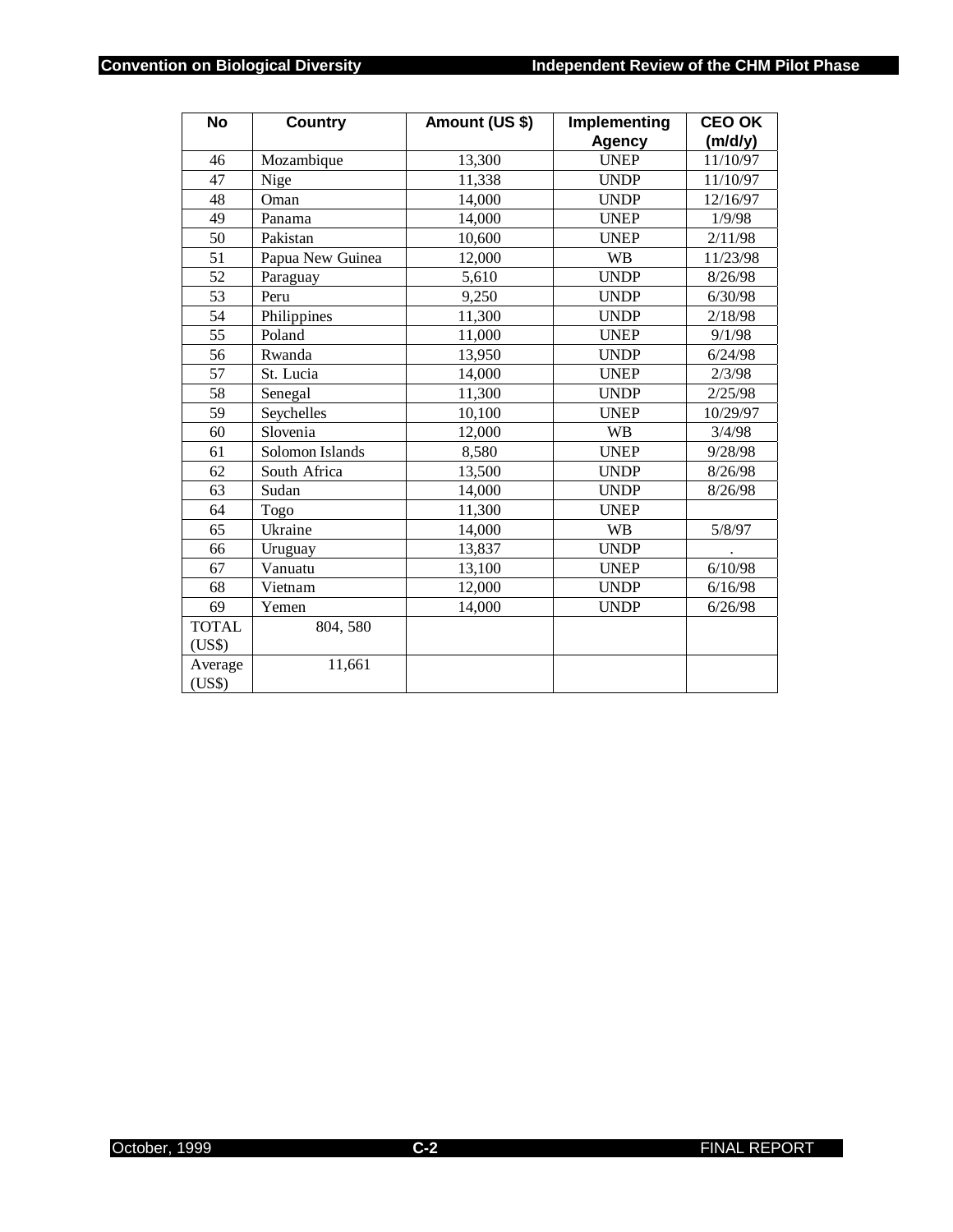## **APPENDIX D: Summary of Survey Results**

| Total number of surveys distributed:        | 185 |
|---------------------------------------------|-----|
| Total number of completed surveys received: | 74  |

#### **Countries and organizations represented by completed surveys:**

| Argentina          | Gambia      | Morocc                    | Thailand                  |
|--------------------|-------------|---------------------------|---------------------------|
| Austria            | Greece      | Namibia                   | Togo                      |
| <b>Bahamas</b>     | Guatemala   | <b>Netherlands</b>        | Turkey                    |
| <b>Belarus</b>     | Honduras    | New Zealand               | Uganda                    |
| Belgium            | Iceland     | Niue                      | United Kingdom            |
| Benin              | Iran        | Norway                    | Ukraine                   |
| Canada             | Israel      | Pakistan                  | Uruguay                   |
| China              | Italy $(2)$ | Panama                    | <b>USA</b>                |
| Colombia           | Jamaica     | Paraguay (2)              | Vanuatu                   |
| Denmark            | Japan       | Peru                      |                           |
| Dominican Republic | Kenya       | Republic of San           | <b>BCIS</b>               |
| Ecuador            | Lithuania   | Marino                    | <b>CHM</b> Secretariat    |
| El Salvador        | Mali        | <b>Russian Federation</b> | European                  |
| Fiji Island        | Mauritania  | Saint Lucia               | <b>Environment Agency</b> |
| Finland            | Mauritius   | Solomon Islands           | <b>IABIN</b>              |
| Gabon              | Mexico      | Suriname                  | NABIN(2)                  |

| I.<br><b>MEETING YOUR NEEDS</b>                                                                                  | <b>Total</b>   | <b>Developed</b><br><b>Country</b> | <b>Developing</b><br><b>Country</b> | Internat'l<br><b>Initiative</b> |
|------------------------------------------------------------------------------------------------------------------|----------------|------------------------------------|-------------------------------------|---------------------------------|
| 1. What is your relationship to the Convention on Biologic al Diversity (CBD)? Put an "x" in as many that apply. |                |                                    |                                     |                                 |
| Convention on Biological Diversity National Focal Point                                                          | 30             | 5                                  | 25                                  | 0                               |
| Clearing-House Mechanism (CHM) National Focal Point                                                              | 45             | 12                                 | 33                                  | $\boldsymbol{0}$                |
| <b>CHM Regional Focal Point</b>                                                                                  | $\theta$       | $\overline{0}$                     | $\theta$                            | $\theta$                        |
| CHM Sub-Regional Focal Point                                                                                     | $\mathbf{0}$   | $\theta$                           | $\theta$                            | $\theta$                        |
| <b>CHM</b> Thematic Focal Point                                                                                  |                |                                    | $\theta$                            | $\boldsymbol{0}$                |
| Member of the Informal Advisory Committee (IAC)                                                                  | $\overline{7}$ | 3                                  | 3                                   |                                 |
| Biodiversit -Related Conventions other than CB                                                                   | 11             | 3                                  | 8                                   | $\theta$                        |
| Funding Institutions/Agencies                                                                                    |                |                                    | $\theta$                            | $\mathbf{0}$                    |
| Other Partner (specify                                                                                           | 9              | 3                                  | 6                                   | $\theta$                        |
| 2. How useful have you found the following guidelines in directing your work?                                    |                |                                    |                                     |                                 |
| (a) Conference of the Parties (COP) decisions                                                                    |                |                                    |                                     |                                 |
| Very useful                                                                                                      | 22             | 5                                  | 17                                  | $\theta$                        |
| Somewhat useful                                                                                                  | 25             | $\overline{8}$                     | 15                                  | $\overline{2}$                  |
| Not very useful                                                                                                  | 9              | 4                                  | 3                                   | $\overline{c}$                  |
| Not applicable                                                                                                   | 3              | $\theta$                           | 3                                   | $\theta$                        |
| (b) Expert meetings                                                                                              |                |                                    |                                     |                                 |
| Very useful                                                                                                      | 31             | 8                                  | 21                                  | $\overline{c}$                  |
| Somewhat useful                                                                                                  | 14             | 5                                  | 8                                   | 1                               |
| Not very useful                                                                                                  | 3              | $\overline{2}$                     |                                     | $\boldsymbol{0}$                |
| Not applicable                                                                                                   | 9              | $\overline{2}$                     | 6                                   |                                 |
| (c) Regional workshops                                                                                           |                |                                    |                                     |                                 |
| Very useful                                                                                                      | 31             | 7                                  | 24                                  | $\mathbf{0}$                    |
| Somewhat useful                                                                                                  | 11             | 5                                  | 5                                   | 1                               |
| Not very useful                                                                                                  | $\overline{2}$ | $\overline{2}$                     | $\theta$                            | $\theta$                        |
| Not applicable                                                                                                   | 13             | 3                                  | 7                                   | 3                               |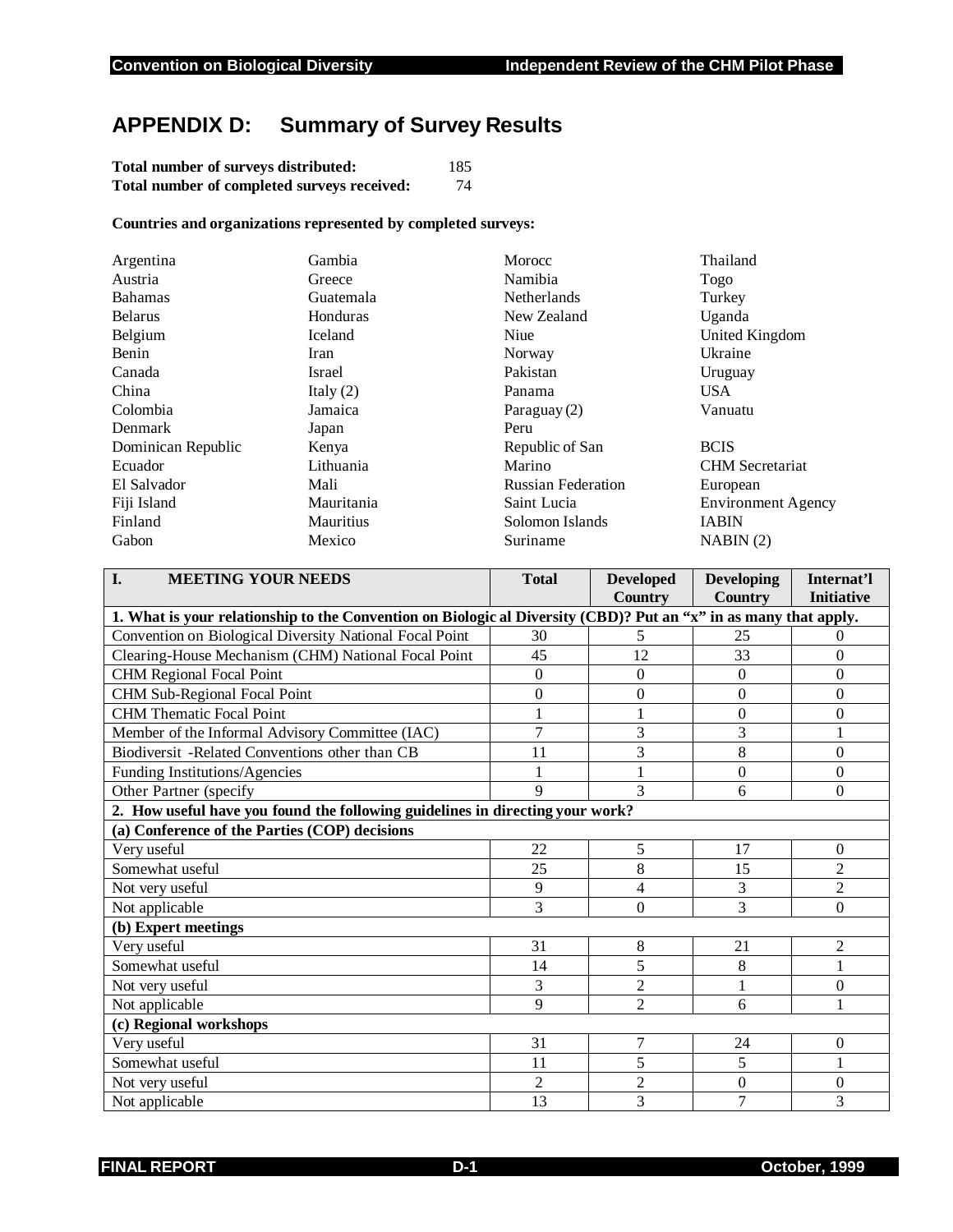| I.<br><b>MEETING YOUR NEEDS (continued)</b>                                                                                                                          | <b>Total</b>   | <b>Developed</b><br>Country | Developing<br>Country | Internat'l<br><b>Initiative</b> |
|----------------------------------------------------------------------------------------------------------------------------------------------------------------------|----------------|-----------------------------|-----------------------|---------------------------------|
| (d) Materials provided by the CHM Secretariat                                                                                                                        |                |                             |                       |                                 |
| Very useful                                                                                                                                                          | 30             | 10                          | 20                    | $\boldsymbol{0}$                |
| Somewhat useful                                                                                                                                                      | 15             | 5                           | 15                    | 1                               |
| Not very useful                                                                                                                                                      | 4              | 1                           | 3                     | $\boldsymbol{0}$                |
| Not applicable                                                                                                                                                       | 8              | $\Omega$                    | 5                     | 3                               |
| 3. How helpful has the CHM Secretariat been in providing guidance and suppor t to your organization?                                                                 |                |                             |                       |                                 |
| Very helpful                                                                                                                                                         | 12             | 5                           | 12                    | 0                               |
| Helpful                                                                                                                                                              | 19             | $\overline{4}$              | 13                    | $\overline{2}$                  |
| Not very helpful                                                                                                                                                     | 11             | 3                           | 11                    | $\theta$                        |
| Not helpful                                                                                                                                                          | 7              | 1                           | 5                     | 1                               |
| Not applicable                                                                                                                                                       | 8              | 4                           | 3                     |                                 |
| 4. What do you consider the 3 most valuable services provided by the Clearing-House Mechanism Secretariat?                                                           |                |                             |                       |                                 |
| Written responses integrated in Section 3.3 presented in the body of the report.                                                                                     |                |                             |                       |                                 |
| 5. How can the services provided by the Secretariat be improved?                                                                                                     |                |                             |                       |                                 |
| Written responses integrated in Section 5.5 presented in body of report.                                                                                             |                |                             |                       |                                 |
| 6. How effective has the CHM Informal Advisory Committee (IAC) been in guiding and integrating the                                                                   |                |                             |                       |                                 |
| development of the CHM?                                                                                                                                              |                |                             |                       |                                 |
| Very effective                                                                                                                                                       | $\overline{c}$ | 1                           | 1                     | $\mathbf{0}$                    |
| Somewhat effective                                                                                                                                                   | 11             | 4                           | $\overline{7}$        | $\boldsymbol{0}$                |
| Not very effective                                                                                                                                                   | 12             | 4                           | 5                     | 3                               |
| Don't know                                                                                                                                                           | 25             | 7                           | 17                    | 1                               |
| 7. How effective has the CHM Informal Advisory Committee (IAC) been in ensuring that all Parties can                                                                 |                |                             |                       |                                 |
| participate in the CHM?                                                                                                                                              |                |                             |                       |                                 |
| Very helpful                                                                                                                                                         | $\overline{c}$ | $\mathbf{0}$                | $\overline{c}$        | $\mathbf{0}$                    |
| Somewhat effective                                                                                                                                                   | 7              | $\overline{2}$              | 5                     | $\mathbf{0}$                    |
| Not effective                                                                                                                                                        | 12             | $\overline{c}$              | $\overline{7}$        | 3                               |
| Don't Know                                                                                                                                                           | 31             | 11                          | 19                    | 1                               |
| 8. How can the role and operation of the IAC be improved?                                                                                                            |                |                             |                       |                                 |
| Written responses integrated in Section 5.6 presented in the body of the report.                                                                                     |                |                             |                       |                                 |
| 9. How helpful has the GLOBAL Clearing-House Mechanism network been in working toward the 3 goals of the                                                             |                |                             |                       |                                 |
| Convention (conservation of biological diversity, sustainable use of the components of biological diversi ty, fair and                                               |                |                             |                       |                                 |
| equitable sharing of benefits from the use of genetic resources)                                                                                                     |                |                             |                       |                                 |
| Very helpful                                                                                                                                                         | 3              | $\boldsymbol{0}$            | 3                     | 0                               |
| Somewhat helpful                                                                                                                                                     | 33             | 11                          | 21                    | $\mathbf{0}$                    |
| Not very helpful                                                                                                                                                     | 9              | 3                           | 5                     | 1                               |
| Not helpful                                                                                                                                                          | 3              |                             | $\mathfrak{D}$        | $\Omega$                        |
| 10. What are the 3 things you find MOST USEFUL about the global CHM network? (e.g. access to information,                                                            |                |                             |                       |                                 |
| facilitating partnerships, etc.)                                                                                                                                     |                |                             |                       |                                 |
| Written responses integrated in Section 3.1 of the report.                                                                                                           |                |                             |                       |                                 |
|                                                                                                                                                                      |                |                             |                       |                                 |
| 11. What problems or difficulties have you experienced with the global CHM network?                                                                                  |                |                             |                       |                                 |
| Written responses integrated in Section 4.0 of the report.<br>12. What are the top 3 things that you would recommend to improve the global Clearing -House Mechanism |                |                             |                       |                                 |
| network?                                                                                                                                                             |                |                             |                       |                                 |
| Written responses integrated in Section 5.1 of the report.                                                                                                           |                |                             |                       |                                 |
| 13. How often do access the global Clearing-House Mechanism network to search for information?                                                                       |                |                             |                       |                                 |
| 0-5 searches per week                                                                                                                                                | 37             | 12                          | 23                    | $\overline{c}$                  |
|                                                                                                                                                                      | 7              | $\sqrt{2}$                  | $\overline{4}$        |                                 |
| 6-10 searches per week<br>11-25 searches per week                                                                                                                    | 3              | 1                           | $\overline{2}$        | 1<br>$\overline{0}$             |
|                                                                                                                                                                      | 1              | 1                           |                       |                                 |
| 26-50 searches per week                                                                                                                                              | $\overline{c}$ | $\mathbf{0}$                | $\mathbf{0}$<br>1     | $\mathbf{0}$                    |
| Over 50 searches per week                                                                                                                                            |                |                             |                       | 1                               |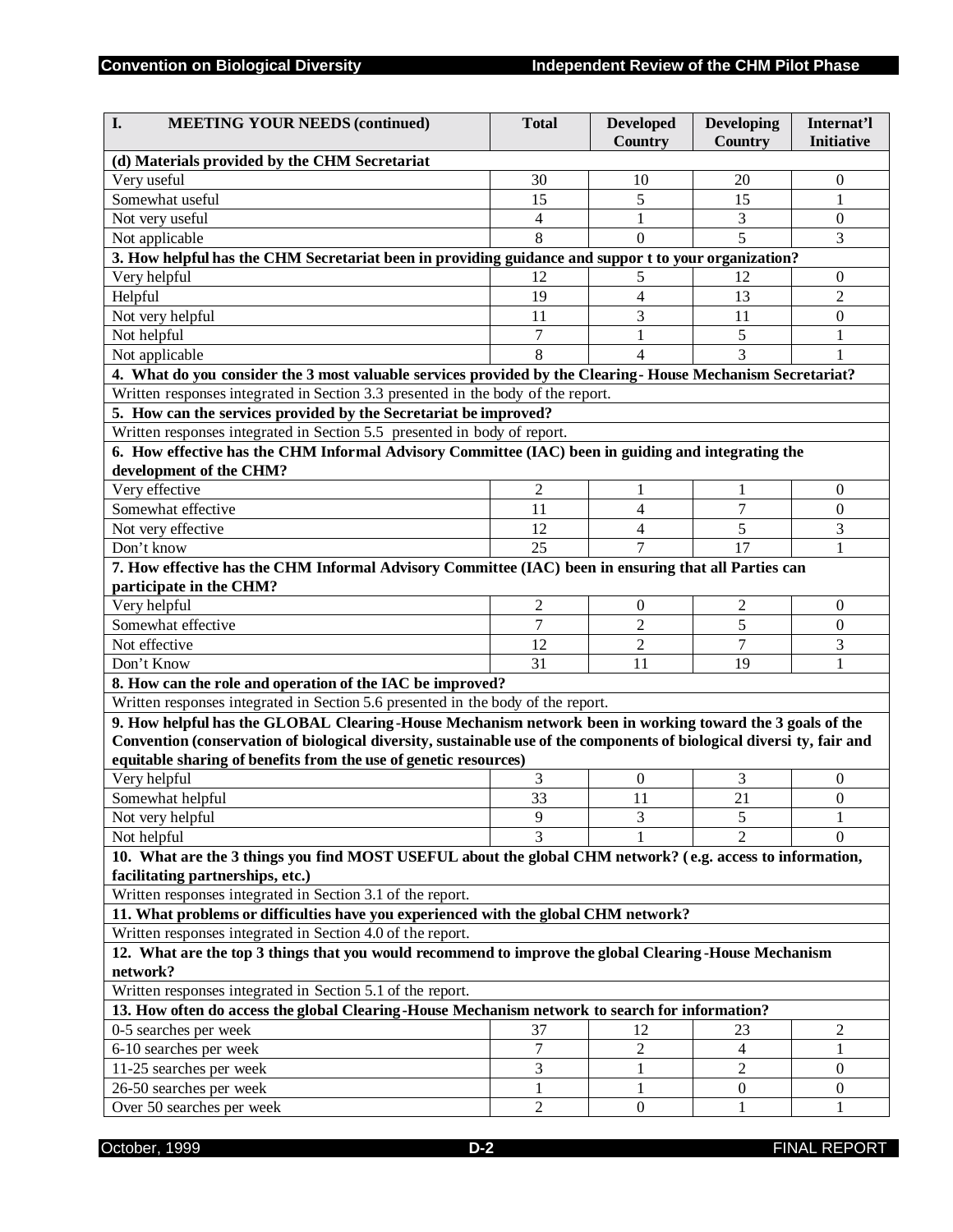| I.<br><b>MEETING YOUR NEEDS (continued)</b>                                                                    | <b>Total</b>   | <b>Developed</b><br><b>Country</b> | <b>Developing</b><br><b>Country</b> | Internat'l<br><b>Initiative</b> |  |
|----------------------------------------------------------------------------------------------------------------|----------------|------------------------------------|-------------------------------------|---------------------------------|--|
| 14. Roughly how many of your information searches are successful?                                              |                |                                    |                                     |                                 |  |
| All searches are successful                                                                                    | 5              | 3                                  | $\overline{2}$                      | $\overline{0}$                  |  |
| Most searches are successful                                                                                   | 24             | 10                                 | 12                                  | $\overline{2}$                  |  |
| Some searches are successful                                                                                   | 8              | 1                                  | 6                                   | 1                               |  |
| Few searches are successful                                                                                    | 6              | $\boldsymbol{0}$                   | 5                                   | 1                               |  |
| No searches are successful                                                                                     | $\overline{2}$ | $\Omega$                           | $\overline{2}$                      | $\mathbf{0}$                    |  |
| 15. Have you encountered compatibility problems (e.g. with computers or scientific terminology) in your        |                |                                    |                                     |                                 |  |
| information searches?                                                                                          |                |                                    |                                     |                                 |  |
| No                                                                                                             | 37             | 12                                 | 21                                  | 4                               |  |
| Yes                                                                                                            | 11             | 3                                  | 8                                   | $\Omega$                        |  |
| 16. Which of the following listservs set-up through the CHM Secretariat do you use? Put an "x" in as many that |                |                                    |                                     |                                 |  |
| apply.                                                                                                         |                |                                    |                                     |                                 |  |
| <b>CHM</b> Focal Point listserv                                                                                | 29             | 9                                  | 19                                  | 1                               |  |
| CHM informal Advisory Committee listserv                                                                       | 12             | 3                                  | 6                                   | 3                               |  |
| Rio listserv                                                                                                   | 6              | 1                                  | 4                                   | $\mathbf{1}$                    |  |
| Other biodiversity-related convention listserv                                                                 | 18             | 6                                  | 10                                  | 2                               |  |
| Other (specify)                                                                                                | 5              | $\theta$                           | 4                                   | 1                               |  |
| II.<br>HELPING OTHERS MEET THEIR NEEDS                                                                         |                |                                    |                                     |                                 |  |
| 17. What type of biological diversity information is AVAILABLE from your office? Put an "x" in as many that    |                |                                    |                                     |                                 |  |
| apply.                                                                                                         |                |                                    |                                     |                                 |  |
| <b>National Reports</b>                                                                                        | 46             | 13                                 | 31                                  | 2                               |  |
| Biodiversity Strategies and Action Plans                                                                       | 45             | 12                                 | 31                                  | $\overline{2}$                  |  |
| <b>Country Studies</b>                                                                                         | 35             | 10                                 | 23                                  | 2                               |  |
| Legislation and policies                                                                                       | 49             | 14                                 | 33                                  | 2                               |  |
| News / newslette                                                                                               | 26             | 12                                 | 12                                  | $\overline{2}$                  |  |
| General information/advice related to biological diversit                                                      | 46             | 16                                 | 28                                  | $\overline{c}$                  |  |
| Referrals to other information sources                                                                         | 36             | 16                                 | 18                                  | $\overline{c}$                  |  |
| Other (please specify below)                                                                                   | 17             | 7                                  | 8                                   | $\overline{2}$                  |  |
| 18. What type of biological diversity information is commonly REQUESTED from your office? Put an "x" in as     |                |                                    |                                     |                                 |  |
| many that apply.                                                                                               |                |                                    |                                     |                                 |  |
| <b>National Reports</b>                                                                                        | 32             | $\overline{9}$                     | 21                                  | 2                               |  |
| Biodiversity strategies and Action Plans                                                                       | 35             | 9                                  | 24                                  | $\overline{c}$                  |  |
| <b>Country Studies</b>                                                                                         | 25             | 4                                  | 20                                  | 1                               |  |
| Legislation and policies                                                                                       | 44             | 12                                 | 30                                  | $\overline{c}$                  |  |
| News / newslette                                                                                               | 23             | $\sqrt{5}$                         | 16                                  | $\overline{2}$                  |  |
| General information/advice related to biological diversit                                                      | 49             | 13                                 | 33                                  | 3                               |  |
| Referrals to other information sources                                                                         | 25             | 10                                 | 12                                  | $\overline{3}$                  |  |
| Other (please specify below)                                                                                   | 13             | 6                                  | 8                                   | $\overline{0}$                  |  |
| 19. Generally, WHO requests the information? Put an "x" in as many that apply.                                 |                |                                    |                                     |                                 |  |
| Non-Governmental Organizations (NGOs)                                                                          | 43             | 11                                 | 29                                  | 3                               |  |
| Business/Industry                                                                                              | 22             | $\,8\,$                            | 13                                  | 1                               |  |
| Research/Educational Institutions                                                                              | 46             | 14                                 | 30                                  | $\overline{c}$                  |  |
| Students                                                                                                       | 48             | 12                                 | 33                                  | 3                               |  |
| Government within your country                                                                                 | 46             | 15                                 | 30                                  | 1                               |  |
| Government from other countries                                                                                | 26             | $\overline{7}$                     | 17                                  | $\overline{2}$                  |  |
| Other (specify)                                                                                                | 18             | 6                                  | 11                                  | $\overline{2}$                  |  |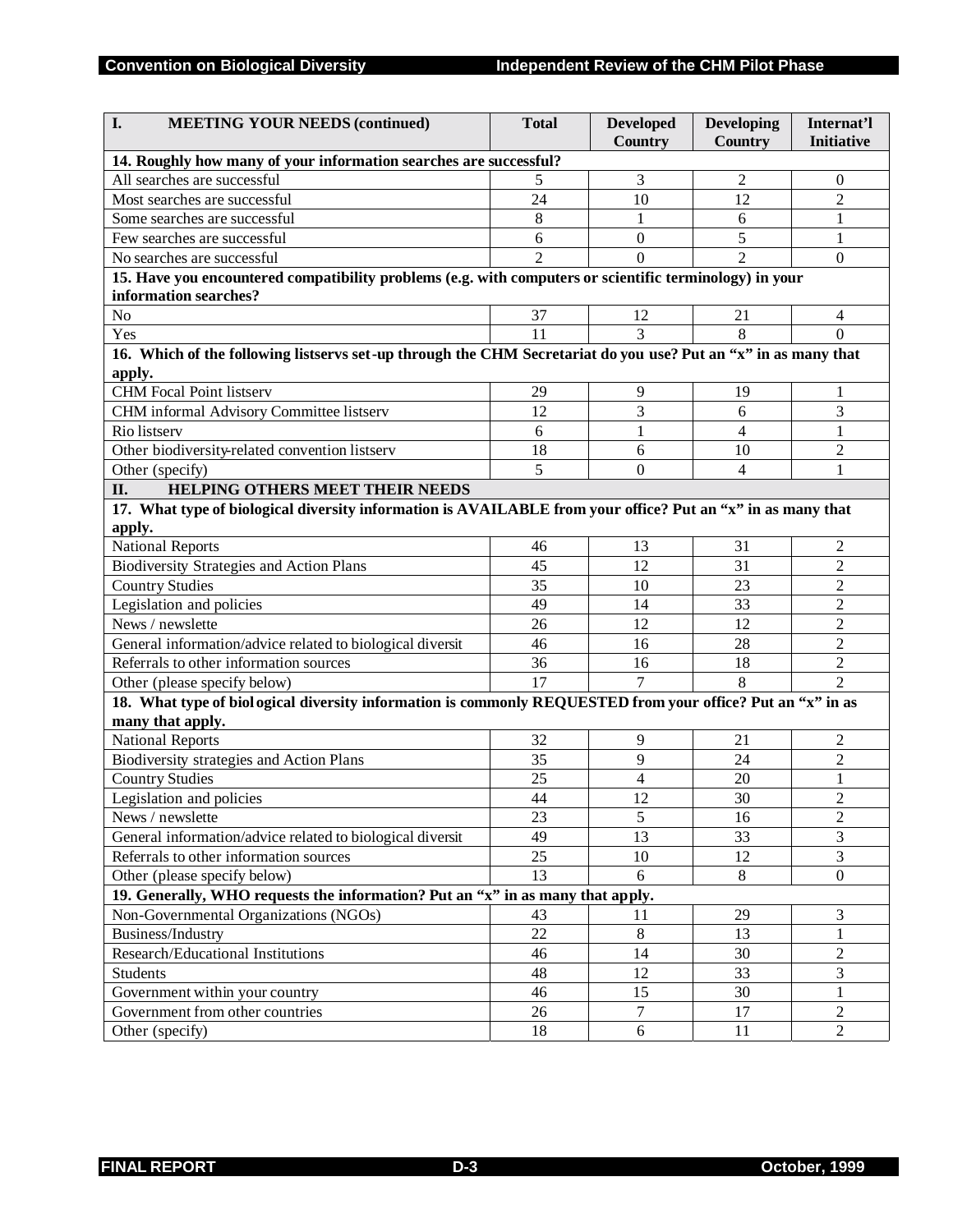| II.<br><b>HELPING OTHERS MEET THEIR NEEDS</b>                                                                    | <b>Total</b>   | <b>Developed</b> | <b>Developing</b> | Internat'l          |
|------------------------------------------------------------------------------------------------------------------|----------------|------------------|-------------------|---------------------|
| (continued)                                                                                                      |                | <b>Country</b>   | Country           | <b>Initiative</b>   |
| 20. HOW OFTEN does your office receive requests for information?                                                 |                |                  |                   |                     |
| Less than 10 requests per week                                                                                   | 30             | 7                | 22                | 1                   |
| 10-25 requests per week                                                                                          | 21             | 5                | 16                | $\theta$            |
| 26-50 requests per week                                                                                          | 4              | $\overline{2}$   | $\theta$          | $\overline{2}$      |
| 51-100 requests per week                                                                                         | 3              | 1                | $\mathbf{1}$      | 1                   |
| Over 100 requests per week                                                                                       | $\overline{2}$ |                  | 1                 | $\theta$            |
| 21. Generally, how does your office most commonly RECEIVE information requests?                                  |                |                  |                   |                     |
| Phone                                                                                                            | 42             | 13               | 28                | 1                   |
| By Fax                                                                                                           | 30             | 6                | 23                | 1                   |
| E-mail                                                                                                           | 41             | 11               | 26                | 4                   |
| Mail                                                                                                             | 32             | 10               | 20                | $\overline{2}$      |
| In Person                                                                                                        | 33             | 5                | 28                | $\overline{0}$      |
| 22. Generally, how does your office most commonly FILL information requests?                                     |                |                  |                   |                     |
| Phone                                                                                                            | 29             | 10               | 18                | 1                   |
| Fax                                                                                                              | 35             | 7                | 27                | 1                   |
| E-mail                                                                                                           | 37             | 11               | 22                | 4                   |
| We-site                                                                                                          | 19             | $\tau$           | 10                |                     |
| Mail                                                                                                             | 31             | 11               | 19                | $\overline{c}$<br>1 |
|                                                                                                                  | 23             | $\overline{2}$   | 21                |                     |
| In Person                                                                                                        |                |                  |                   | $\Omega$            |
| 23. If you have a website, estimate how many "visits" or "hits" your site receives (if possible and appropriate, |                |                  |                   |                     |
| please base this estimate on the number of visitors that go past the first page of your site)                    |                |                  |                   |                     |
| Less than 10 visits per week                                                                                     |                |                  | $\theta$          | $\overline{0}$      |
| 10-25 visits per week                                                                                            | 3              | $\boldsymbol{0}$ | 3                 | $\overline{0}$      |
| 26-50 visits per week                                                                                            | 3              | $\overline{2}$   | 1                 | 0                   |
| 51-100 visits per week                                                                                           | $\overline{2}$ | $\theta$         | 1                 | 1                   |
| over 100 visits per week                                                                                         | 19             | 9                | 7                 | 3                   |
| Don't know                                                                                                       | 6              |                  | 5                 | $\boldsymbol{0}$    |
| 24. If you have any other statistics on use of your Web site and CHM, please provide them here, or               |                |                  |                   |                     |
| attach the relevant report files.                                                                                |                |                  |                   |                     |
| Written responses integrated into report.                                                                        |                |                  |                   |                     |
| Ш.<br><b>PARTNERSHIPS</b>                                                                                        |                |                  |                   |                     |
| 25. Estimate the number of organizations / groups / institutions WITHIN YOUR COUNTRY that your                   |                |                  |                   |                     |
| organization regularly works with to support the goals of the Convention on Biological Diversity?                |                |                  |                   |                     |
| $0 - 5$                                                                                                          | 5              | 1                | $\overline{4}$    | $\overline{0}$      |
| $6 - 10$                                                                                                         | 18             | 4                | 13                | 1                   |
| $11 - 20$                                                                                                        | 5              | 3                |                   | $\boldsymbol{0}$    |
| $21 - 50$                                                                                                        | 14             | $\overline{4}$   | 10                | $\boldsymbol{0}$    |
| Over 50                                                                                                          | 12             | 3                | 8                 |                     |
| 26. Estimate the number of organizations / groups / institutions FROM OTHER COUNTRIES that your                  |                |                  |                   |                     |
| organization regularly works with to support the goals of the Convention on Biological Div ersity?               |                |                  |                   |                     |
| $0 - 5$                                                                                                          | 17             | 4                | 13                | $\mathbf{0}$        |
| $6 - 10$                                                                                                         | 13             | 2                | 11                | $\mathbf{0}$        |
| $11 - 20$                                                                                                        | 19             | $\overline{7}$   | 10                | $\overline{2}$      |
| $21 - 50$                                                                                                        | 6              | $\overline{2}$   | $\overline{4}$    | $\boldsymbol{0}$    |
| Over 50                                                                                                          | 4              | $\overline{2}$   | $\Omega$          | $\overline{2}$      |
| 27. To your knowledge, has the Clearing-House Mechanism facilitated scientific or technical initiatives which    |                |                  |                   |                     |
| work toward implementing the goals of the Convention?                                                            |                |                  |                   |                     |
| No                                                                                                               | 27             | 10               | 16                | 1                   |
| Yes                                                                                                              | 22             | 7                | 13                | $\overline{2}$      |